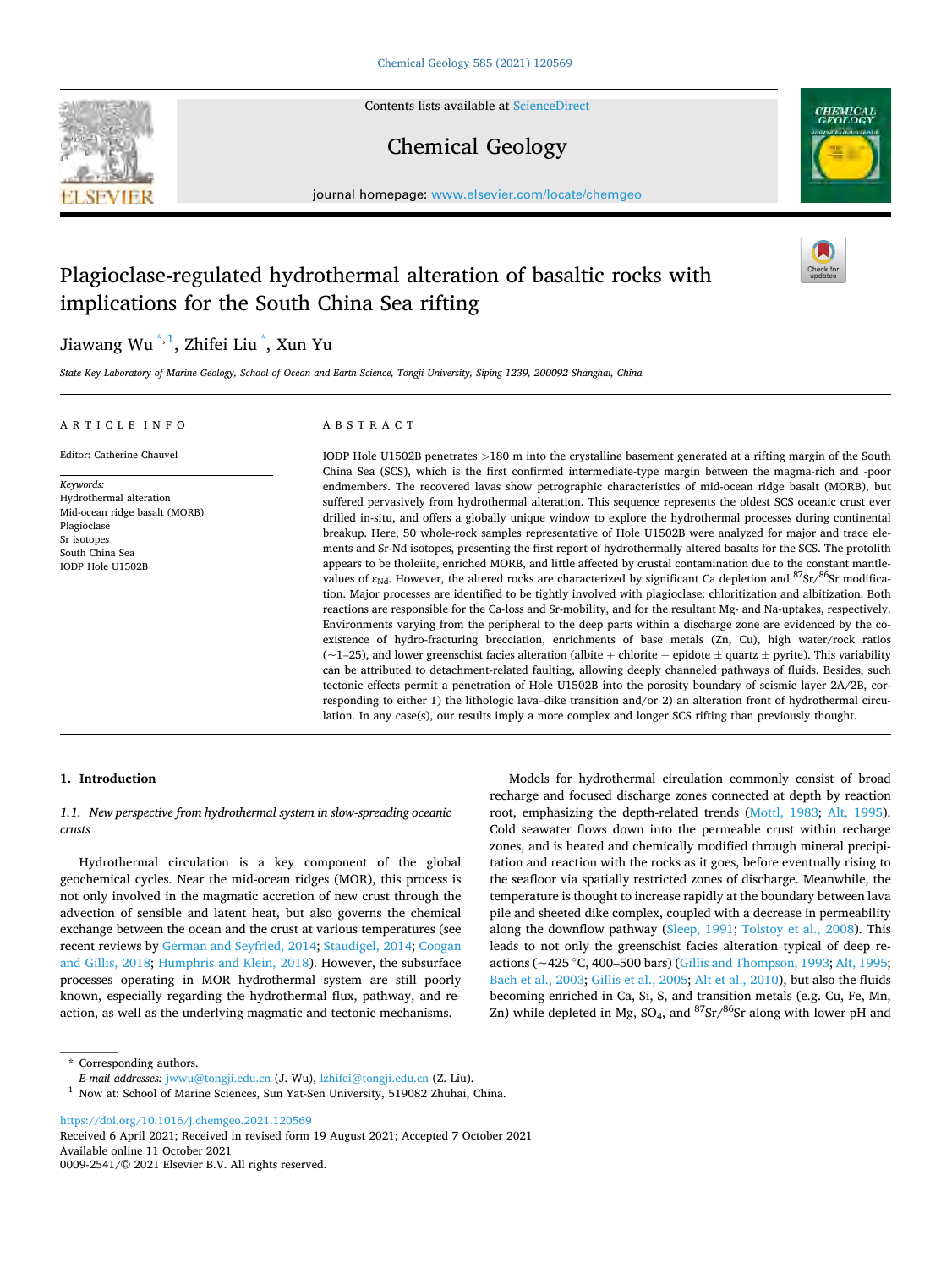<span id="page-1-0"></span>Eh [\(Mottl, 1983;](#page-18-0) [Von Damm et al., 1985](#page-19-0); [Seyfried Jr., 1987](#page-18-0); [Bickle and](#page-17-0)  [Teagle, 1992](#page-17-0); [Teagle et al., 2003\)](#page-18-0).

Most alterations were previously attributed to recharge zones, as documented by the effects of early subsurface alterations [\(Alt, 1995](#page-16-0); [Teagle et al., 2003\)](#page-18-0). Thermodynamic calculations also suggest that the discharging vent fluids become compositionally fixed prior to ascending and does not attain equilibrium with surrounding rocks ([Von Damm](#page-19-0)  [et al., 1985, 1995](#page-19-0)), because the upflow is rapid and nearly isothermal and isochemical ([Ding and Seyfried Jr., 1994](#page-17-0); [Seyfried Jr. and Ding,](#page-18-0)  [1995\)](#page-18-0). Yet, new observations of altered crust combined with advanced modelling have shown significant extents of high-temperature reactions during the fluid upflow ([Coogan, 2008](#page-17-0)). This cognition not only explains the stepped thermal gradients (i.e. from *<*100 ◦C to *>*250 ◦C) near the lava–dike transition as inferred from alteration assemblages, but also reconciles the long-standing controversy on hydrothermal fluid fluxes (e.g. [Alt et al., 1986, 2010](#page-17-0); [Gillis and Robinson, 1990; Bach et al., 2003](#page-17-0); [Barker et al., 2008; Heft et al., 2008\)](#page-17-0).

As the most widely used tracer of fluid–rock interaction (e.g. Albarède et al., 1981; [Berndt et al., 1988;](#page-17-0) [Staudigel et al., 1995](#page-18-0); [Kawahata et al., 2001](#page-18-0); [Delacour et al., 2008\)](#page-17-0), however, Sr isotopes show contrasting patterns throughout the upper oceanic crust between the reference sites (e.g. Holes 504B and 1256D; [Alt et al., 1986, 2010;](#page-17-0) [Teagle](#page-18-0)  [et al., 1998, 2003](#page-18-0); [Bach et al., 2003](#page-17-0); [Barker et al., 2008;](#page-17-0) [Harris et al.,](#page-17-0)  [2015\)](#page-17-0). These discrepancies have been attributed to differences in the timing and intensity of hydrothermal alteration and associated seawater–basalt exchange fluxes [\(Harris et al., 2017\)](#page-17-0). Such a complexity highlights the exchange of heat and fluids by faulting, at either shallow or deep levels [\(Haymon et al., 1991;](#page-17-0) [Barker et al., 2010a; Harris et al.,](#page-17-0) 

# [2017;](#page-17-0) [Tao et al., 2020\)](#page-18-0).

Therefore, key issues remain unresolved principally due to a paucity of direct information, necessitating more and deeper in-situ sampling by scientific ocean drilling. Remarkably, *<*50 holes penetrate *>*50 m into lavas from normal oceanic crust, with geochemical and/or mineralogical studies done for only ~30 sites; and core recovery is typically *<*35% with key friable lithologies like breccia being significantly underrepresented ([Staudigel, 2014](#page-18-0); [Coogan and Gillis, 2018\)](#page-17-0).

Among them, much attention are placed on intermediate- to fastspreading ridges where magmatic extension is dominant, or on slowto ultraslow-spreading centers that are mostly hosted in ultramafic rocks; while, in between, basalt-hosted hydrothermal systems at slowspreading ridges are rare and all characterized by complex crustal structure and deep-seated heat sources ([German and Seyfried, 2014](#page-17-0); [Humphris and Klein, 2018](#page-18-0)). Firstly, the crustal structure has been recently shown to vary as competing processes of magmatic construction, dike intrusion, and hydrothermal sealing ([Christeson et al., 2007,](#page-17-0)  [2010;](#page-17-0) [Seher et al., 2010](#page-18-0); [Gilbert et al., 2018](#page-17-0); [Estep et al., 2019](#page-17-0)). Secondly, although high-temperature hydrothermal activities are almost universally associated with the presence or inference of axial magma chamber (AMC) near the seafloor (e.g. [Hannington et al., 2005](#page-17-0); [Tolstoy](#page-19-0)  [et al., 2008;](#page-19-0) [Baker, 2009\)](#page-17-0), a central role of detachment faulting has been shown for the accretion of slow-spreading oceanic crust ([Boschi et al.,](#page-17-0)  [2006;](#page-17-0) [McCaig et al., 2007;](#page-18-0) [Escartín et al., 2008](#page-17-0)). Especially, the latter is thought to determine the asymmetrical accretion and concomitant hydrothermal activities at ridge segments.

In this regard, IODP Hole U1502B offers a precious window to explore the processes of hydrothermal circulation, with important



**Fig. 1.** Geological setting of the continent–ocean transition (COT) zone in the northern magrin of the South China Sea (SCS), showing the locations of IODP Site U1502 (yellow star) and other IODP sites mentioned in text (gray circles). a) Bathymetric map of the modern SCS, with tectonic features and three sub-basins indicated. b) Two-way traveltime (TWT) depth to the Tg acoustic basement, revealing the key basement topography: Outer Margin High (OMH) and the distinct Ridges A, B, and C (for seismic lines and profiles see [Jian et al., 2018](#page-18-0); [Sun et al., 2018\)](#page-18-0). Magnetic anomalies (C9, C10, and C11; red symbols) are also depicted (after [Briais et al., 1993;](#page-17-0) [Larsen et al., 2018a\)](#page-18-0). Note that the oldest picked magnetic Chron C11n (~30 Ma) is between the Ridges A and B, seaward of Site U1502. For details see [Section 2](#page-3-0). (For interpretation of the references to color in this figure legend, the reader is referred to the web version of this article.)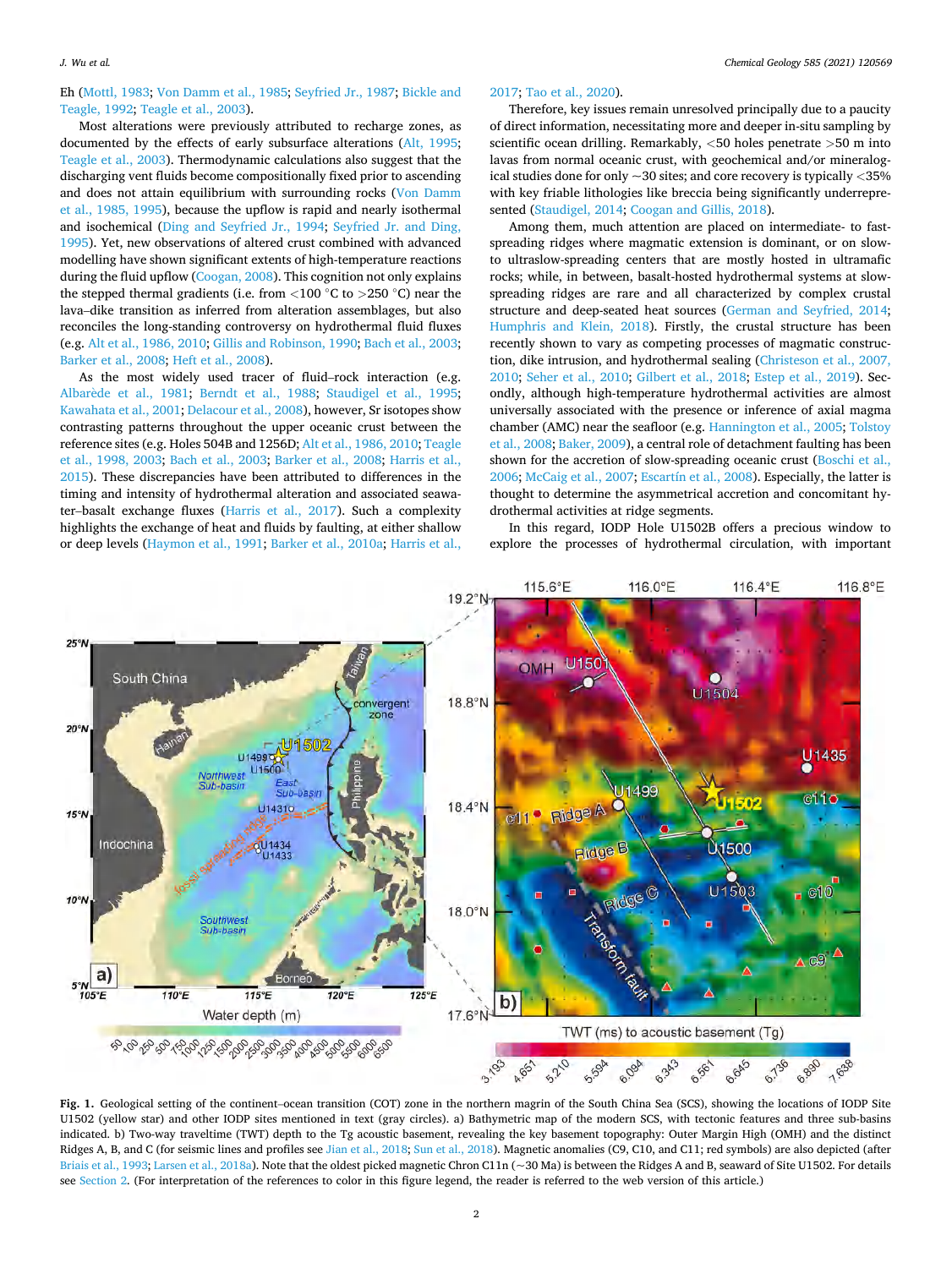<span id="page-2-0"></span>

**Fig. 2.** Lithostratigraphy of IODP Hole U1502B, with the sampled intervals shown (after [Larsen et al., 2018b](#page-18-0)). Separated from sedimentary Unit V by the Tg reflecter, igneous Unit VI is divided into VIa and VIb sub-units, according to the lithology, flow morphology, and alteration style/intensity. The lithologies consist mainly of basalt, brecciated basalt, basaltic breccia, overlain by minor breccia and limestone. The morphology of lava-flow are distinguished between massive/sheet, pillow, and lobate, with the intervals of highly phyric basalts (i.e. *>*10% plagioclase phenocrysts) and chilled margins specified. A total of 50 whole-rock samples are categorized into 6 types based on petrographic inspections (Table S1; Figs. S1–S4), consistent with the Proceedings of IODP Expeditions 367/368 [\(Jian et al., 2018;](#page-18-0) [Sun et al., 2018](#page-18-0)). All samples were analyzed for geochemical composition (Datasets S1-S3), and a selection of 30 samples (larger symbols) were measured for Sr and Nd isotopes (Dataset S4). In right pannel, the data of P-wave velocity (calipper data) and porosity (with inverse axis) are shown as 5-point moving average ([Larsen](#page-18-0)  [et al., 2018b](#page-18-0)). Notably, the concurrent trends of P-wave velocity and crustal porosity data may indicate the seismic stratigraphy of Hole U1502B in the upper oceanic crust (i.e. penetration into the layer 2A/2B; also see [Fig. 11\)](#page-15-0). For details see [Sections 3 and 4](#page-4-0) and Supporting Information.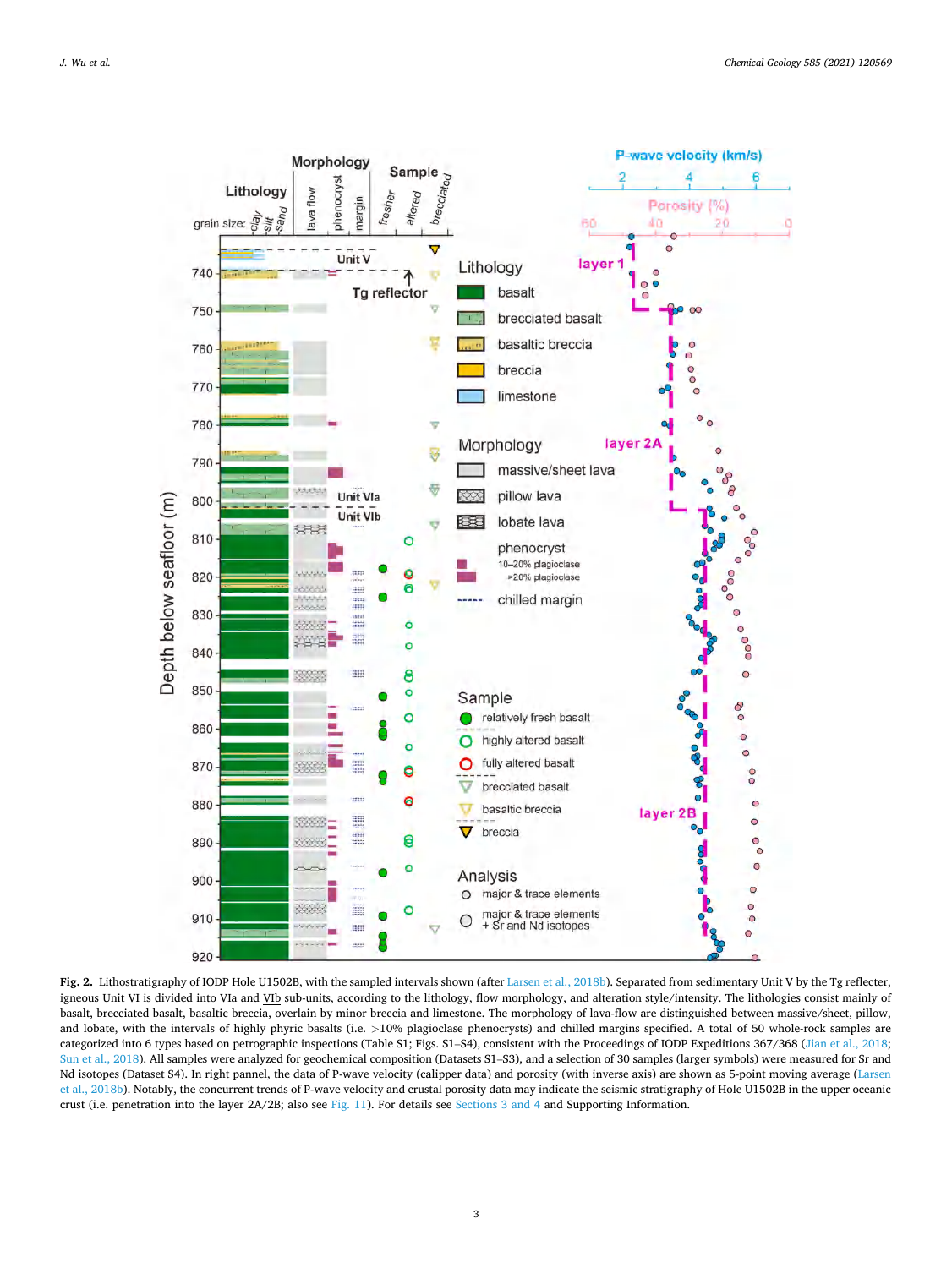<span id="page-3-0"></span>implications for potential interaction between magmatic and tectonic effects.

# *1.2. Intermediate type of rifted SCS margin and distinctive IODP site U1502*

Recently, IODP Expeditions  $367/368$  investigated a  $\sim$ 100-km-long segment at the northern margin of the South China Sea (SCS), where continental breakup took place and extended seawards to the initial oceanic crust ([Fig. 1\)](#page-1-0). This continent–ocean transition (COT) zone was long considered as magma-poor, possibly hosting exhumed lower crust and upper mantle in its distal parts (e.g. [Franke et al., 2014](#page-17-0); [Lester et al.,](#page-18-0)  [2014;](#page-18-0) [Gao et al., 2015\)](#page-17-0). The drilling, however, found mid-ocean ridge basalt (MORB) type magmatism during the breakup, and magmatic intrusion below extended crust along with widely distributed (*>*250 km) detachment faults ([Jian et al., 2018](#page-18-0); [Sun et al., 2018](#page-18-0)). These findings are not only contrary to many expectations, but also different from any known patterns of continental breakup (cf. [Whitmarsh et al., 2001](#page-19-0); [Peron-Pinvidic et al., 2013;](#page-18-0) [Wang et al., 2019\)](#page-19-0). Accordingly, the northern SCS margin has been suggested as the first confirmed case between the magma-rich and -poor endmembers defined by North Atlantic drilling [\(Larsen et al., 2018a\)](#page-18-0). This intermediate-type margin may have occurred globally such as the Woodlark basin, Gulf of California, and possibly the Red Sea ([Taylor et al., 1995](#page-18-0); [Lizarralde et al.,](#page-18-0)  [2007; Ligi et al., 2012](#page-18-0)), albeit displays a diversity depending on regional settings and evolutionary stages.

The SCS continental breakup appears to start with less magmatic extension and a highly extended margin with seaward-dipping detachment faults formed, highlighting a fast rift-to-drift transition ([Larsen](#page-18-0)  [et al., 2018a](#page-18-0)). Magmatic additions may have intermittently intruded into the thinning continental crust, and cumulatively triggered the final breakup and onset of steady-state seafloor spreading [\(Larsen et al.,](#page-18-0)  [2018a;](#page-18-0) [Ding et al., 2020](#page-17-0)). Mesozoic subductions ([Taylor and Hayes,](#page-18-0)  [1983;](#page-18-0) [Huang et al., 2019](#page-18-0)) that made lithosphere below South China more hydrated and fractured was also proposed to precondition such fast extension, leading to enhanced diking and underplating toward the COT [\(Sun et al., 2019](#page-18-0)). Yet, these interpretations were conceived mostly from seismic data or coring results, with many key aspects unconstrained. In fact, the above understanding strongly relies on the distinct phenomena found at IODP Site U1502.

IODP Site U1502 drilled more than 180 m into the crystalline basement and retrieved the lavas having mid-ocean ridge basalt (MORB) compositions and petrography (i.e. plagioclase phyric) ([Larsen et al.,](#page-18-0)  [2018b\)](#page-18-0). The basalt sequence recovered from Site U1502 is unique ([Fig. 2](#page-2-0)). First, it represents the oldest in-situ SCS oceanic basement ever drilled, with age no later than the early Oligocene (i.e. before  $\sim$  34 Ma) as estimated from crustal seismology, magnetic anomalies, and biostratigraphy composites [\(Briais et al., 1993;](#page-17-0) [Larsen et al., 2018a; Jian](#page-18-0)  [et al., 2019](#page-18-0)). Notably, its lateral equivalent of Site U1499 exhibits continental affinities [\(Sun et al., 2018\)](#page-18-0). Second, the entire sequence experienced various degrees of hydrothermal alteration and associated brecciation. By contrast, younger and fresh basalts with similar MORBcharacteristics was cored at the nearby, more seaward Site U1500 [\(Sun](#page-18-0)  [et al., 2018](#page-18-0); [Yu and Liu, 2020\)](#page-19-0). In addition, Site U1502 is characterized by the plagioclase ultraphyric basalts [\(Cullen et al., 1989;](#page-17-0) [Lange et al.,](#page-18-0)  [2013\)](#page-18-0), while Site U1500 not.

Here, we present the first report of bulk elemental and isotopic compositions of the hydrothermally altered basaltic rocks, generated at a rifting margin of the northern SCS. To provide a representative coverage of lithologies, flow morphologies, and alteration styles ([Jian](#page-18-0)  [et al., 2018;](#page-18-0) [Sun et al., 2018](#page-18-0)), 50 samples were strategically obtained from the 182-m thick basalt sequence of IODP Hole U1502B [\(Fig. 2](#page-2-0)). In combination with shipboard mineralogy data [\(Larsen et al., 2018b](#page-18-0)), the geochemical approaches applied here – detailed Sr and Nd isotopes in particular – allow us to distinguish the alteration effects and associated fluid–rock reactions. By doing so, the hydrothermal processes and

environments can be constrained, with new insights given to the SCS marginal rifting.

# **2. Geological settings**

## *2.1. Northern SCS margin*

The realm from which the SCS develops was shaped by three major tectonic events: 1) compression before rifting, 2) extension during rifting, and 3) regional magma upwelling after rifting [\(Briais et al., 1993](#page-17-0); [Liu et al., 2017\)](#page-18-0). These events caused, around the SCS basin, an active continental margin in the east, a strike-slip transform margin in the west, and a compressional margin in the south [\(Fan et al., 2019;](#page-17-0) [Huang et al.,](#page-18-0)  [2019;](#page-18-0) and references therein). Such a complex setting has left the northern SCS margin the only one that was not overprinted by other processes after the breakup, thereby likely containing well-preserved geological record of the marginal rifting processes [\(Fig. 1](#page-1-0)).

According to magnetic anomaly records, the SCS oceanic basin formed during the early Oligocene to middle Miocene  $(\sim 32-15$  Ma), which can be divided into three sub-basins (i.e. East, Southwest, and Northwest; [Fig. 1](#page-1-0)a), with different evolutionary histories ([Taylor and](#page-18-0)  [Hayes, 1983](#page-18-0); [Briais et al., 1993;](#page-17-0) [Li et al., 2014, 2015](#page-18-0)).

### *2.2. COT zone*

During IODP Expeditions 367/368, seven sites spanning from a basement to the initial oceanic crust across the northern SCS margin were successfully drilled [\(Jian et al., 2018](#page-18-0); [Sun et al., 2018\)](#page-18-0). The investigated segment (17◦6′ –19◦2′ N, 115◦2′ E–117◦0′ E) is characterized by a broad COT zone  $(-150-200 \text{ km})$  and a large detachment fault that separates the more stable crust landward from that of highly extended crust seaward [\(Fig. 1](#page-1-0)). Within the COT, seismic data reveal distinct basement highs trending SW–NE along the margin. An outer margin high (OMH) is most landward, and followed seaward by three nearly parallel ridges (i.e. Ridges A, B, and C) on a progressively thinner crust [\(Fig. 1b](#page-1-0)). Specifically, the crust below Ridge A is much thinner (6–8 km) than that below the OMH fault blocks ( $\sim$ 15 km), while the crust has a uniform  $\sim$  6-km thickness seaward of Ridge A (Jian et al., [2018; Sun et al., 2018, 2019;](#page-18-0) [Ding et al., 2020](#page-17-0)).

In other words, the COT zone is defined by the continental OMH to the steady-state oceanic crust in Ridge C. Note that the oldest interpreted seafloor-spreading magnetic anomaly Chron C11 (~30 Ma) is between Ridges A and B ([Briais et al., 1993](#page-17-0); [Larsen et al., 2018a\)](#page-18-0) ([Fig. 1](#page-1-0)b). Moreover, a major rifting event involving detachment faults are identified from seismic images, ending around unconformity T80 (~30 Ma), with only minor post-breakup faults affecting unconformity T60 ( $\sim$  26 Ma) [\(Larsen et al., 2018a\)](#page-18-0). Therefore, sampling of basement Ridge A (i.e. Site U1502) that preserves the earliest signals of the rifting is pivotal to constrain the development of continental breakup.

#### *2.3. IODP Site U1502*

A distinct angular unconformity (Tg) separates the pre-rift and/or basement from the Cenozoic sediments on top ([Figs. 1 and 2\)](#page-1-0). Below the Tg, the first attempt on Ridge A failed to reach the crystalline basement but cored an undated gravel unit with silty/sandy intervals at Site U1499, overlain by condensed breccias ([Sun et al., 2018\)](#page-18-0). More east-wards on Ridge A, two holes were drilled at Site U1502 ([Fig. 1](#page-1-0)). Hole U1502B (18◦27.8798′ N, 116◦13.8409′ E; 3763.6 m below seafloor) penetrates through the sediment/crust interface, and  $\sim$ 182 m into the underlying basaltic basement (739.16–920.95 m) with a core recovery of 70.7% ([Fig. 2\)](#page-2-0).

Shipboard analyses have shown that the U1502B lavas have MORB compositions with MORB-like petrography (i.e. plagioclase phyric, olivine-bearing, lacking clinopyroxene phenocrysts) ([Larsen et al.,](#page-18-0)  [2018b\)](#page-18-0) ([Fig. 2](#page-2-0)), similar to the basalts sampled in the central SCS domain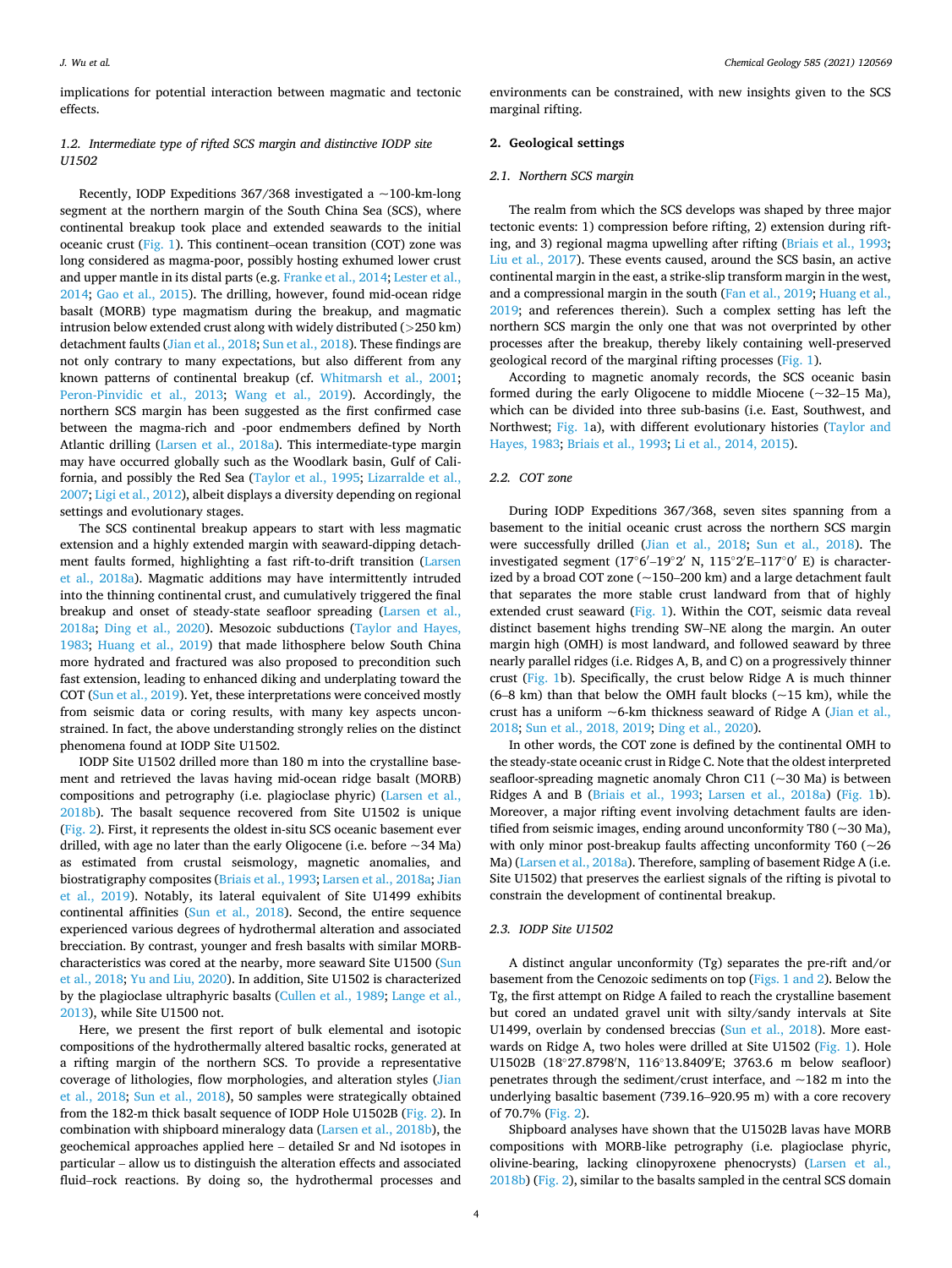<span id="page-4-0"></span>(i.e. Sites U1431, U1433, and U1434 of IODP Expedition 349; [Zhang](#page-19-0)  [et al., 2018\)](#page-19-0) ([Fig. 1](#page-1-0)). Yet, the entire U1502B basalt sequence suffered severely from hydrothermal alteration and associated brecciation. Notably, a similar MORB-characteristics but much fresher basalt unit was retrieved at nearby Site U1500 on Ridge B ([Yu and Liu, 2020\)](#page-19-0) ([Fig. 1\)](#page-1-0).

# **3. IODP Hole U1502B**

#### *3.1. Lithostratigraphy*

Under the Tg acoustic basement, a 182-m thick sequence of aphyric to highly plagioclase porphyritic basalts, with pillow–sheet structures, was recovered in IODP Hole U1502B [\(Fig. 2](#page-2-0)). The lavas were heterogeneously altered by the circulation of hydrothermal fluids, as indicated by the combination of intense alteration, multiple veining, and brecciation (Table S1; Figs. S1–S5). According to lithology, flow morphology, and alteration style/intensity, the igneous Unit VI (739.16–920.95 m) is divided into two sub-units ([Larsen et al., 2018b\)](#page-18-0).

The lower sub-unit VIB (801.95–920.95 m) consists of aphyric to highly plagioclase phyric basalts, with frequent occurrences of PUB (i.e. *>*10% plagioclase phenocrysts; [Cullen et al., 1989;](#page-17-0) [Lange et al., 2013\)](#page-18-0) ([Fig. 2\)](#page-2-0). A coherent series of sheet and lobate lava flows prevails the VIB, with interbedded pillows. Pillow basalts are identified by chilled margins and/or pillow rims, which appear to be glassy prior to the alteration, considering the very fine grain size, and the perlitic cracking and quenching textures ([Gregg and Fink, 1995](#page-17-0); [Kennish and Lutz, 1998\)](#page-18-0). The alteration phases are dominated by chlorite, epidote, and sulfides, with accessory minerals like clay minerals, zeolites, carbonates, and opaque minerals [\(Larsen et al., 2018b](#page-18-0)) (Table S1; Figs. S2 and S3).

The upper sub-unit VIa (739.16–801.95 m) is characterized by a sequence of brecciated and fractured massive lava flow, with minor chert and claystone ([Fig. 2\)](#page-2-0). The VIa breccia clasts of plagioclase phyric basalts are petrologically like those in VIb; the matrix is composed mainly of carbonates, chlorite, epidote, quartz, zeolites, clay minerals, and Fe-Ti oxides [\(Larsen et al., 2018b](#page-18-0)) (Table S1; Fig. S4). Moreover, the alteration assemblages are similar between the clasts and matrix, with remnant plagioclase and secondary pyrite (Figs. S4 and S5). The jigsawpuzzle structures are widely seen in VIa brecciated horizons (Figs. S1 and S5). These observations suggest that such brecciation is most likely related to fluid-assisted fracturing of basalts, associated with hydraulic in-situ fragmentation ([Delaney et al., 1987](#page-17-0); [Saccocia and Gillis, 1995](#page-18-0); Jébrak, 1997). Also note a gradual transition from clast-supported brecciated basalt to matrix-supported basaltic breccia across the VIa–VIb boundary, which is marked by a fine-grained interval that may be tectonic breccia [\(Larsen et al., 2018b\)](#page-18-0) (Fig. S5).

In contrast to Hole U1502A ( $\sim$ 375–750 m) where P-wave velocity is *<*3 km/s, velocities in Hole U1502B are all *>*3 km/s and display a consistent VIa–VIb difference [\(Larsen et al., 2018b\)](#page-18-0). In VIa basaltic basement, velocities are in a range of 3–4 km/s, while the P-wave ve-locity generally exceeds 4 km/s for the lower VIb unit [\(Fig. 2](#page-2-0); also see [Fig. 11](#page-15-0)a). Throughout Site U1502, the crustal porosity fluctuates between 5% and 40%, and its decreasing trend agrees well with the downhole increase in P-wave velocity [\(Figs. 2 and 11a](#page-2-0)). Besides, other physical properties acquired at Site U1502 also display similar pattern of changes. For instance, an abrupt increase in bulk density, thermal conductivity, and natural gamma radiation coincides with the lithologic change across sub-units VIa to VIb ([Larsen et al., 2018b\)](#page-18-0).

#### *3.2. Alteration characteristics*

The style of alteration in Hole U1502B is referred to be propylitic, indicative of high-temperature reactions with Fe- and Mg-bearing fluids ([Shanks III, 2012; Larsen et al., 2018b](#page-18-0)). Along with intense veining and fracture filling, the alteration assemblages are characterized by albite  $+$ chlorite + epidote  $\pm$  quartz and widespread sulfide mineralization,

which belongs to the lower greenschist facies (Table S1; Figs. S2–S4). Relatively high-temperature ( $\sim$ 200–500 °C) is inferred for the fluid-–rock interactions [\(Reyes, 1990;](#page-18-0) [Shanks III, 2012](#page-18-0); [Staudigel, 2014](#page-18-0)). A combination of the major phases of albite  $+$  chlorite, the presence of epidote  $+$  quartz, and the lack of secondary amphibole suggests the principal temperature range is  $\sim$  250–340 °C, with peaking temperatures up to  $\sim$ 450–500 °C occasionally (cf. [Reyes, 1990;](#page-18-0) [Franzson et al., 2008](#page-17-0); [Alt et al., 2010; Bach et al., 2013](#page-17-0)).

The plagioclase – as phenocrysts and in groundmass – is labradorite, i.e. 50–70% of anorthite (An) content that often shows a bimodal distribution ([Larsen et al., 2018b](#page-18-0)). The plagioclase is partially altered, with abundant albite formed and the common signs of albitized plagioclase (e.g. forming patches within or rims on grains) (Figs. S2–S4). In addition, that the plagioclase is sericitized or altered to clay minerals is observed. Some relict areas of olivine, pyroxene, and Fe-Ti oxides are discernable, but no other primary magmatic minerals are visible (Fig. S2).

Sulfide mineralization is dominated by pyrite, but other sulfide minerals were also pervasively found in fractured basalt and the matrix and clasts of basaltic breccia, such as sphalerite ([Zn, Fe]S), chalcopyrite (CuFeS<sub>2</sub>), and covellite (CuS) in  $\sim$ 850–890 m depth (Larsen et al., [2018b\)](#page-18-0) (Fig. S1). The greenish gray color of the altered basalts is most likely due to the presence of epidote, chlorite, and green zeolite minerals (Figs. S1–S4). Relatively, chlorite is not common in VIa (*<*5%), but very abundant in VIb and increases with depth (up to 30%) [\(Larsen et al.,](#page-18-0)  [2018b\)](#page-18-0). In general, highly fragmented intervals have lower amounts of plagioclase but higher amounts of chlorite, quartz, and pyrite (Table S1).

Overall, Hole U1502B exhibits a progressive decrease in alteration degree and in brecciated horizons over depth. In other words, sub-unit VIa experienced more heavily altered and brecciated than VIb. This is consistent with the occurrence of less altered basalt (high magnetic susceptibility and less Zn contents) in deepest core sections ([Larsen](#page-18-0)  [et al., 2018b\)](#page-18-0), and clearly shown in the downhole profiles of Ce/Pb and Nb/Zr, respectively ([Fig. 3i](#page-5-0), j). However, sub-unit VIa has more carbonates and zeolites as secondary minerals compared to VIb, suggesting that the upper parts of Unit VI may have been overprinted by relatively low temperature alteration (see Supporting Information).

## *3.3. Age of basaltic rocks*

At Site U1502, the lavas are immediately overlain by a condensed sequence of fine-grained, deep-sea sediments in age throughout the Oligocene ( $\sim$ 34–22 Ma); and the hydrothermal activities should have extended into the lowermost parts of the overlying sediments ([Larsen](#page-18-0)  [et al., 2018a, 2018b](#page-18-0)). Indeed, above the igneous Unit VI, the Unit V (733.82–739.16 m) comprises breccias and meta-sediments that were likely caused by high-temperature hydrothermal processes [\(Fig. 2\)](#page-2-0). This suggests no major hiatus between the igneous/hydrothermal activities and the subsequent sedimentation.

Such age estimate may be consistent with the oldest picked magnetic Chron C11n  $(-30$  Ma) that is projected to be right seaward of Site U1502 [\(Jian et al., 2018](#page-18-0); [Sun et al., 2018\)](#page-18-0). However, the composition of abyssal agglutinated benthic foraminifers, as found in a sandy interval of Unit V, gave an age of late Eocene for the uppermost Hole U1502B ([Larsen et al., 2018b](#page-18-0)). Recently, a stratigraphic composite has suggested marine Eocene deposition across the COT domain, implying a much earlier timing (i.e.  $\sim$  45 Ma at Site U1502) for the major rifting of northern SCS margin ([Jian et al., 2019\)](#page-18-0). Constraints from <sup>40</sup>Ar/<sup>39</sup>Ar dating of an oceanic plagiogranite suggests that the initiation of seafloor SCS spreading occurred before ~32 Ma ([Zhong et al., 2018](#page-19-0)). Taken together, the age of igneous Unit VI is estimated to be older than the late Eocene (i.e. *>*34 Ma), which is supported by our results of Sr isotopes (see [Section 6\)](#page-9-0).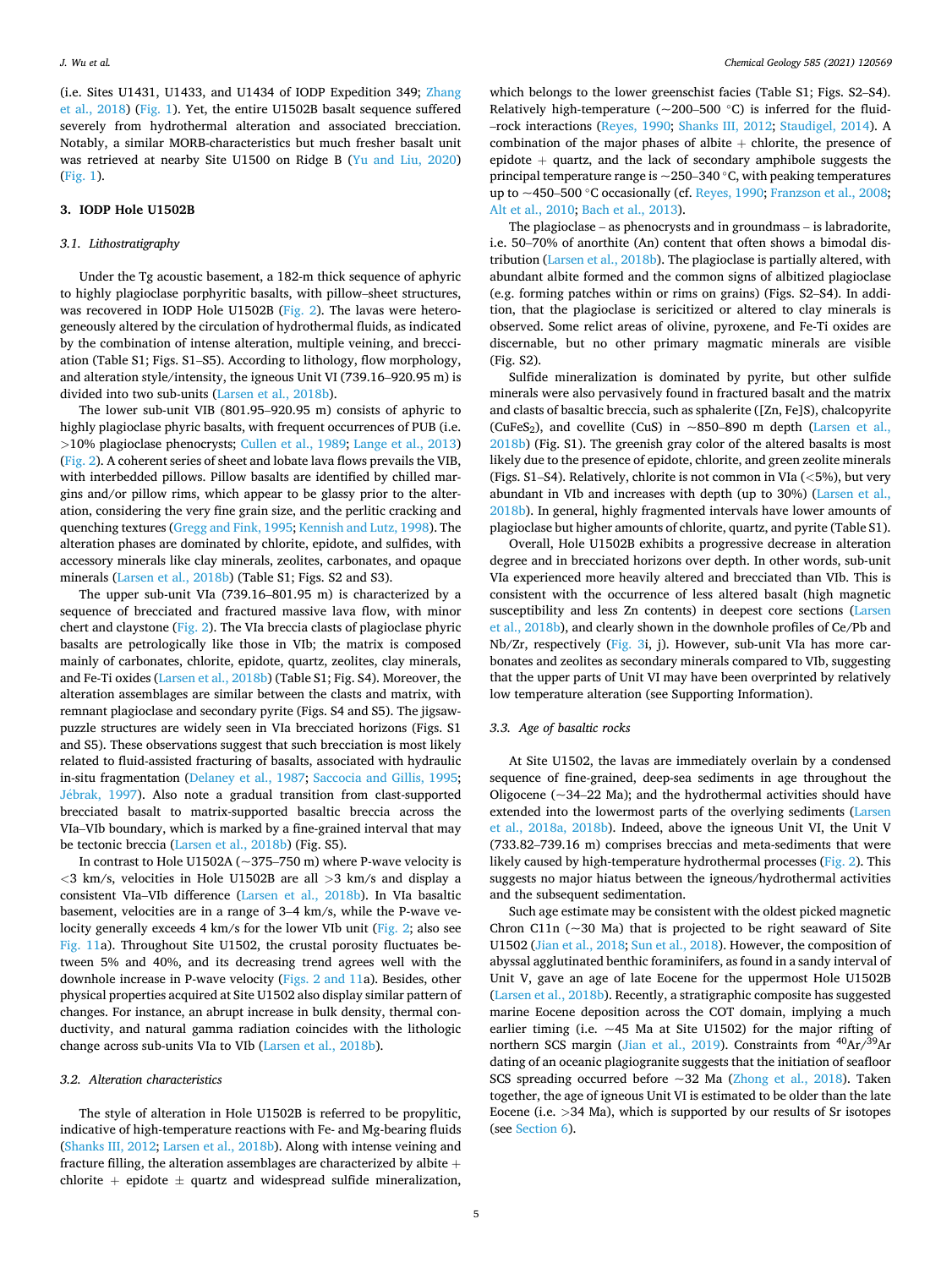<span id="page-5-0"></span>

Fig. 3. Downhole profiles of selected proxies for the hydrothermally altered basaltic rocks of IODP Hole U1502B. Lithostratigraphy is shown relative to the Tg reflector (i.e. in oceanic basement: see [Fig. 2](#page-2-0)), and different types of samples are distinguished (see [Section 3](#page-4-0)). Fe<sub>2</sub>O<sub>3</sub>\* refers to total iron oxides; the data of loss on ignition (LOI) and the water/rock (W/R) ratio estiamted from Sr isotopes systematics are also plotted. For ref the SCS basalts sampled by IODP Expeditions 367/368 on the same rifted margin (Sites U1500; [Yu and Liu, 2020\)](#page-19-0), and by Expeditions 349 on the spreading seafloor (Sites U1431, U1433, and U1434; [Zhang et al., 2018\)](#page-19-0) are compared (see [Fig. 1\)](#page-1-0), in addition to the global MORB ([Gale et al., 2013](#page-17-0)).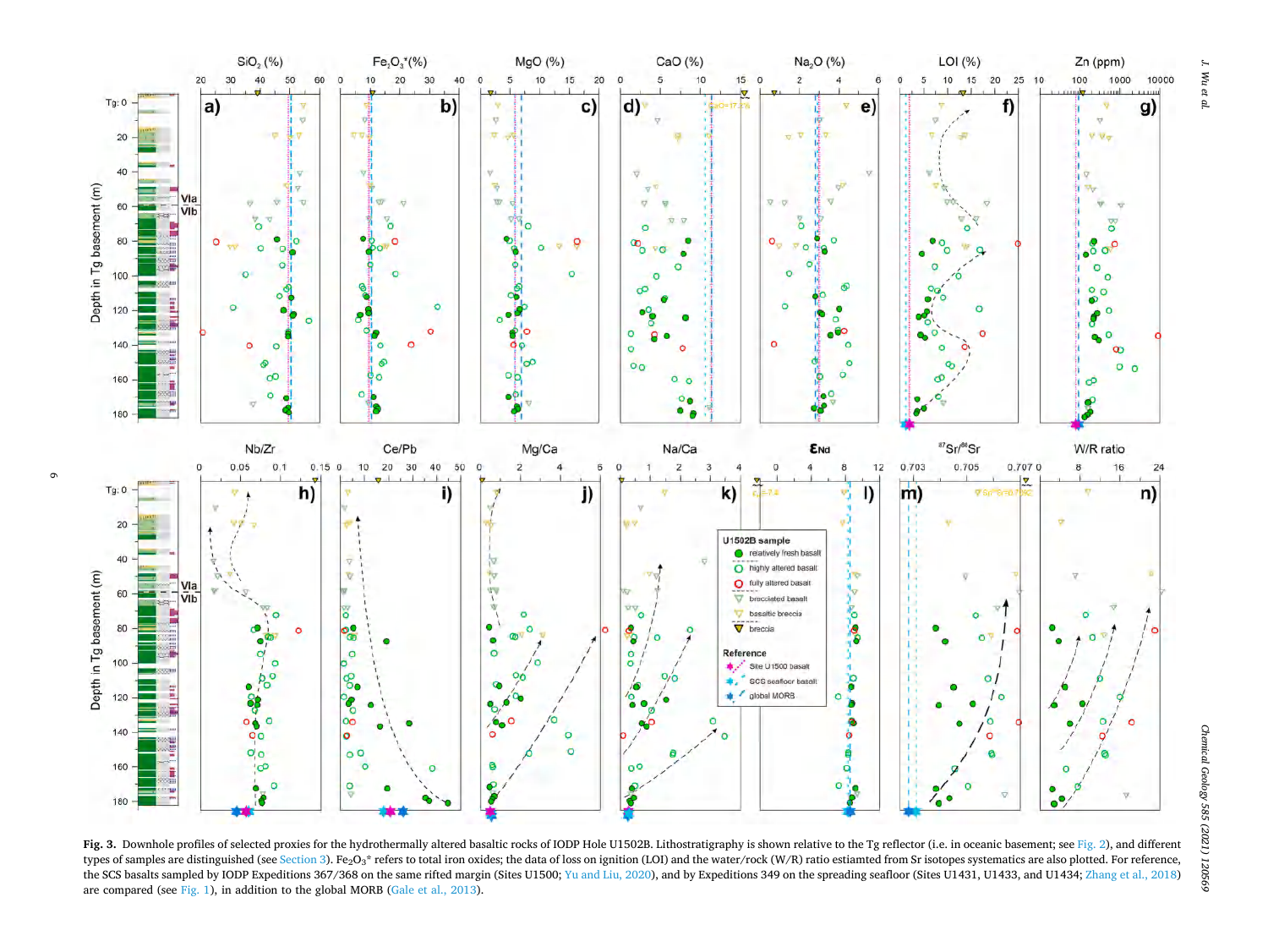# <span id="page-6-0"></span>**4. Sampling and analyses**

A total of 50 whole-rock samples were strategically selected from Hole U1502B for geochemical analyses, covering most – if not all – of the lithologies, flow morphologies, and alteration/mineralization styles ([Larsen et al., 2018b](#page-18-0)) [\(Fig. 2;](#page-2-0) Table S1). The alteration degree as well as the primary and secondary mineralogy were assessed by visual core/ sample description (Fig. S1) and thin section examination (Figs. S2–S4). The samples are classified into three main categories according to the alteration effects: 1) relatively fresh, 2) hydrothermally altered, and 3) affected by brecciation. On that, six sample-types are further specified.

Fractured basalt without any matrix between the basaltic fragments is described as basalt, and divided into "relatively fresh basalt", "highly altered basalt", and "fully altered basalt", according to the degree of alteration (Figs. S1–S3). Note that the samples with abundant plagioclase phenocryst are occasionally differentiated in text. Relatively fresh basalt refers to those samples altered moderately, and its primary texture is not apparently changed. The "fully altered basalt" denotes the three samples containing *>*90% secondary and veining minerals with no sign of brecciation, which may be useful as hydrothermal alteration endmembers. In between, the other samples that were not affected by brecciation are labelled as "highly altered basalt".

Depending on the intensity of fragmentation and ratio of clast/matrix, the brecciated samples are distinguished (Figs. S1 and S4): highly fractured, matrix-supported intervals and intervals with a mixture of

basaltic and sediment clasts are defined as "basaltic breccia"; intervals that are fractured but clast-supported are defined as "brecciated basalt". In addition to the samples from igneous Unit VI, one "breccia" sample is taken from the overlying sedimentary Unit V for reference. Note that our observation-oriented sample classification ([Fig. 2](#page-2-0); Table S1) is well consistent with the criteria in the Proceedings of IODP Site U1502 ([Larsen et al., 2018b\)](#page-18-0), and confirmed by the final geochemical results.

All 50 samples were analyzed for major and trace elements by X-ray fluorescence (XRF) and ICP-MS (i.e. inductively coupled plasma - mass spectrometry), showing the relative standard deviations of *<*4% and *<*10%, respectively (Datasets S1–S3). A sub-set of 30 samples were further determined for radiogenic Sr and Nd isotopes on a Neptune Plus multi-collector ICP-MS, giving the 2σ external errors of 18 ppm and 19 ppm, respectively (Dataset S4). For analytical details see Supporting Information.

# **5. Results**

To provide a framework for interpretations of the geochemical variations, a lithostratigraphic summary for Hole U1502B is presented in [Fig. 2](#page-2-0), with the sampled intervals shown. For detailed accounts of the alteration characteristics see [Section 3](#page-4-0). Sample descriptions based on the visual assessment and microscopic checks in this study and on shipboard are compiled in Supporting Information. Downhole profiles of major elements,  ${}^{87}Sr/{}^{86}Sr$  and  $\varepsilon_{Nd}$ , and selected proxies including LOI, Ce/Pb,



Fig. 4. Geochemical discrimination for the protolith of IODP Hole U1502B: a) plot of total alkalis (Na<sub>2</sub>O + K<sub>2</sub>O) vs. SiO<sub>2</sub> [\(Macdonald and Katsura, 1964\)](#page-18-0); b) plot of V vs. Ti ([Shervais, 1982\)](#page-18-0), compared with the reference data of MORB ([Gale et al., 2013\)](#page-17-0), IAB [\(Labanieh et al., 2012\)](#page-18-0), and OIB [\(Chauvel et al., 2011\)](#page-17-0); and c) incompatible element pattern normalized to primitive mantle [\(Sun and McDonough, 1989\)](#page-18-0). For the sample-types of Hole U1502B see [Fig. 2](#page-2-0). Sources of reference data refer to the caption of [Fig. 3](#page-5-0).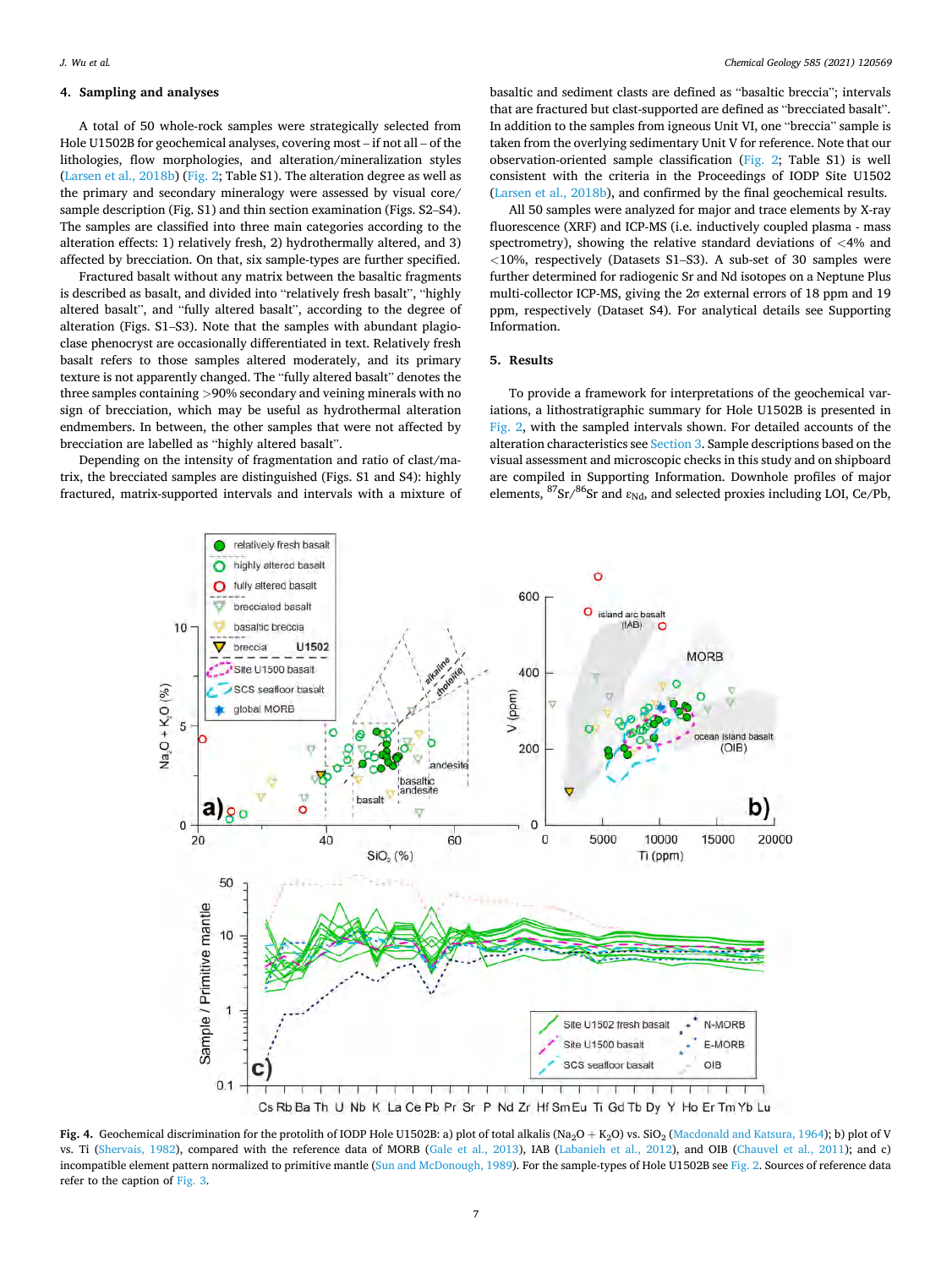#### <span id="page-7-0"></span>Nb/Zr, Mg/Ca, W/R ratio are plotted in [Fig. 3.](#page-5-0)

#### *5.1. Protolith composition of Hole U1502B*

A set of 12 "relative fresh basalt" samples appears to be least affected by hydrothermal alteration, thereby likely retaining the original geochemical composition [\(Fig. 2](#page-2-0)). These samples have basaltic abundance of  $SiO<sub>2</sub>$  (49.38  $\pm$  1.56%) and typically low alkali elements (Na<sub>2</sub>O: 3.25  $\pm$  0.40%; K<sub>2</sub>O: 0.24  $\pm$  0.16%), which are plotted within the tholeiite field on the classification of (Na<sub>2</sub>O + K<sub>2</sub>O) vs. SiO<sub>2</sub> (Macdonald [and Katsura, 1964](#page-18-0)) ([Fig. 4a](#page-6-0)). The V-Ti discrimination plot ([Shervais,](#page-18-0)  [1982\)](#page-18-0) further suggests a MORB composition for the protolith of Hole U1502B [\(Fig. 4](#page-6-0)b). This is confirmed by the multi-element diagram normalized to primitive mantle [\(Sun and McDonough, 1989](#page-18-0)), indicating a type of enriched MORB (i.e. E-MORB) ([Fig. 4c](#page-6-0)).

In fact, these relatively fresh samples of Hole U1502B show similar major-element composition to the fresh basalts cored at the same rifted margin (Site U1500; [Yu and Liu, 2020\)](#page-19-0), the seafloor basalts collected from the central SCS basin (Sites U1431, U1433, and U1434; [Zhang](#page-19-0)  [et al., 2018\)](#page-19-0), and the global MORB ([Gale et al., 2013\)](#page-17-0) ([Figs. 3](#page-5-0)a–e and [4](#page-6-0)); the only exception is the highly depleted CaO contents ([Fig. 3](#page-5-0)d). On the contrary, the samples affected by alteration and brecciation diversely deviate from the fresher basalts of Hole U1502B and from the scopes defined by reference data [\(Figs. 3 and 4\)](#page-5-0).

# *5.2. Chemical mobility related to alteration*

The most distinct feature in Hole U1502B is the strong loss of CaO ([Fig. 3](#page-5-0)d). By contrast, considerable enrichments are observed in Fe- and Mn-oxides, except for some of the brecciated samples in sub-unit VIa ([Fig. 3b](#page-5-0)). Particularly, there are prominent enrichments of base metals like Zn and Cu throughout Hole U1502B ([Fig. 3g](#page-5-0);).

Distinguished between the altered and brecciated samples, data of Hole U1502B are normalized to the global MORB ([Gale et al., 2013](#page-17-0)) to show enrichment/depletion of the elements (Fig. 5a–b). The basaltic rocks display nearly flat curves with elemental abundances close to 1.0 unity for the rare earth elements (REE) and high-field strength elements (HFSE; e.g. Zr, Hf, Ti, Y, Nb), reflecting their conservative properties to hydrothermal alteration (Fig. 5a–b). By contrast, large variations mainly occur in the relatively incompatible elements, especially the large-ion lithophile elements (LILE) such as Cs, Rb, Ba, K, Pb, and Sr (Fig. 5a–b).

Moreover, the trends of chemical mobility differ between the types of samples. Enrichments in Th, U, Pb, and Sr, with Rb and Ba depletions are observed for the samples hydrothermally altered alone (i.e. altered samples) (Fig. 5a). While for the samples affected also by brecciation (i. e. brecciated samples), enrichments in Ba, U, K, Pb, Sr, and Zr, with Nb and Ti depletions are seen (Fig. 5b). Consequently, the brecciated samples contain consistently high Zr and Ba and low Ti contents relative to the altered samples (Fig. 5a, b), causing distinctly lower values of Nb/ Zr in the sub-unit VIa than VIb [\(Fig. 3h](#page-5-0)). More specifically, the samples of brecciated basalt have higher Zr and Ba contents than those of basaltic breccia (Fig. 5b).

The REE fractionation pattern with normalization to chondrite ([Anders and Grevesse, 1989\)](#page-17-0) are also presented (Fig. 5c–d). Unlike the reference MORB data, most of U1502B samples show enrichment of light REE (LREE) relative to heavy REE (HREE). Besides, some samples have positive Eu anomaly (i.e. Eu/Eu\* *>* 1) that are typical of the plagioclaseinvolved hydrothermal processes [\(Klinkhammer et al., 1994;](#page-18-0) [Douville](#page-17-0) 



**Fig. 5.** Trace element patterns for the hydrothermally altered basaltic rocks of IODP Hole U1502B: incompatible element patterns normalized to global MORB [\(Gale](#page-17-0)  [et al., 2013](#page-17-0)), arranged in the order of ascending compatibility ([Sun and McDonough, 1989](#page-18-0)) (left panel); and REE (i.e. rare earth element) fractionation patterns with normalization to chondrite ([Anders and Grevesse, 1989](#page-17-0)) (right panel). Comparisons of the relatively fresh basalts with the samples affected by hydrothermal alteration alone (a, c), and with the samples also affected by hydro-fracturing brecciation (b, d). Sources of reference data refer to the caption of [Fig. 3.](#page-5-0)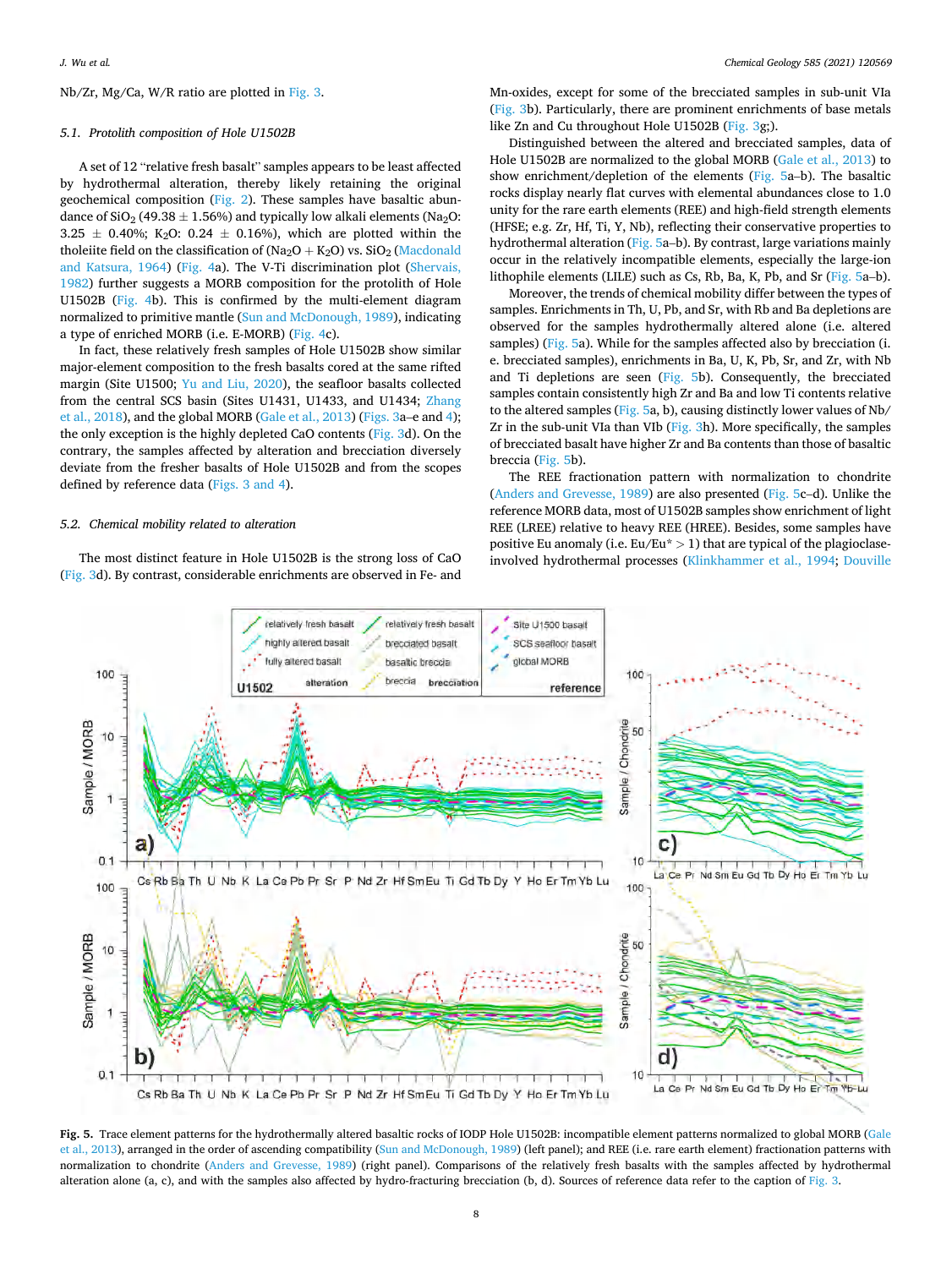<span id="page-8-0"></span>

**Fig. 6.** Close correspondences with LOI and 87Sr/86Sr data permit the use of Ce/Pb and Nb/U ratios as reliable proxies of alteration degree in IODP Hole U1502B. The basalt samples that were not apparently affected by hydrothermal alteration are identified, i.e. those with LOI *<*5.5% and 87Sr/86Sr *<*0.7048. For the sample-types of Hole U1502B see [Fig. 2](#page-2-0). Sources of reference data refer to the caption of [Fig. 3](#page-5-0).



Fig. 7. Plot of  $\varepsilon_{Nd}$  vs.  ${}^{87}Sr/{}^{86}Sr$  of the hydrothermally altered basaltic rocks of IODP Hole U1502B. Sources of the reference data: SCS seafloor basalts (i.e. Sites U1431, U1433, and U1434; [Zhang et al., 2018](#page-19-0)), global and Pacific MORB [\(Gale et al.,](#page-17-0)  [2013\)](#page-17-0), and lower CC (i.e. lower continental crust) of South China [\(Dai et al., 2008\)](#page-17-0); and averaged data of Hainan OIB (after [Zhang et al., 2018](#page-19-0)) and SCS seamounts (after [Zhong](#page-19-0)  [et al., 2018](#page-19-0)). Variations in  $87$ Sr/ $86$ Sr point to a pervasive hydrothermal alteration, which has little affected the mantle-derived, nearly invariable  $\varepsilon_{Nd}$  values. The hydrothermal fluids appear to evolve in ambient seawater of late-Eocene age (global seawater  ${}^{87}Sr/{}^{86}Sr$  signature: 0.7078  $\pm$  0.0001; [McArthur et al., 2012](#page-18-0)).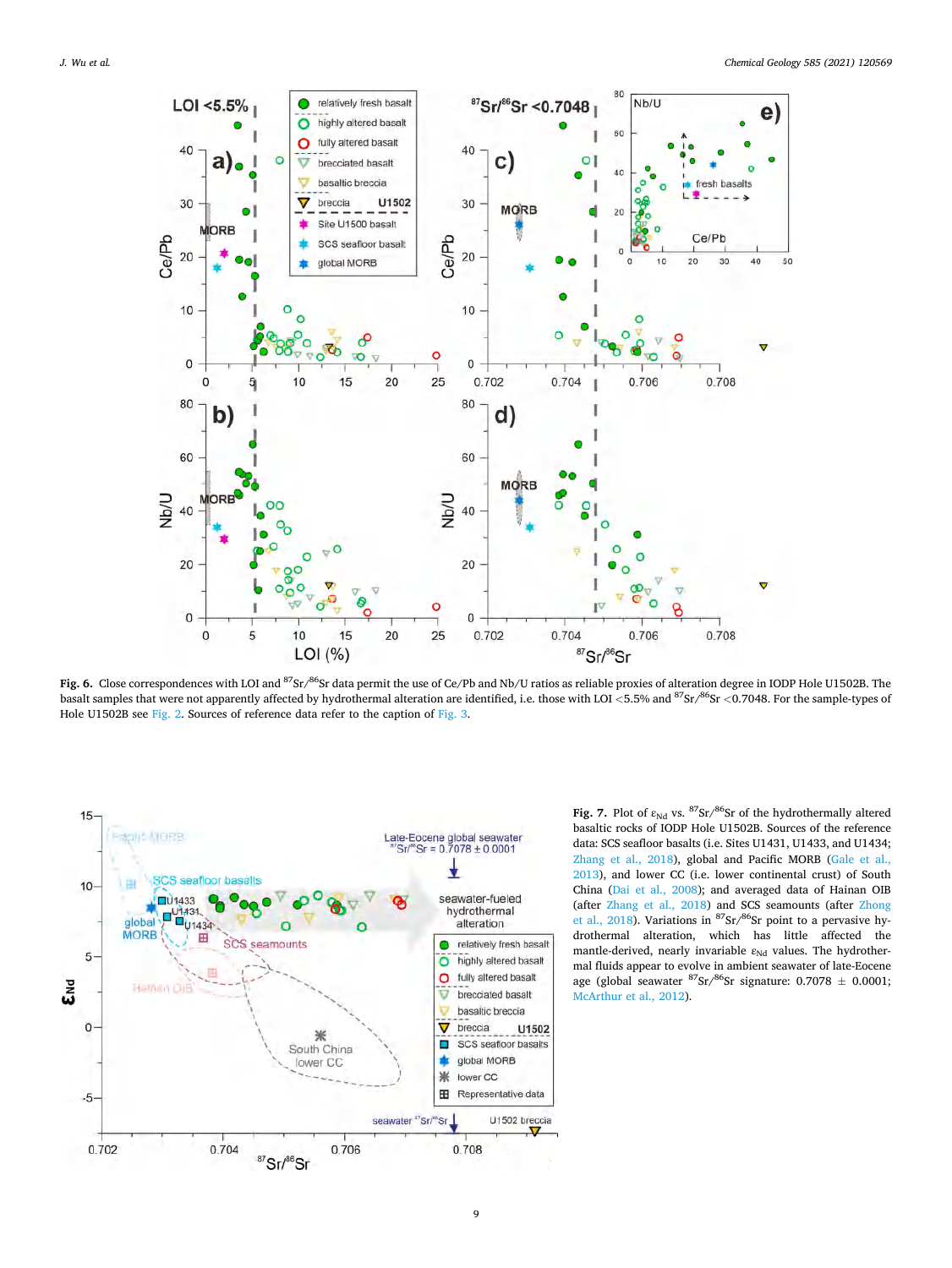### <span id="page-9-0"></span>[et al., 1999\)](#page-17-0) [\(Fig. 5](#page-7-0)c–d).

Ratios of incompatible elements such as Ce/Pb and Nb/U are widely employed as sensitive indicators of crustal contaminants on the mantle-derived substances ([Hofmann et al., 1986;](#page-18-0) Rehkämper and Hofmann, [1997\)](#page-18-0). In our case, the close correspondence with LOI data permits the use of Ce/Pb and Nb/U ratios as reliable proxies of alteration degree ([Fig. 6a](#page-8-0), b). The alteration degree as proxied by Ce/Pb exhibits a gradual decrease downhole U1502B [\(Fig. 3](#page-5-0)i), which is consistent with the macro- and microscopic views [\(Larsen et al., 2018b](#page-18-0)) [\(Section 3](#page-4-0); also see Supporting Information). Being sample type specified, the data distribution as observed in [Fig. 6](#page-8-0) agrees well with our sample classification ([Fig. 2](#page-2-0)). For instance, the typically high, mantle values only correspond to the samples with LOI *<*5.5% and 87Sr/86Sr *<*0.7048, indicating the primitive basalts in Hole U1502B ([Fig. 6](#page-8-0)a–d). Likewise, the plot of Nb/U vs. Ce/Pb neatly isolates the samples that were little affected by hydrothermal alteration and brecciation [\(Fig. 6](#page-8-0)e).

## *5.3. Radiogenic isotopes of Sr and Nd*

Except the breccia sample ( $\varepsilon_{Nd}$ : -7.2  $\pm$  0.2) from the overlying sedimentary unit, the basaltic rocks of Hole U1502B show mantle  $\varepsilon_{Nd}$ signatures (+7.1 to +9.4  $\pm$  0.2) ([Figs. 3l](#page-5-0) and [7](#page-8-0)). These values are within the ranges of the global MORB ([Gale et al., 2013](#page-17-0)) and the SCS oceanic crust as delimited by Sites U1431, U1433, and U1434 near the fossil spreading ridges ([Zhang et al., 2018](#page-19-0)). Moreover, the small  $\varepsilon_{Nd}$  variations and the nearly constant Nd and Sm concentrations in Hole U1502B basalt sequence appear insensitive to alteration and brecciation ([Figs. 5](#page-7-0)  [and 7\)](#page-7-0).

On the contrary, variability of Sr isotopes indicates a seawater-fueled hydrothermal alteration, with the evolved fluids likely sourced from late-Eocene seawater [\(McArthur et al., 2012\)](#page-18-0) ([Figs. 3m](#page-5-0) and [7\)](#page-8-0). For most of the samples, the positive, hyperbola-like relationships between LOI and 1000/Sr values and 87Sr/86Sr ratios reflect higher permeability or more heavily altered sample ([Fig. 8](#page-10-0)a, b). This is especially apparent in the "fully-altered" samples with macroscopically zoned alteration domains. Besides, there is a separate trend observed for the samples affected by brecciation in the diagrams of LOI and  $1000/Sr$  vs.  $87Sr/86Sr$ ([Fig. 8a](#page-10-0), b).

Using  $87$ Sr/ $86$ Sr as a tracer of fluid–rock interaction, the alteration linked to different mineralogical reactions such as chlorite, albite, sericite, and epidote can be discerned ([Figs. 8b](#page-10-0)–d and [10\)](#page-12-0). In addition, the Ca–Mg–Na–Sr correspondences permit the major alteration effects to be distinguished [\(Figs. 9 and 10](#page-11-0)).

#### *5.4. Estimate of water/rock (W/R) ratio*

Water/rock (W/R) ratio quantified with Sr isotopes systematics is widely applied to indicate the extent of fluid–rock interaction in crustal sections (Albarède et al., 1981). Assuming the final isotope equilibrium of Sr isotopes, the fluid–rock interaction can be described by the simple mass balances for closed system and open system, respectively, as follows. (cf. [Berndt et al., 1988](#page-17-0); [Kawahata et al., 2001;](#page-18-0) [Delacour et al.,](#page-17-0)  [2008\)](#page-17-0).

$$
W/R ratio (closesystem)\!=\!\left(\epsilon S r^i_{\rm rock}\!-\!\epsilon S r^f_{\rm rock}\right)\!/\!\left(\epsilon S r^f_{\rm rock}\!-\!\epsilon S r^i_{\rm water}\right)\!{\star}(S r_{\rm rock}/S r_{\rm water})
$$

$$
W/R \text{ ratio (open system)} = \ln\big[\big(\epsilon S r^i_{\text{rock}} - \epsilon S r^f_{\text{rock}}\big) \big/ \big(\epsilon S r^f_{\text{rock}} - \epsilon S r^i_{\text{water}}\big) + 1\big] * \big(S r_{\text{rock}} / S r_{\text{water}}\big)
$$

Therein, W is the mass of hydrothermal fluid, R is the mass of rock being altered;  $\varepsilon\mathrm{Sr}_{\mathrm{rock}}^{\mathrm{i}}$  and  $\varepsilon\mathrm{Sr}_{\mathrm{rock}}^{\mathrm{f}}$  is the initial and final isotopic ratio of rock, respectively;  $\varepsilon Sr^i{}_{water}$  and  $\varepsilon Sr^f{}_{water}$  is the initial (i.e. seawater) and final isotopic ratio of fluid, respectively. Note that  $\mathrm{eSr}_{\mathrm{rock}}^{\mathrm{f}}$  is equal to  $\varepsilon Sr^f_{\text{water}}$ ;  $Sr_{\text{rock}}$  and  $Sr_{\text{water}}$  is the Sr concentration of unaltered rock and of seawater, respectively. The values of  $\varepsilon\mathit{Sr}^i_{\rm rock}({}^{87}\mathit{Sr} / ^{86}\mathit{Sr}\hspace{-1pt}:$  0.70309) and Sr<sub>rock</sub> (Sr: 168 ppm) after the mean values of Site U1500 basalts (Yu and

[Liu, 2020\)](#page-19-0) and SCS seafloor basalts (i.e. Sites U1431, U1433, and U1434; [Zhang et al., 2018\)](#page-19-0), and the values of  $\epsilon S r_{water}^{f}$  ( $\frac{87}{ST}$  / $\frac{86}{ST}$ : 0.70780; [McArthur et al., 2012](#page-18-0)) and Srwater (Sr: 12 ppm; [Antonelli et al., 2017\)](#page-17-0) after the global seawater estimates of the late-Eocene age.

Closed system, or "single-pass" models assume that all the unreacted fluid enters the system (i.e. rock) as a single event, equilibrates with the rock and then leaves the system. By contrast, open system, or "multipass" models are time-integrated models that assume infinitesimally small aliquots of fluid enter the rock, equilibrate, and then leave the system before the next aliquot reacts with the rock. Considering the variable environments of discharge zone as discussed below, the estimate of open-system W/R ratios is more appropriate for the case of Hole U1502B ([Figs. 3n](#page-5-0) and [9i](#page-11-0)). For the W/R-ratio results and associated details see Dataset S4.

#### **6. Discussion**

The hydrothermally altered basaltic rocks of IODP Hole U1502B are characterized by the significant depletion of CaO [\(Fig. 3\)](#page-5-0), which contains key messages on alteration reactions and hydrothermal processes. As frequently substituted for Ca, Sr is known to participate in most magmatic, lithospheric, and secondary processes, especially hydrothermal alteration ([Blundy and Wood, 1991;](#page-17-0) [Berndt and Seyfried Jr.,](#page-17-0)  [1993;](#page-17-0) [Klinkhammer et al., 1994](#page-18-0)). Moreover, radiogenic Sr isotopes have been proven a powerful tracer for fluid–rock interaction within MOR environments because the <sup>87</sup>Sr/<sup>86</sup>Sr ratios of seawater and fresh oceanic crust are distinctly different and there is neither temperature- nor mineral-dependent isotopic fractionation of Sr (Albarède et al., 1981; [Berndt et al., 1988](#page-17-0); [Kawahata et al., 2001;](#page-18-0) [Delacour et al., 2008](#page-17-0)). Besides, Sr mobility in the presence of fluid at greenschist facies conditions is thought to promote the isotopic exchange, but also dependent on the mineralogical reactions occurring ([Bickle and Teagle, 1992](#page-17-0); [Bach et al.,](#page-17-0)  [2003;](#page-17-0) [Teagle et al., 2003](#page-18-0); [Gillis et al., 2005; Barker et al., 2008](#page-17-0); [Harris](#page-17-0)  [et al., 2015](#page-17-0)). Therefore, the knowledge of how Sr systematics behaves with respect to the loss of Ca is crucial to 1) unravel the hydrothermal processes and determine the first-order control on alteration effects, and 2) constrain the hydrothermal environments and crustal evolution prevailed within the SCS rifting margin.

After characterizing the hydro-fracturing brecciation, the strong Ca loss can be mostly attributed to plagioclase-regulated alterations, with albitization and chloritization identified to be responsible for the Ca-Na and Ca-Mg exchanges respectively (Section 6.1). We assess the variable environments representative of a discharge zone, and further suggest that Hole U1502B may have penetrated a mixing zone of hydrothermal fluid and seawater that is likely within the lava–dike transition ([Section](#page-13-0)  [6.2\)](#page-13-0). Finally, we propose a conceptual model to incorporate most existing results, highlighting the seismic layer 2A/2B boundary and the fault-hosted hydrothermal upflow channels, with implications for the SCS marginal rifting (Section 6.3).

## *6.1. Identifying alteration processes*

## *6.1.1. Hydro-fracturing induced brecciation*

The basalt sequence of Hole U1502B exhibits overall homogenous, mantle  $\varepsilon_{Nd}$  values (+7.1 to +9.4  $\pm$  0.2), within the ranges of seafloor basalts recovered from the central SCS basin ([Zhang et al., 2018\)](#page-19-0) and of the globally averaged MORB ([Gale et al., 2013\)](#page-17-0) ([Figs. 3l](#page-5-0) and [7\)](#page-8-0). This suggests that the Nd isotope composition remains unaffected by hydrothermal alteration and subsequent seafloor weathering [\(Michard](#page-18-0)  [et al., 1983](#page-18-0); [Michard and Albar](#page-18-0)ède, 1986; [Staudigel et al., 1995](#page-18-0); Wu [et al., 2018](#page-19-0)). In turn, the nearly identical  $\varepsilon_{Nd}$  values between brecciated and non-brecciated samples corroborate that the breccia-clasts in Site U1502 were mostly sourced from the same basalts, rather than of sedimentary origin ([Larsen et al., 2018b](#page-18-0)). Moreover, the primitive basalts in Hole U1502B can be further isolated by Ce/Pb and Nb/U as indicators of crustal influence [\(Hofmann et al., 1986;](#page-18-0) Rehkämper and Hofmann,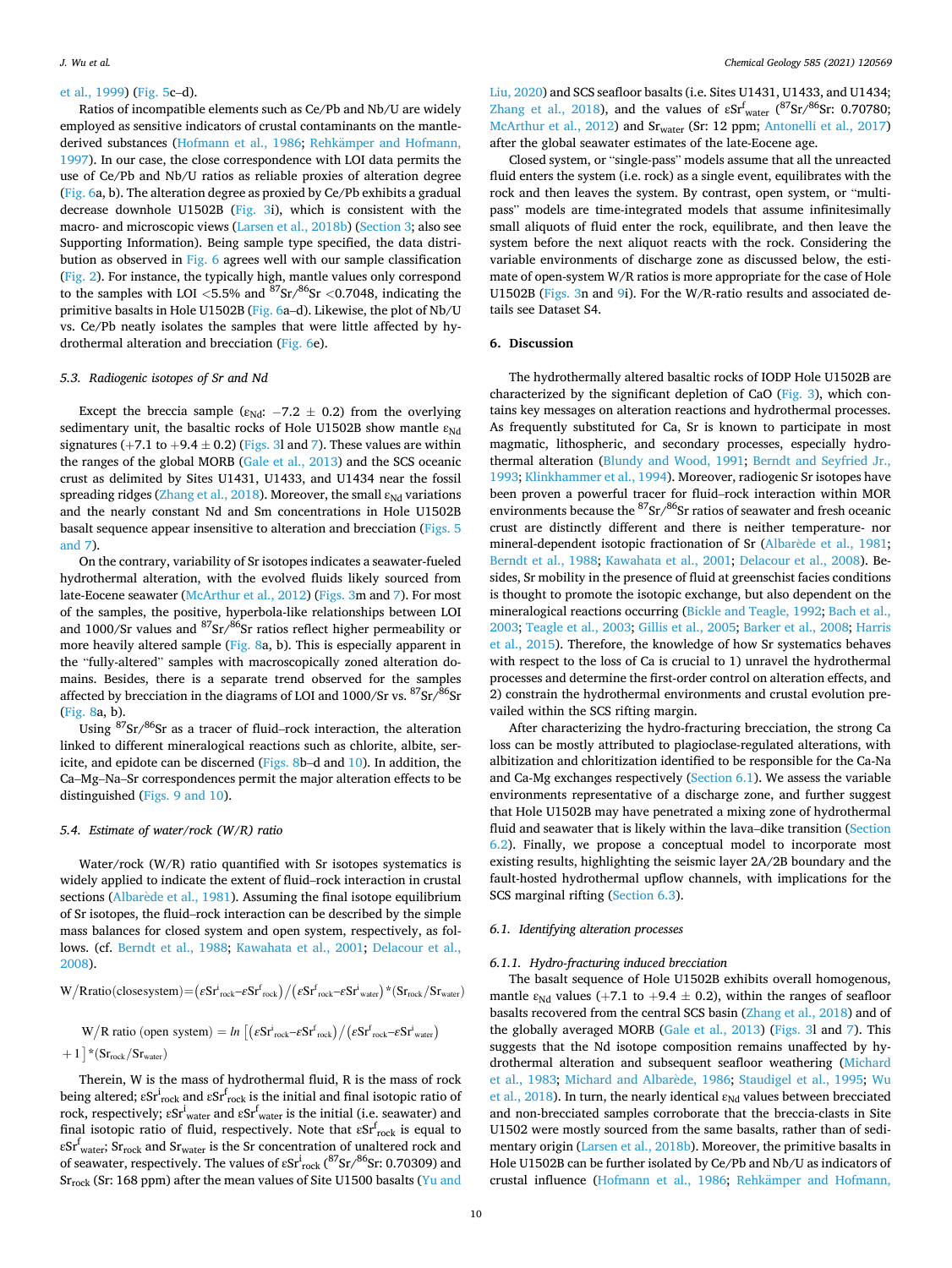<span id="page-10-0"></span>

*<sup>(</sup>caption on next column)* 

Fig. 8. Plots using Sr isotopes systematics  $(^{87}Sr/^{86}Sr$  and Sr) as a tracer of fluid–rock interaction to unravel the alteration effects and hydrothermal processes occurred in IODP Hole U1502B. The LOI data are used to reflect the degree of alteration, representing the amounts of secondary hydrous minerals (a). Using 1000/Sr and Ca/Sr, the cumulative effects of plagioclase alterations can be distinguished from that of hydro-fracturing brecciation (b, c). The decreasing Ca/Sr ratios point to epidote formation; and the steady state refers to the reactions with high W/R ratio and temperature (c). Brecciation may have promoted the alteration degree by enhancing W/R ratio (a–c). Na/Mg is taken to further trace the relative extents of albitization and chloritization (d). The evolved fluids appear to be sourced from the seawater of late-Eocene age (global seawater  $87$ Sr/ $86$ Sr signature: 0.7078  $\pm$  0.0001; [McArthur et al., 2012\)](#page-18-0). For the sample-types of Hole U1502B see [Fig. 2.](#page-2-0) Sources of reference data refer to the caption of [Fig. 3.](#page-5-0)

[1997\)](#page-18-0), showing that the typically high, mantle-derived ratios only correspond to those with LOI  $\langle 5.5\% \rangle$  and  $\frac{87}{5}$ sr  $\langle 0.7048 \rangle$  values ([Fig. 6a](#page-8-0)–d). This is further delimited by the regional and global MORB references (i.e. [Gale et al., 2013;](#page-17-0) [Zhang et al., 2018;](#page-19-0) [Yu and Liu, 2020\)](#page-19-0) ([Fig. 6e](#page-8-0)).

Being lithologically specified, the samples affected by brecciation have generally higher LOI and  $87$ Sr/ $86$ Sr values than those altered hydrothermally alone, revealing that the alteration effects must have been promoted by brecciation (Fig. 8a, b). This confirms the nature of brecciation, i.e. the formation of breccias involved fluid-assisted fracturing, related to the hydraulic and in-situ fragmentation of basalts ([Larsen](#page-18-0)  [et al., 2018b\)](#page-18-0). Such rocks are commonly described in hydrothermal systems ([Delaney et al., 1987](#page-17-0); [Saccocia and Gillis, 1995](#page-18-0); Jébrak, 1997). There appears to be a bifurcation starting around 0.7055–0.7060 of  $^{87}\mathrm{Sr/}^{86}\mathrm{Sr},$  coinciding to the lower CC signature of the South China (Dai [et al., 2008](#page-17-0)) (Fig. 8). The bifurcating trends point to not only the promoting effects of alteration due to enhanced W/R ratios ([Fig. 9](#page-11-0)i), but

also the possible crustal additions with distinct compositions caused by brecciation, i.e. toward the late-Eocene global seawater ([McArthur et al.,](#page-18-0)  [2012\)](#page-18-0) vs. toward the overlying breccia (Fig. 8a, b). Indeed, although the brecciation mostly prevails in sub-unit VIa and

commonly exhibit increased Zr and decreased Ti contents [\(Fig. 5b](#page-7-0)), a closer examination suggests multiple events – rather than a single stage – of brecciation. Firstly, the breccia endmember taken from overlying sedimentary unit does not necessarily correspond to the trends of brecciation effect (Figs. 8a, b and [9](#page-11-0)e). Secondly, considerably lower Nb/ Zr and Ti/Zr values are observed in the lower part of VIa, close to the VIa–VIb boundary, causing the diverse changes associated with brecciation ([Fig. 3](#page-5-0)h; also see Supporting Information). Thirdly, the brecciated basalts with consistently higher Zr and Ba contents than the basaltic breccias – instead of the other way around – indicates that there must be different sources of breccia ([Fig. 5](#page-7-0)b). In other words, the different compositions and trends indicate that there must be different sources of breccia or the heterogenous nature.

This inference is supported by the possible presence of faulting breccia around the boundary of VIa and VIb sub-units. Macroscopic observations suggest a gradual increase of the brittle deformation passing from a clast-supported cataclastic fabric to a matrix-supported fault gouge (Fig. S5). Yet, the identification of characteristic microstructures resulting from shear deformation is precluded by a pervasive fluid circulation associated with replacement, destabilization, and recrystallization of the initial texture (cf. [Larsen et al., 2018b](#page-18-0)). These together may suggest a mixture of two mechanisms regarding the breccia formation in Hole U1502B, i.e. hydrothermal and tectonic, reflecting a complex history of SCS marginal rifting (see [Section 6.3.1](#page-15-0)).

#### *6.1.2. Plagioclase-regulated alteration*

After characterizing the brecciation, we can further explore the firstorder processes of hydrothermal alteration occurred in Hole U1502B. At the first glance, the heavy Ca loss from the altered basalts ([Fig. 3](#page-5-0)d) could be linked to the formation of anhydrite (CaSO4). Anhydrite precipitates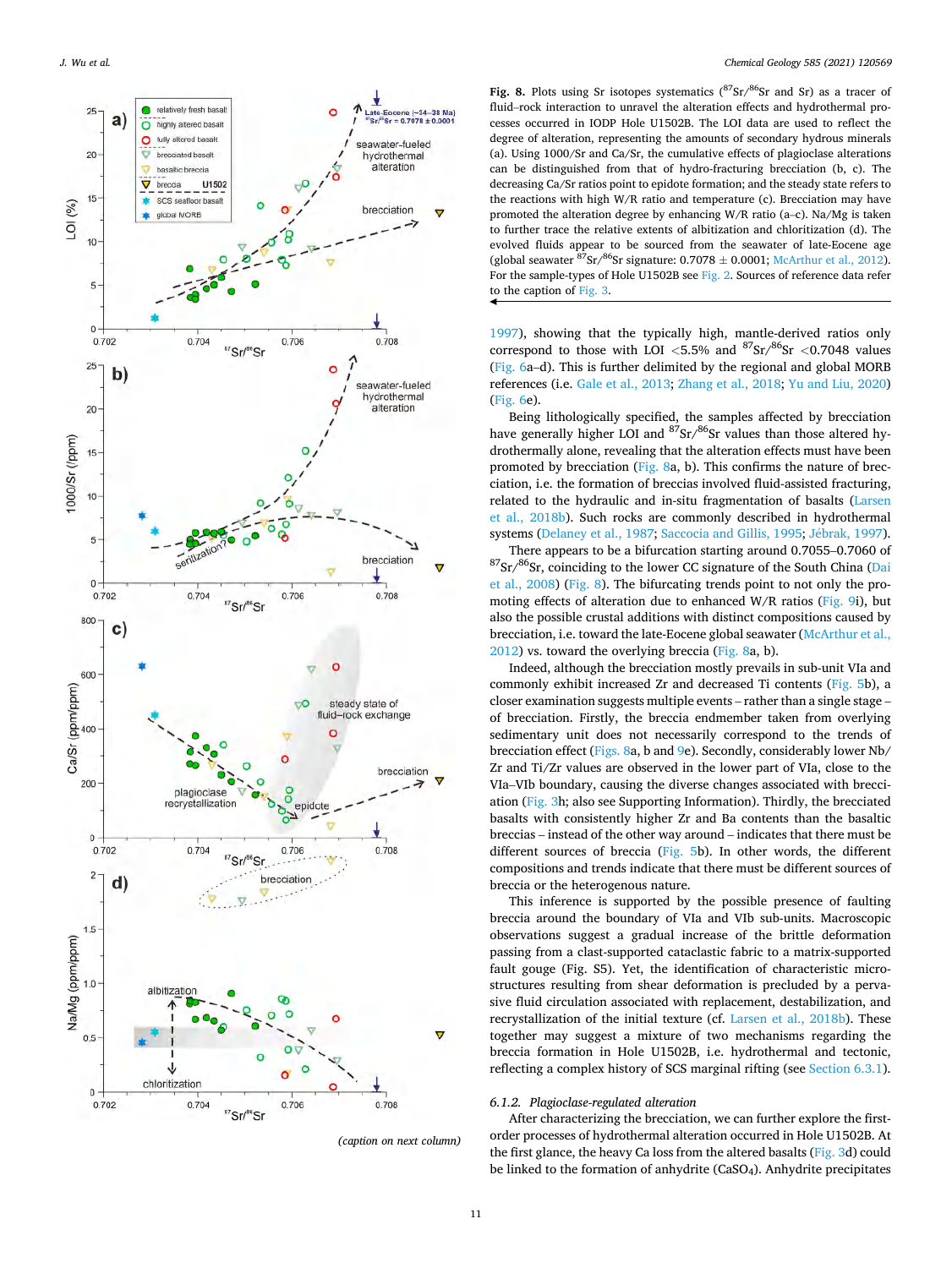<span id="page-11-0"></span>

**Fig. 9.** Plots of diagnostic proxies for the hydrothermal processes occurred in the basaltic rocks of IODP Hole U1502B. For the sample-types of Hole U1502B see [Fig. 2.](#page-2-0) Sources of reference data refer to the caption of [Fig. 3.](#page-5-0) For interpretations see [Sections 6.1 and 6.2.](#page-9-0)

from seawater at temperatures above  $\sim$ 130 °C because of its retrograde solubility ([Bischoff and Seyfried Jr., 1978\)](#page-17-0). This process essentially removes all Ca and  $\sim$ 33% of SO<sub>4</sub> from seawater, leading to additional Ca leached from host rocks [\(Humphris and Thompson, 1978](#page-18-0); [Seyfried Jr.,](#page-18-0)  [1987\)](#page-18-0). In general, almost all the Ca in high-temperature seafloor hydrothermal fluids is derived from the rocks (cf. [Antonelli et al., 2017](#page-17-0)).

However, lines of evidence argue against the predominance of anhydrite precipitation. Firstly, there is no sign of the presence of anhydrite in Hole U1502B, while the abundant pyrite indicates that the hydrothermal fluids were rich in sulfur ([Larsen et al., 2018b](#page-18-0)) (see [Sec](#page-4-0)[tion 3.2\)](#page-4-0). High barite contents in some of the brecciated samples may support the availability of dissolved sulfate ([Fig. 5a](#page-7-0), b). Secondly,

although the distribution and abundance are still controversial ([Sleep,](#page-18-0)  [1991;](#page-18-0) [Barker et al., 2010b](#page-17-0)), it is generally recognized that anhydrite forms early in the upflow limb of hydrothermal circulation, mostly within the recharge zone [\(Tivey, 2007;](#page-18-0) [Alt et al., 2010](#page-17-0); [Humphris and](#page-18-0)  [Klein, 2018\)](#page-18-0). A massive precipitation of anhydrite thus conflicts with the strong evidence pointing to a discharge zone inferred for Hole U1502B (see [Section 6.2.1\)](#page-13-0). Thirdly, anhydrite has a large capacity to reduce Sr content in fluid, which would cause a relevant loss of Sr in altered rocks, as suggested by the studies of crustal sections [\(Teagle et al., 1998](#page-18-0); [Gillis](#page-17-0)  [et al., 2005; Barker et al., 2008](#page-17-0)). However, this is not the case for Hole U1502B [\(Fig. 8](#page-10-0)b, c).

Alternatively, the loss of Ca and associated Sr mobility in altered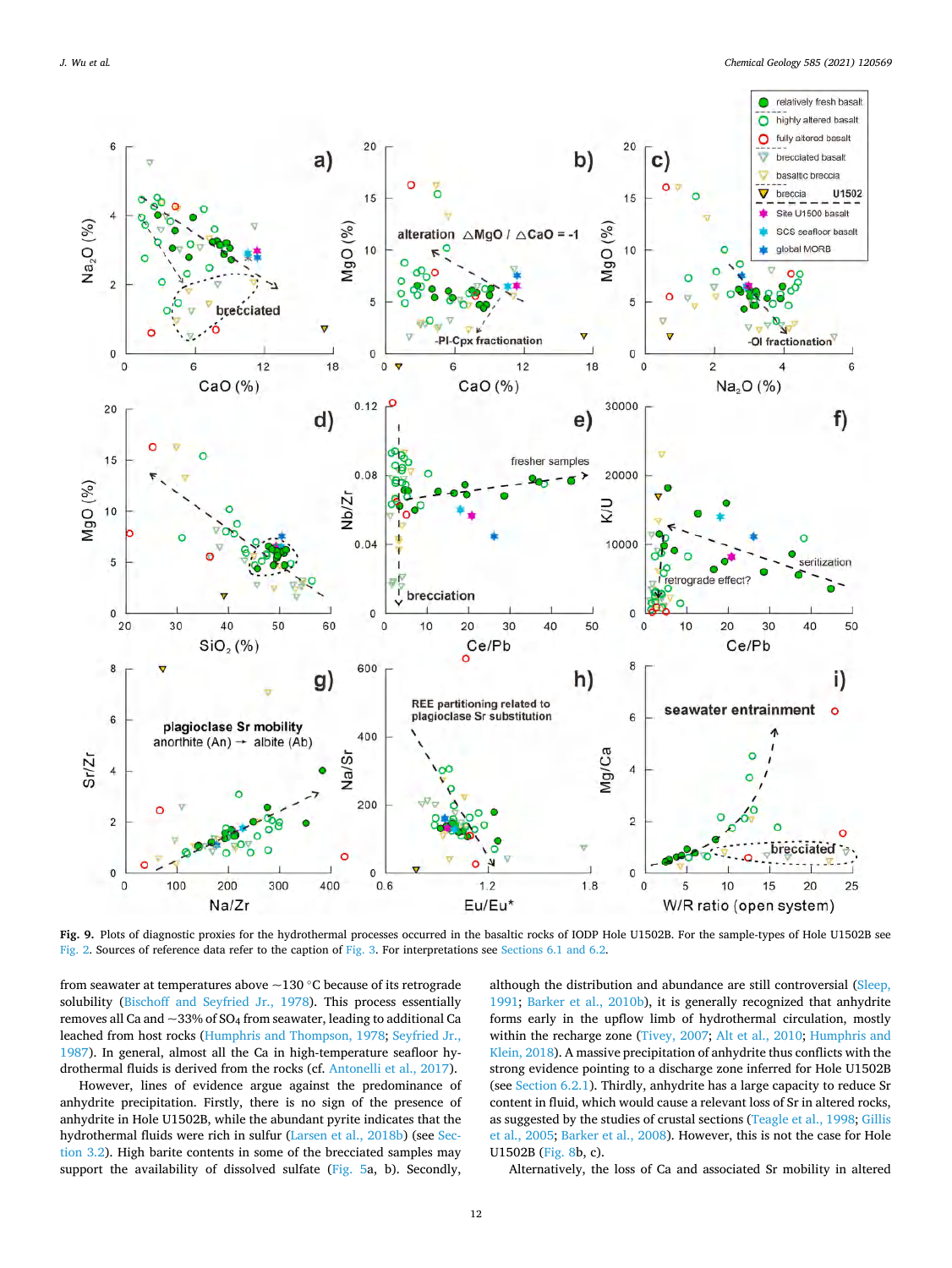<span id="page-12-0"></span>

**Fig. 10.** Correspondences between Ca, Na, Mg, and Sr contents reveal the plagioclase-regulated alterations in the basalt sequence of IODP Hole U1502B. For different kinds of samples, the tight Ca–Sr–Na relationship indicates the major role of albitization on the Ca loss (a, c). The similar trend of Ca–Sr–Mg space but more scattered data reflect the exchange of seawater Mg for basaltic Ca through the transformation of plagioclase to chlorite, and a facilitating role of chloritization on albitization (b, d). Albite formation causes little/no change in Sr but is characterized by enhanced Na/Ca ratio; chlorite formation corresponds to the trends with increasing Mg and decreasing Sr; and primary plagioclase replaced by epidote leads to whole-rock Sr enrichment (c-e). For the sample-types of Hole U1502B see [Fig. 2](#page-2-0). Sources of reference data refer to the caption of [Fig. 3](#page-5-0).

oceanic crust are widely linked to plagioclase (cf. [German and Seyfried,](#page-17-0)  [2014\)](#page-17-0). As a key phase, the crystal chemistry of plagioclase is thought to influence the reactivity of the crust, and the partitioning of trace elements [\(Blundy and Wood, 1991\)](#page-17-0). Supported by the MORB petrography of Hole U1502B (see [Section 2.3](#page-3-0) and Supporting Information), our results demonstrate two major processes of hydrothermal alteration.

*6.1.2.1. Chloritization.* Apart from the sulfate removal, the MOR hydrothermal circulation is dominated by the exchange of seawater Mg for basaltic Ca through the transformation of primary igneous minerals to alteration phases (cf. [Humphris and Klein, 2018\)](#page-18-0). As seawater penetrates deeper and is heated to temperatures above  $\sim$ 150 °C, the Ca-Mg exchange occurs mainly on plagioclase, resulting in the precipitation of clay minerals at different temperatures; Mg-rich smectite form at ~150–200 ◦C and chlorite formation prevails at *>*200 ◦C [\(Alt et al.,](#page-17-0)  [1986;](#page-17-0) [Alt, 1995](#page-16-0)). In addition, the Mg-rich mineral tremolite could be rapidly precipitated once sufficient Ca, Al, and Si are provided by dissolution of plagioclase and pyroxene ([German and Seyfried, 2014](#page-17-0)). These processes are facilitated at higher temperature and can be primarily represented by Reaction 1 for chlorite formation (after [Mottl,](#page-18-0)  [1983;](#page-18-0) [Tivey, 2007](#page-18-0)), showing that the uptake of Mg by the rocks is roughly balanced with respect to electrical charge by leaching of  $Ca^{2+}$ and  $Na<sup>+</sup>$  cations.

$$
4(NaSi)_{0.5}(CaAl)_{0.5}AlSi2O8 [plagioclase] + 15 Mg2+ + 24H2O \rightarrow 3Mg5Al2Si3
$$
  

$$
O_{10}(OH)_{8} [chlorite] + SiO2 + 2Na+ + 2Ca2+ + 24H+
$$
 (1)

This so-called chloritization is known to influence not only the release of Ca and Sr from basaltic substrates into hydrothermal fluids, but also the generation of acidity. Experiments suggest that low pH cannot be maintained when  $Mg^{2+}$  is effectively removed from solution, as the  $H^+$  ions produced by Reaction 1 are rapidly consumed by silicate hydrolysis ([Mottl, 1983](#page-18-0)). But this is different from the acidic vent fluids as commonly found [\(Von Damm et al., 1985;](#page-19-0) [German and Seyfried,](#page-17-0)  [2014\)](#page-17-0). In effect, it is the high Ca from dissolution of plagioclase that buffers pH and meanwhile accounts for a complete exchange of Mg for Ca [\(Berndt and Seyfried Jr., 1993](#page-17-0); [Seyfried Jr. and Ding, 1995](#page-18-0); [Antonelli](#page-17-0)  [et al., 2017\)](#page-17-0).

In Hole U1502B, the prevalence of chloritization is evidenced by the abundant chlorite (5–30%) in bulk mineralogy [\(Larsen et al., 2018b\)](#page-18-0) (see [Section 3.2](#page-4-0)), and by the tight correspondence between the Mg enrichment (i.e. Mg/Ca) and the W/R ratio estimated from Sr isotopes ([Fig. 9i](#page-11-0)). The effects can be seen from the negative relationships of MgO–CaO and MgO–SiO<sub>2</sub> [\(Fig. 9](#page-11-0)b, d) and in the ternary space of Ca–Sr–Mg (Fig. 10b) on bulk composition. Alteration of oceanic basalts usually shows a negative correlation between CaO and MgO (i.e. the slope of ~− 1; [Mottl, 1983](#page-18-0); [Coogan and Gillis, 2018\)](#page-17-0); but this is obscured in our case ([Fig. 9b](#page-11-0)), indicating that there must be another reaction interacting.

*6.1.2.2. Albitization.* The Ca depletion is not solely influenced by the fixation of Mg into chlorite and clay minerals. Instead, the systematic increase in Na2O and decrease in CaO in Hole U1502B suggest Na-Ca replacement in plagioclase feldspars, known as albitization [\(Alt, 1995](#page-16-0);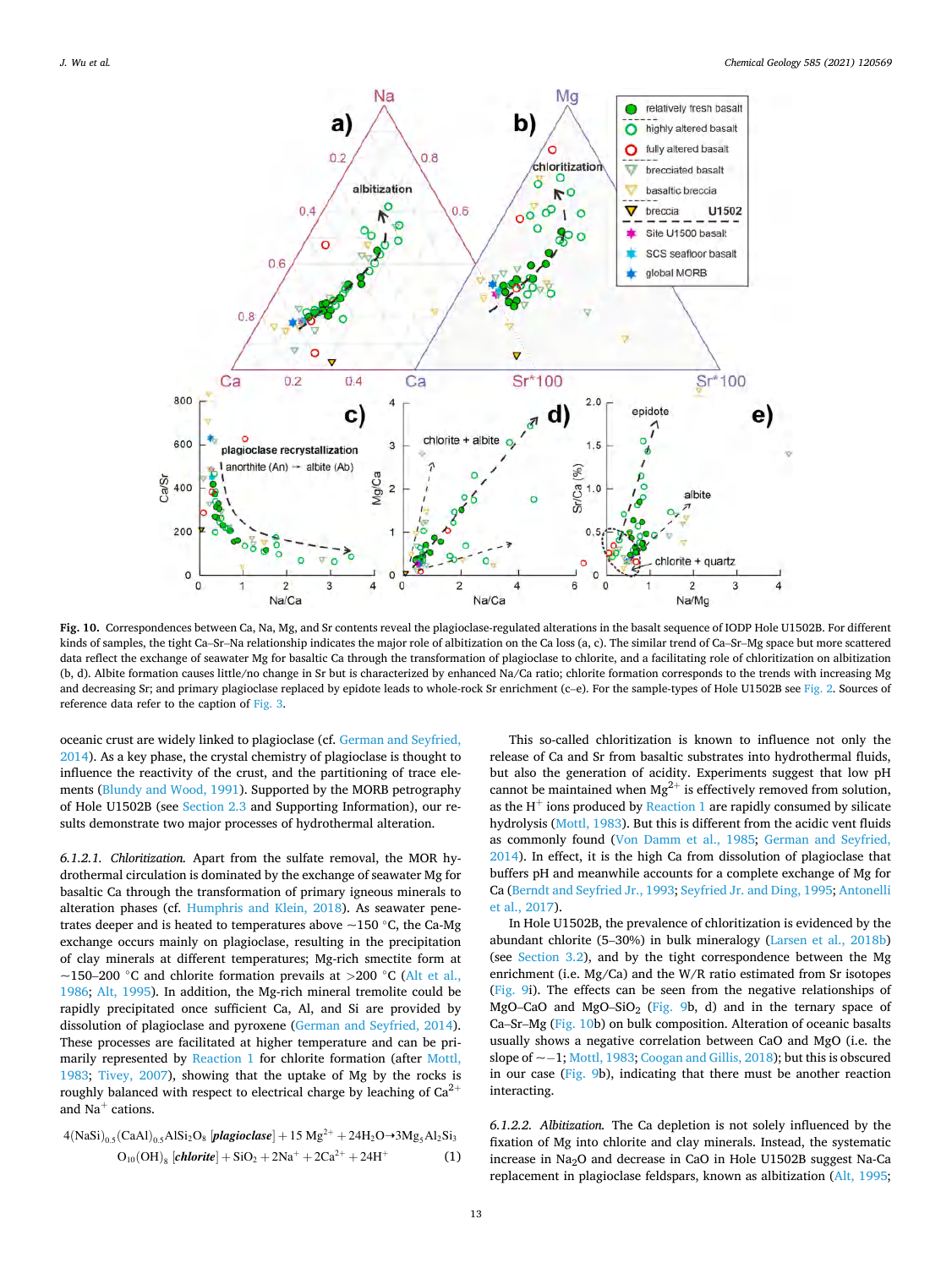<span id="page-13-0"></span>[Tivey, 2007](#page-18-0)) ([Fig. 9](#page-11-0)a). The albitization is a widespread ion exchange reaction through alteration of anorthite (An) to albite (Ab), and can be approximated by Reaction 2 (after [Berndt and Seyfried Jr., 1993](#page-17-0); [Mottl](#page-18-0)  [et al., 2011\)](#page-18-0). Thermodynamic calculations suggest that albite starts to form at temperature *>*220–300 ◦C, and the extent of Na-fixation decreases with increasing temperature due to a decrease in the equilibrium constant in Reaction 2 ([Seyfried Jr. et al., 1988](#page-18-0)). Note that Na does not simply replace Ca in plagioclase but is rather buffered along with Ca by plagioclase–fluid equilibria ([Berndt and Seyfried Jr., 1993](#page-17-0)).

The negative Ca-Na correlation is especially clear after excluding the brecciated samples; while the variability between sample types (e.g. enriched in Zr or SiO<sub>2</sub>) may reflect the pervasiveness of this reaction ([Fig. 9](#page-11-0)a). In fact, the partial alteration of plagioclase throughout Hole U1502B – such as the common signs of albitized plagioclase – is clearly reflected by the concurrent changes of Na, Al, and Si in bulk composition (see [Section 3.2](#page-4-0) and Supporting Information). The relict igneous plagioclase has relatively low An content (i.e. labradorite, 50–70% of An content), which is likely resulted from an accretion of hydrothermally albitized plagioclase with *<*20% An content (e.g. [Gillis et al., 2005\)](#page-17-0), as fresh MORB typically contains plagioclase with An content *>*75% ([Blundy and Wood, 1991;](#page-17-0) [Yu and Liu, 2020](#page-19-0)).

$$
CaAl_2Si_2O_8 \left[ anorthite \right] + 2Na^+ + 4SiO_2 \left( aq. \right) \rightarrow 2NaAlSi_3O_8 \left[ albite \right] + Ca^{2+} \tag{2}
$$

It has been demonstrated that the partitioning of Sr between plagioclase and fluid is primarily dependent upon the process of albitization [\(Berndt et al., 1988](#page-17-0); [Seyfried Jr. et al., 1988, 1991](#page-18-0); [Berndt and](#page-17-0)  [Seyfried Jr., 1993\)](#page-17-0). The extent of albitization is evidenced by the positive correlations between Sr/Zr and Na/Zr [\(Fig. 9g](#page-11-0)) and by the tight correspondence in the Ca–Sr–Na ternary space ([Fig. 10](#page-12-0)a), being consistent with experimental predictions [\(Berndt et al., 1988, 1989](#page-17-0); [Blundy and Wood, 1991\)](#page-17-0).

Furthermore, the LREE enrichment and positive Eu anomaly as observed in Hole U1502B ([Fig. 5](#page-7-0)c, d) are diagnostic of the REE partitioning caused by chemical substitution for Ca and Sr under greenschist facies alteration ([Klinkhammer et al., 1994](#page-18-0); [Douville et al., 1999](#page-17-0)). In particular, the negative relationship between Na/Sr and Eu/Eu\* ([Fig. 9h](#page-11-0)) suggests a transition from An-rich igneous plagioclase to Abrich hydrothermal plagioclase. Combined with the highly positive correlation of Na-Sr that is normalized to the generally immobile element Zr ([Humphris and Thompson, 1978;](#page-18-0) [Fowler and Zierenberg, 2016](#page-17-0)), this indicates a major role of albitization [\(Figs. 9](#page-11-0)g and [10c](#page-12-0)). Such plagioclase-involved hydrothermal processes are widely found in the high-temperature venting fluids of basalt-hosted hydrothermal systems (e.g. [Michard et al., 1983;](#page-18-0) [Michard and Albar](#page-18-0)ède, 1986; Klinkhammer [et al., 1994;](#page-18-0) [Douville et al., 1999;](#page-17-0) [Pester et al., 2012](#page-18-0)).

## *6.1.3. Plagioclase-regulated alteration features*

On the other hand, magmatic differentiation is unlikely to retain a detectable effect on the results as interpreted above. Firstly, the plagioclase (-Pl) and clinopyroxene (-Cpx) fractionations cannot account for the slightly negative trend between MgO and CaO contents, as observed for the samples of relatively fresh basalt sample ([Fig. 9b](#page-11-0)). Indeed, limited clinopyroxene fractionation has been reported for the fresh MORB at nearby Site U1500 [\(Yu and Liu, 2020\)](#page-19-0), which may be a magmatic feature for the early SCS marginal rifting. Secondly, although the MgO–CaO distribution may be linked to olivine fractionation (-Ol), the lack of  $MgO-SiO<sub>2</sub>$  correlation for the relatively fresh basalts excludes this possibility [\(Fig. 9](#page-11-0)d), as olivine fractionation would increase the  $SiO<sub>2</sub>$ and  $Al_2O_3$  contents and decrease MgO contents. Besides, the Na<sub>2</sub>O content has a close correspondence with CaO (i.e. the focus of our discussion), but appears not to be influenced by magmatic differentiation since there is no discernable negative relationship between  $Na<sub>2</sub>O$  and MgO for the samples of relatively fresh basalt [\(Fig. 9](#page-11-0)c).

In fact, our interpretation on plagioclase-regulated alteration in Hole

U1502B is fully consistent with its MORB petrography, having plagioclase phyric, olivine-bearing, no clinopyroxene phenocrysts (see [Section](#page-4-0)  [3](#page-4-0) and Supporting Information). Experiments on plagioclase alteration have suggested that albitization is facilitated by interaction with the fluids containing high Na/Mg ratio and  $SiO<sub>2</sub>$  (aq.) contents (Seyfried Jr. [et al., 1988](#page-18-0); [Seewald and Seyfried Jr., 1990\)](#page-18-0). Chlorite precipitation leads to Mg-poor, and Na- and Si-rich hydrothermal solutions [\(Reaction 1](#page-12-0)), thereby promoting the albite-forming reaction (Reaction 2). In other words, the former reaction provides a source of  $H^+$  ion and buffers Ca/Sr ratios of the fluids ([Berndt et al., 1988, 1989](#page-17-0)) ([Figs. 8 and 10\)](#page-10-0).

Plagioclase is the primary reservoir for Sr in the upper oceanic crust. Replacement of primary plagioclase can lead to variable effects on the whole-rock Sr composition, dependent on the secondary phase formed. On the contrary, pyroxene alteration – if any – is unlikely to have effect on Sr-uptake [\(Gillis et al., 2005\)](#page-17-0). Studies designed to investigate mineralogical control on Sr-exchange have shown that albite formation will lead to little or no change, chlorite and quartz formation will lead to Sr-depletion, and epidote formation will lead to Sr-enrichment [\(Gillis](#page-17-0)  [and Thompson, 1993;](#page-17-0) [Gillis et al., 2005](#page-17-0)). All these features are clearly observed in Hole U1502B: chloritization generally corresponds to the trends of increasing Mg and decreasing Sr contents ([Figs. 8](#page-10-0)b, d, and [10](#page-12-0)b, d), whereas albitization is characterized by relatively high Na/Ca and Na/Mg ratios [\(Figs. 8](#page-10-0)d, and [10a](#page-12-0), c–e).

Moreover, the boundary of  $\frac{87}{5}$ sr  $\frac{\cancel{66}}{5}$ sr of 0.705–0.706 with decreasing Ca/Sr ratios is related to the Sr-enriched mineral epidote ([Figs. 8](#page-10-0)c and [10e](#page-12-0)). Note that analyses on epidote samples all show positive Eu anomalies, which may be indicative of highly oxidized conditions maximizing  $Eu^{3+}$  incorporation in the lower parts of Hole U1502B (Tian [et al., 2020\)](#page-18-0). The Sr-mobility associated with epidote can also be seen in the Sr-Na correspondences ([Fig. 9](#page-11-0)g, h). In addition, alteration of plagioclase to mica (sericite) may be detected by the samples of relatively fresh basalts, showing a significant trend of K-enrichment [\(Figs. 5a](#page-7-0) and [9f](#page-11-0)).

In this context, using Sr isotopes as a tracer of fluid–rock interaction, the cumulative effects of plagioclase recrystallization and the relative importance between albitization and chloritization can be evaluated ([Fig. 8](#page-10-0)c, d). There is a balance between chloritization and albitization due to a common consumption of Ca [\(Fig. 10](#page-12-0)a, b). It appears that chloritization and further epidote formation play a determining role in the alteration effects, from the decreases in Ca/Sr and Na/Mg with increasing  ${}^{87}Sr/{}^{86}Sr$  [\(Fig. 8c](#page-10-0), d); whereas the albitization should be preconditioned by chloritization and primarily responsible for the Ca loss, considering the closer correspondence in Ca–Sr–Na space [\(Fig. 10](#page-12-0)a, b). Therefore, W/R ratio is the controlling factor for Hole U1502B, considering that albitization is temperature dependent [\(Seyfried Jr.](#page-18-0)  [et al., 1988\)](#page-18-0) and chloritization is more controlled by W/R ratio [\(Mottl,](#page-18-0)  [1983\)](#page-18-0). This inference is seen from the similarity in the downhole profiles between LOI, Mg/Ca,  ${}^{87}Sr/{}^{86}Sr$ , and W/R ratio ([Fig. 3](#page-5-0)), and supported by the similar ternary spaces with distinct temperature preferences of Na- and Mg-fixations [\(Fig. 10\)](#page-12-0).

## *6.2. Assessing hydrothermal environments*

# *6.2.1. Position in hydrothermal system* – *variable environments of discharge zone*

Hole U1502B is representative of a focused discharge zone, as manifested by the hydro-fracturing brecciation and the sulfide mineralization. From a mechanical perspective, the breccias likely resulted from rock failure in tensile regime, associated with low differential stress and high fluid pressure [\(Saccocia and Gillis, 1995](#page-18-0); Jébrak, 1997; Clark [and James, 2003\)](#page-17-0). In fact, the propylitic style of pervasively altered basalts cut by numerous sulfide veins observed in Hole U1502B ([Larsen](#page-18-0)  [et al., 2018b\)](#page-18-0) are similar to those of volcanogenic sulfide deposits ([Hannington et al., 2005;](#page-17-0) [Shanks III, 2012](#page-18-0); and references therein), in particular the Troodos ophiolite that is recognized as the principal onland, mafic-hosted analogue ([Gillis and Robinson, 1990;](#page-17-0) [Bickle and](#page-17-0)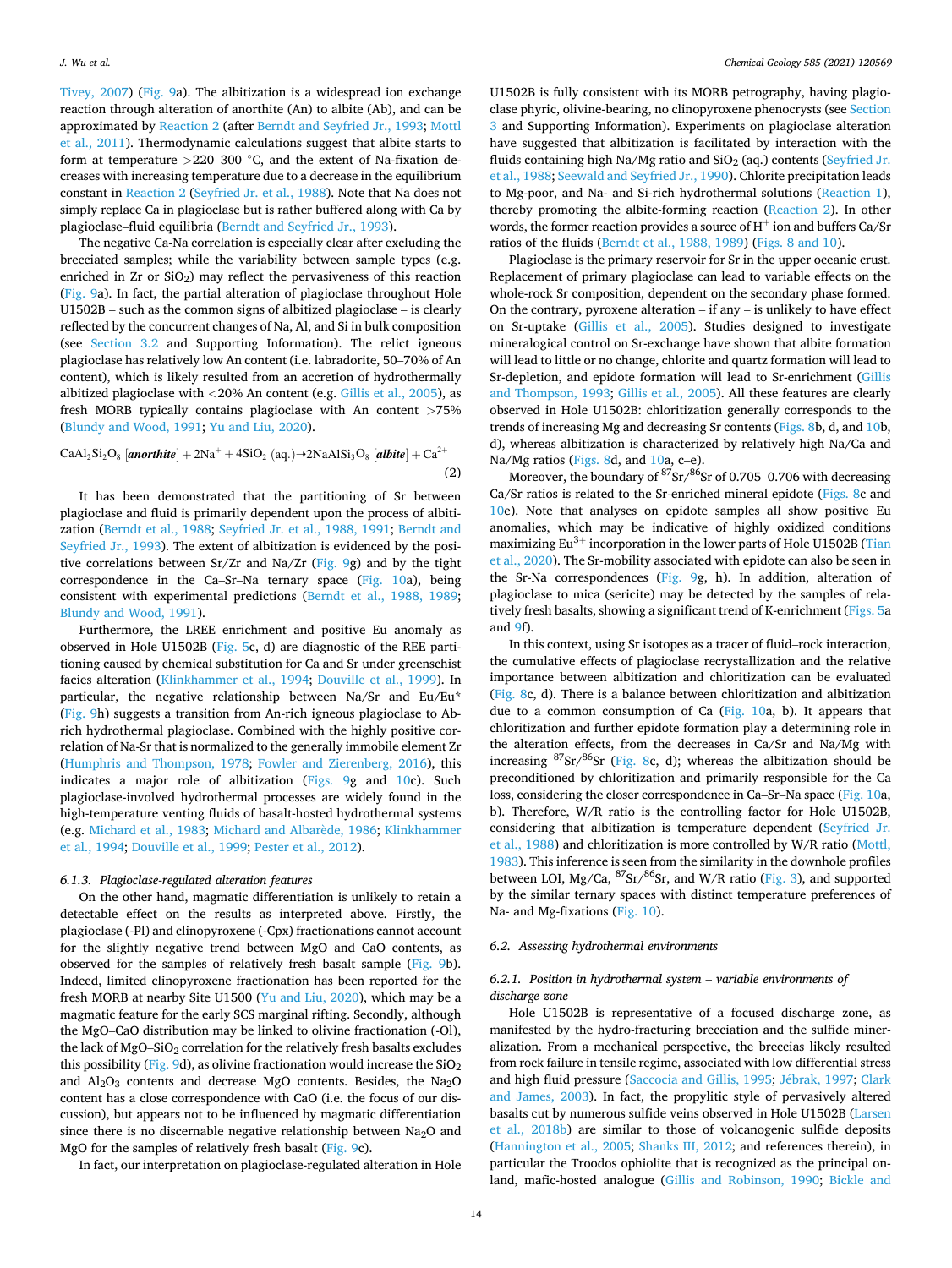#### <span id="page-14-0"></span>[Teagle, 1992](#page-17-0)).

The inference of discharge zone seems to conflict with the extremely high W/R ratios ( $\sim$ 1–25) as estimated from the Sr isotopes systematics for Hole U1502B [\(Figs. 3](#page-5-0)n and [9](#page-11-0)i). The quartz–pyrite cemented breccias also suggest a near-surface, high-W/R interaction [\(Delaney et al., 1987](#page-17-0); [Saccocia and Gillis, 1995\)](#page-18-0). This discrepancy can be explained by seawater entrainment. In the core of discharge zone, where hydrothermal fluids rise without mixing with seawater, seritization (i.e. plagioclase replaced by sericite) and silicification dominate [\(Humphris and](#page-18-0)  Klein,  $2018$ ). Therein,  $SiO<sub>2</sub>$  becomes saturated but does not precipitate due to kinetic barriers at the low pH of the ascending fluids; and minor amounts of precipitation and/or dissolution of sulfide phases may occur ([Ding and Seyfried Jr., 1994](#page-17-0); [Von Damm et al., 1995;](#page-19-0) [Tivey, 2007](#page-18-0)). As the fluids rise and become cooler, both quartz and sulfides precipitate, enhancing the leaching of Mg and Ca from the rocks. In the peripheral parts of discharge zone, on the other hand, occasional entrainments of seawater should have provided a source of Mg to the ascending fluid, but caused a removal of Ca and alkalis from the rocks, with W/R ratios as high as *>*50 ([Humphris and Thompson, 1978](#page-18-0); [Mottl, 1983;](#page-18-0) [Bach et al.,](#page-17-0)  [2013\)](#page-17-0). With resemblance to the classical Troodos ophiolite (e.g. [Schiffman and Smith, 1988](#page-18-0); [Gillis and Robinson, 1990\)](#page-17-0), this explanation can largely account for the assemblages of chlorite  $+$  quartz  $+$  pyrite  $\pm$ sericite and the associated Mg enrichment in Hole U1502B [\(Fig. 9](#page-11-0)i).

However, this scenario most likely occurs in the shallower parts of discharge zone [\(Mottl, 1983;](#page-18-0) [Bach et al., 2013;](#page-17-0) [Humphris and Klein,](#page-18-0)  [2018\)](#page-18-0) and cannot explain the prevalence of albitization in Hole U1502B that are indicative of low W/R-ratio conditions and deep reactions ([Figs. 8 and 10](#page-10-0)). Indeed, the greenschist facies mineral assemblage of albite + chlorite + epidote indicates high-temperature (*>*250–450 ◦C) fluid–rock interactions ([Reyes, 1990](#page-18-0); [Franzson et al., 2008](#page-17-0); [Staudigel,](#page-18-0)  [2014\)](#page-18-0). The presence of epidote + quartz  $\pm$  chlorite reflects what remains of basalt exposed repeatedly to upwelling fluids, which is representative of the deepest parts of hydrothermal systems preserved in ophiolites ([Alt, 1995](#page-16-0); [Banerjee et al., 2000](#page-17-0); [Gillis et al., 2001](#page-17-0); [Barker et al., 2010a](#page-17-0); [Bach et al., 2013](#page-17-0)) or in the well-developed stockwork beneath vent fields (e.g. the largest active hydrothermal mound TAG; [Hannington et al.,](#page-17-0)  [2005;](#page-17-0) [Tivey, 2007](#page-18-0)).

Moreover, the observation that epidote is often associated with albitized plagioclase (see Supporting Information) suggests that reactions with high temperature and high W/R ratio ([Fowler and Zieren](#page-17-0)[berg, 2016;](#page-17-0) [Fox et al., 2020\)](#page-17-0); while that the albitization is locally facilitated by chloritization [\(Figs. 8](#page-10-0)c, d and  $10$ ) suggests reactions with highly evolved, upwelling fluids [\(Seyfried Jr. et al., 1988](#page-18-0)). A combination of these two may indicate that Hole U1502B was located once close to the reaction zone and/or the hydrothermal conduits.

This inference is supported by the common features of prominent LREE enrichment and positive Eu anomaly between bulk composition of Hole U1502B [\(Fig. 5](#page-7-0)c, d), seafloor venting fluids ([Michard et al., 1983](#page-18-0); [Von Damm et al., 1985;](#page-19-0) [Douville et al., 1999\)](#page-17-0), and high-temperature secondary minerals ([Gillis et al., 1992;](#page-17-0) [Fox et al., 2020;](#page-17-0) [Tian et al.,](#page-18-0)  [2020\)](#page-18-0). In particular, all the epidote/− rich samples display strong positive Eu anomalies, which may reflect highly oxidized and hightemperature environment in those sections of Hole U1502B (~850–910 m depth: [Tian et al., 2020](#page-18-0); ~800–830 m depth: this study, also see Supporting Information). These depth ranges (i.e. ~110–170 m and  $\sim$  60–90 m below Tg) correspond not only to the zonation of epidote + quartz  $\pm$  chlorite (Figs. S2–S4) that is typical of high-W/R ratio and -temperature conditions ([Figs. 3](#page-5-0)f, j, k, n), but also to the occurrence of chalcopyrite, sphalerite and covellite that are indicative of pulses of hydrothermal activity [\(Fig. 3](#page-5-0)b, g).

Taken together, Hole U1502B should have experienced a wide range of hydrothermal environments, representative of those varying from the peripheral, core, to deep parts within an upwelling limb. Such variable environments of discharge zone are consistent with the relative stratigraphy in crust and the alteration migration with rifting, as discussed below.

*6.2.2. Relative stratigraphy within crust* – *mixing zone within lava*–*dike transition* 

Hole U1502B well covers the lava section including the upper and lower extrusive rocks, as seen from the lava-flow morphologies of pillow, lobate and massive sheets ([Larsen et al., 2018b\)](#page-18-0) [\(Fig. 2\)](#page-2-0). Even more, Hole U1502B may penetrate through the lava pile to the lava–dike transition, where the temperature is thought to rapidly increase coupled with a large decrease in permeability (cf. [Mottl, 1983](#page-18-0); [Alt, 1995;](#page-16-0) [Coo](#page-17-0)[gan, 2008\)](#page-17-0). Within this transition zone, episodic alternate circulation of hot and cold water goes through the same mass of rocks, leading to striking differences in physical properties, geochemical compositions, and mineral assemblages, compared to the overlying lava section [\(Bickle](#page-17-0)  [and Teagle, 1992](#page-17-0); [Teagle et al., 2003](#page-18-0); [Heft et al., 2008; Alt et al., 2010](#page-17-0); [Christeson et al., 2007, 2010\)](#page-17-0).

Seismically, such differences are well reflected in the shipboard data of P-wave velocity and porosity at Site U1502, showing that the boundary of layer 2A/2B corresponds to that of sub-units VIA and VIB ([Larsen et al., 2018b;](#page-18-0) [Ding et al., 2020\)](#page-17-0) [\(Figs. 2 and 11](#page-2-0)). In general, the seismic structure of upper oceanic crust is divided into layer 1 (*<*2–3 km/s; sediment), layer 2 ( $\sim$ 3–6 km/s; lava & dike), and layer 3 ( $\sim$ 6–8 km/s; gabbro); and layer 2 is typically sub-divided further into layers 2A (lava pile), 2B (lava–dike transition), and 2C (sheeted dike) ([Harding](#page-17-0)  [et al., 1989; Carbotte et al., 1998](#page-17-0); [Christeson et al., 2007; Gilbert et al.,](#page-17-0)  [2018\)](#page-17-0). At Site U1502, the stepwise variations in P-wave velocity not only explicitly indicate the layer 1 (*<*3 km/s; ~250–750 m depth) and the layer 2 (*>*3 km/s; *>*750 m depth), but also permit the layer 2A (~3–4 km/s; lava pile; ~750–800 m depth) and layer 2B (*>*4 km/s; lava–dike transition;  $\sim$ 800–920 m depth) to be clearly distinguished ([Fig. 11b](#page-15-0)). Similar pattern of downhole changes is also seen from other physical properties acquired at Site U1502, including crustal porosity ([Figs. 2 and 11b](#page-2-0)), bulk density, thermal conductivity, and natural gamma radiation [\(Larsen et al., 2018b](#page-18-0)) (see [Section 3.1](#page-4-0)).

Geochemically, several lines of evidence suggest the inferred fluctuating permeability and temperature in the MOR subsurface, pointing to a lava–dike transition for Hole U1502B. These includes: 1) the prominent CaO loss and Na2O gain caused by intense albitization of calcic plagioclase ([Figs. 3b](#page-5-0), d, [9a](#page-11-0) and [10](#page-12-0)); 2) the positive correlation between the LOI (mainly H2O contents) and the degree of alteration (as proxied by Ce/Pb), due to formation of secondary hydrous minerals ([Figs. 3](#page-5-0)j, 6a, b, and 8a, b); 3) the conspicuous  $K_2O$  decrease and U increase because of retrograde effects [\(Fig. 9f](#page-11-0)); and 4) the strong enrichments of base metals (e.g. Zn, Cu, Mn) related to the prevalence of sulfides and Mn-bearing chlorite ([Fig. 3h](#page-5-0)) (cf. [Alt et al., 1986](#page-17-0); [Sleep,](#page-18-0)  [1991; Staudigel et al., 1995](#page-18-0); [Bach et al., 2003;](#page-17-0) [Nakamura et al., 2007](#page-18-0); [Barker et al., 2008](#page-17-0)).

Mineralogically, in the deeper lavas and the underlying sheeted dikes, alteration temperature increase (*>*100 ◦C) and most primary igneous phases tend to be entirely replaced by secondary phases ([Stau](#page-18-0)[digel, 2014](#page-18-0)). In Hole U1502B, the mineral assemblage of albite  $+$ chlorite + epidote  $\pm$  quartz  $\pm$  pyrite in Hole U1502B belongs to the lower greenschist facies (Figs. S2–S4). This alteration phase typically correspond to the depth range between the lava–dike transition and the upper zone of sheeted dike, as widely reported by drilled oceanic crusts and ophiolites (e.g. [Alt et al., 1986; Gillis and Robinson, 1990](#page-17-0); [Gillis and](#page-17-0)  [Thompson, 1993;](#page-17-0) [Franzson et al., 2008;](#page-17-0) [Heft et al., 2008](#page-17-0); [Bach et al.,](#page-17-0)  [2013;](#page-17-0) [Staudigel, 2014\)](#page-18-0). In the depth of  $\sim$ 850–890 m, the greenschist facies assemblage were even occasionally overprinted by epidote with minor quartz (Fig. S3), indicating high temperature ( $\sim$ 400 °C) and high W/R-ratio (*>*1) reactions that most likely occurred in/near the reaction zone [\(Bickle and Teagle, 1992;](#page-17-0) [Gillis et al., 2005](#page-17-0); [Bach et al., 2013](#page-17-0); [Humphris and Klein, 2018](#page-18-0)). This essentially represents an early sign of epidosites and supports a deep stratigraphic depth within curst for Hole U1502B.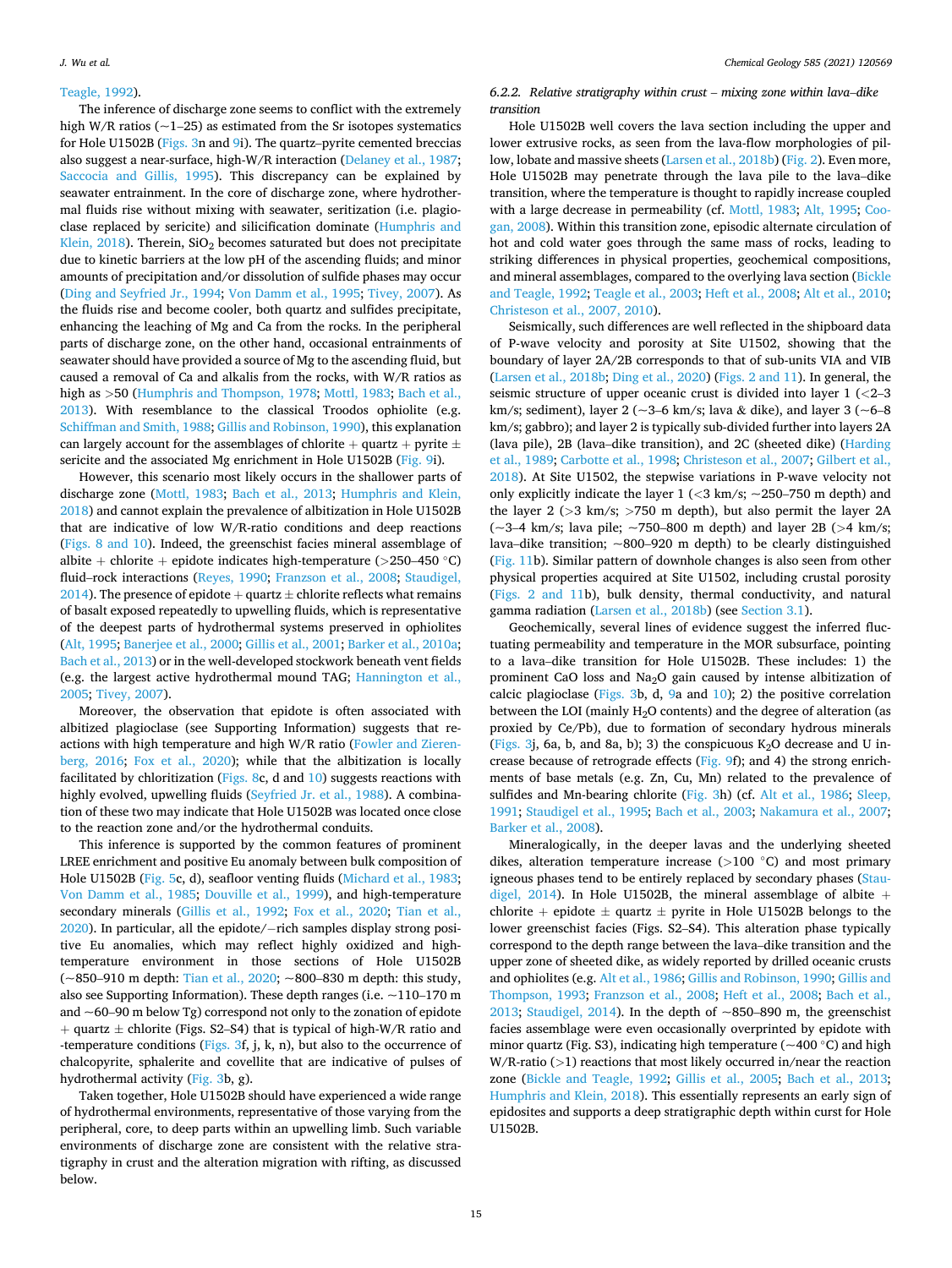*J. Wu et al.* 

<span id="page-15-0"></span>

**Fig. 11.** Schematic model for fluid–rock reaction within the upper crust of the northern SCS rifting margin (after [Coogan, 2008](#page-17-0); [Sun et al., 2019](#page-18-0)) (a), showing the data of P-wave velocity and crustal porosity for Site U1502 (after [Larsen et al., 2018b;](#page-18-0) [Ding et al., 2020\)](#page-17-0) (b). Hole U1502B should have penetrated the boundary of seismic layer 2A/2B, likely related to an alteration front of hydrothermal circulation and/or the lithologic lava–dike transition. As triggered by the large detachment fault inland of COT, multiple normal faulting developed along with the widespread dikes and sills, providing the ascending channels for hydrothermal fluids during the SCS rifting. Within the variable environments of discharge zone, a two-stage migration is thought to produce the alteration effects as observed in Hole U1502B. Our scenario explains the differences on crustal structure and hydrothermal alteration between Sites U1499, U1500, and U1502, underlining the tectonic effects imposed by detachment-related faulting. For interpretations see Section 6.3.

# *6.3. Inferring SCS marginal rifting*

#### *6.3.1. The nature of layer 2A/2B boundary*

Since the layer  $2A/2B$  boundary is seismically  $\sim$ 400–600 m beneath the seafloor in young oceanic crust at various spreading rates ([Harding](#page-17-0)  [et al., 1989;](#page-17-0) [Carbotte et al., 1998;](#page-17-0) [Christeson et al., 2010\)](#page-17-0), one may argue against the 182-m depth lava–dike transition as inferred for Site U1502. However, drilled hole data and geologic mapping at tectonic windows have shown variable depth to the top of the sheeted dike complex and that there is not a consistent lithologic contact at 400–600 m depth ([Christeson et al., 2010;](#page-17-0) and references therein). There are three possible explanations that are not mutually exclusive.

First, the relatively shallow boundary of layer 2A/2B may be attributed to the nature of slow-spreading, intermediate type of SCS rifted margin ([Larsen et al., 2018a;](#page-18-0) [Ding et al., 2020\)](#page-17-0). In fact, a thin lava pile and a thick lava–dike transition (Fig. 11b) are consistent with the magma-poor, hyperextended margin of the northern SCS ([Jian et al.,](#page-18-0)  [2018; Sun et al., 2018](#page-18-0)).

Second, this may indicate that the upper parts of Hole U1502B had been emplaced. A gradual downhole increase of predominantly brittle deformation was recorded within the sediments directly overlying the basaltic basement, while severe brecciation was observed for the uppermost  $\sim$  50 m of the basement ([Fig. 2](#page-2-0)). Such observed deformation structures have been linked to the emplacement history of the basalt and the subsequent development of a hydrothermal system ([Larsen et al.,](#page-18-0)  [2018b\)](#page-18-0). In this setting, local strain accumulations resulting from possible thermal re-equilibration and triggered by the circulation of hydrothermal fluids in both magmatic rocks and sedimentary cover may be expected ([Larsen et al., 2018a, 2018b\)](#page-18-0) (see [Section 3.3\)](#page-4-0).

Third, a penetration into the porosity boundary of layer 2A/2B as observed in Site U1502, however, may be simply an alteration front of hydrothermal circulation. Indeed, the geologic context of the layer 2A/ 2B boundary varies as a result of competing processes, including magmatic construction and fracturing (increasing porosity) and crustal thickening, compaction, dike intrusion, and hydrothermal sealing (decreasing porosity) ([Christeson et al., 2007, 2010;](#page-17-0) [Seher et al., 2010](#page-18-0); [Gilbert et al., 2018](#page-17-0); [Estep et al., 2019\)](#page-17-0). This would especially be true considering the inferred interaction between emplacement and hydrothermal activities [\(Larsen et al., 2018b](#page-18-0)), and likely occurred when the crust spreads laterally from the ridge axis to ridge flanks (see Supporting information).

In any case(s), this highlights the control of tectonic effects on hydrothermal alteration, and may be supported by the hybrid mechanisms of brecciation in Hole U1502B. That is, the breccia 1) results essentially from hydrothermal fluid-assisted brecciation due to replacement and destabilization of the initial basalts, and/or 2) represents a fault zone with cataclastic deformation processes and was subsequently overprinted by pervasive hydrothermal fluid circulation (Jébrak, 1997; Clark [and James, 2003](#page-17-0); [Larsen et al., 2018b](#page-18-0)) (see [Section 6.1.1](#page-9-0)). Further work is needed to verify the above hypotheses.

## *6.3.2. The role of detachment-related faulting*

As discussed above, a combination of the large variations within upflow zone and the possible penetration into lava–dike transition can be best linked to the tectonic effects imposed by detachment-related faulting along the slow-spreading ridge. This inference is fully consistent with the magma-poor, hyperextended feature of the northern SCS margin [\(Larsen et al., 2018a\)](#page-18-0) (see [Section 2](#page-3-0)).

Unlike the fast-spreading ridges that are characterized by shallow axial magma chamber (AMC) ([Tolstoy et al., 2008](#page-19-0); [Baker, 2009\)](#page-17-0), hydrothermal convection utilizes deeply penetrating faults to extract heat from a broad cracking front at slower spreading ridges [\(Boschi et al.,](#page-17-0)  [2006;](#page-17-0) [McCaig et al., 2007;](#page-18-0) [Escartín et al., 2008\)](#page-17-0). This dominant mechanism of heat extraction agrees with the asymmetric and amagmatic mode of rifting [\(Escartín et al., 2008;](#page-17-0) [Larsen et al., 2018a](#page-18-0)) and with the slow-spreading rates for SCS oceanic lithosphere (i.e. 35–50 mm/yr; [Briais et al., 1993;](#page-17-0) [Li et al., 2014, 2015\)](#page-18-0). It appears to be the case that detachment-related faulting allows fluid to penetrate deeply and extract heat from the lower crust and upper mantle, before venting at Site U1502 distant from the heat source.

Our interpretations are supported by the seismic data, indicating a major rifting event involving detachment faults terminated at or shortly after  $\sim$  30 Ma, with little impact by post-breakup faults [\(Jian et al., 2018](#page-18-0); [Sun et al., 2018;](#page-18-0) [Larsen et al., 2018a\)](#page-18-0). Moreover, supports come from comprehensive geophysical investigations, showing no shallow AMC in the COT but diking through the detached wedge ([Sun et al., 2019](#page-18-0)). Recent seismic study on permeability structure of the lava-dike transition has suggested that diking can open vertical pathways for hydrothermal circulation, even outside the neovolcanic zone ([Gilbert et al.,](#page-17-0)  [2018\)](#page-17-0) (Fig. 11b). Moreover, the deep-seated source of heat, as inferred, agrees well with the occurrence of plagioclase ultraphyric basalts in Hole U1502B [\(Flower, 1980; Cullen et al., 1989](#page-17-0)) [\(Fig. 2\)](#page-2-0), as it is thought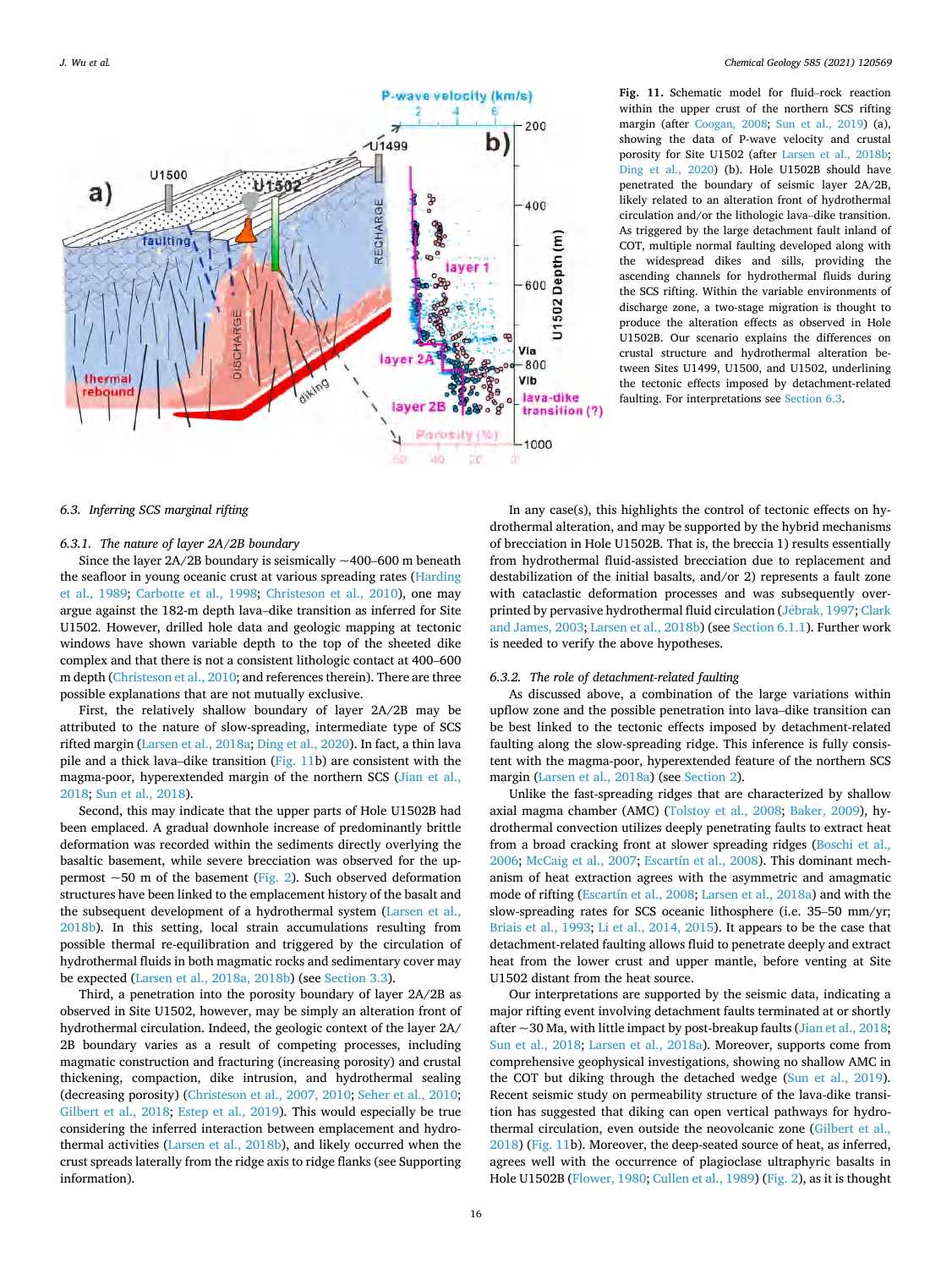<span id="page-16-0"></span>to erupt only when plagioclase-bearing magma travel via the conduit systems that lack or bypass shallow AMC [\(Lange et al., 2013\)](#page-18-0). In fact, the ubiquitous but spare distribution of high-temperature minerals (e.g. albite, chlorite, epidote) in a relatively shallow stratigraphic depth as observed in Hole U1502B ([Section 6.2](#page-13-0)) is consistent with the dike-driven faults and sills that should have promoted the hydrothermal circulation ([Sun et al., 2019](#page-18-0)). These may suggest that the SCS rifted margin was constructed by progressive dike injection, without significant periods of magmatic quenching or enhanced tectonism.

Furthermore, our scenario accounts sufficiently for the differences regarding crustal structure and hydrothermal alteration between Sites U1499, U1500, and U1502 ([Figs. 1 and 11](#page-1-0)). No sign of hydrothermal alteration in Site U1500 can be attributed to enhanced magma supply and volcanic activities at the younger Ridge B, coinciding to the onset of the SCS seafloor spreading ([Jian et al., 2018;](#page-18-0) [Sun et al., 2018](#page-18-0)) (see [Section 2\)](#page-3-0). Permeability that was primarily provided by faulting should have been reduced during this magmatic phase; for instance, a lava lake may serve as a barrier to the upwelling fluids.

Besides, the continental affinity found in Site U1499 at the contemporary Ridge A can be explained by the lateral variability caused by tectonic extensions ([Fig. 11b](#page-15-0)), as recently shown by multi-channel seismic data ([Ding et al., 2020\)](#page-17-0). Indeed, the role of pre-existed structures in the SCS marginal rifting has been commonly underlined (e.g. [Franke et al., 2014; Gao et al., 2015](#page-17-0); [Fan et al., 2019;](#page-17-0) [Zhao et al., 2020](#page-19-0)). Site U1499 is likely located at a segment end, and may be within the broad zone of recharging, although relation to the hydrothermal activities at Site U1502 is uncertain.

Taken together, a more complex and longer rifting course than previously thought is inferred. This is especially true when considering the repeated, hybrid-mechanisms of brecciation throughout Hole U1502B ([Larsen et al., 2018b\)](#page-18-0) [\(Section 6.1.1](#page-9-0)) and the possibility that the upper parts may have been emplaced at Ridge A [\(Jian et al., 2018; Sun et al.,](#page-18-0)  [2018\)](#page-18-0) [\(Section 6.2.2](#page-14-0)). While details of this scenario are largely unconstrained, this framework serves to illustrate how the rifting processes of a magma-poor, hyperextended margin can create significant lateral heterogeneity in the effects of hydrothermal alteration.

#### **7. Conclusions**

For the first time, detailed geochemistry of in-situ hydrothermally altered basalts is reported for the South China Sea (SCS). This is based on a representative selection of 50 whole-rock samples from IODP Hole U1502B that was drilled at the rifted margin of northern SCS. Major and trace elements coupled with Sr and Nd isotopes are used to explore the alteration processes and hydrothermal environments, with implications for the SCS rifting history. In combination with shipboard mineralogy data, our results show the prevalence of plagioclase-regulated alterations, with the following major conclusions drawn.

- 1) The protolith of Hole U1502B is shown to be tholeiite, enriched-type MORB, and little affected by continental contaminations as suggested by the nearly constant mantle-derived  $\varepsilon_{Nd}$  values. By contrast, the significant deviations of 87Sr/86Sr along with the changes in various proxies (e.g. LOI, Ce/Pb, Nb/Zr, W/R ratio) suggest that the entire basalt sequence experienced a pervasive style of seawaterderived hydrothermal alteration and hydro-fracturing induced brecciation.
- 2) The Hole U1502B basalt sequence is mostly characterized by a strong depletion of Ca and the associated crystochemical exchanges of Sr, which are tightly related to plagioclase alterations. Major reactions are identified to be chloritization and albitization, not only responsible together for the Ca loss and Sr mobility in plagioclase, but also leading to the Mg-fixation and Na-fixation respectively. The key role of W/R ratio emerges via unraveling of alteration effects between the different processes. Three major processes are revealed for Hole U1502B: plagioclase recrystallization limited by low W/R ratio, a

steady state of reactions with high W/R ratio and temperature, and multiple events of brecciation. Combining this with the downhole profiles, a two-stage variability may be inferred.

- 3) A combination of the lower greenschist facies alteration assemblage of albite + chlorite + epidote  $\pm$  quartz  $\pm$  pyrite, the high water/rock ratios of ~1–25 estimated from Sr isotopes, and the mutiple events of hydro-fracturing brecciation suggests a wide range of environments from the shallow to deep parts within an upwelling limb. These variable environments of discharge zone can be attributed to detachment-related faulting, which provides permeability allowing deeply channeled exchanges of fluid and heat. Such tectonic effects should have resulted in a penetration of Hole U1502 into the porosity boundary of seismic layer 2A/2B, associated with either the lithologic lava–dike transition and/or an alteration front of hydrothermal circulation. Verifying this hypothesis is crucial to a better understanding of the SCS rifting history and mechanisms.
- 4) A schematic model incorporating our results with most existing observations is proposed. The role of detachment-related faulting is highlighted, not only in the manner of the hydrothermal circulation, but also in the asymmetrical rifting of slow-spreading, intermediatetype margin of the northern SCS. Our results support the dike-driven model as proposed by [Sun et al. \(2019\)](#page-18-0), and these together imply a more complex and longer course of the SCS marginal rifting than previously thought.

## **Declaration of Competing Interest**

The authors declare no competing interests.

## **Acknowledgements**

This research used samples and data provided by the International Ocean Discovery Program (IODP). We thank the IODP Expeditions 367/ 368 crew and scientists on board RV *JOIDES Resolution* for sampling and logistics supports. Many thanks are given to Yanli Li and Peijun Qiao for XRF and ICP-OES measurements and to Juan Xu, Hui Li, and Pengfei Liu for ICP-MS and Sr-Nd isotope analyses at Tongji University. Lingmin Zhang (Tongji University), Haifeng Zhang (SIO Hangzhou), and Wenli Xie (Nanjing University) are thanked for the helps with thin section inspection and mortar grinder, respectively. Zhiwei He, Fuwu Ji, Hongchao Zhao, and Gert de Lange are appreciated for fruitful discussions. We are grateful for the constructive comments by Abigail K. Barker and the anonymous reviewer, and the guidelines by Editor-in-Chief Catherine Chauvel, which were all very useful to improve our initial manuscript. This work is financially supported by National Key R&D Program of China (2018YFE0202402), National Natural Science Foundation of China (41806064, 41530964, 41906051), Shanghai Science and Technology Innovation Action Plan (20590780200), and China Postdoctoral Science Foundation (2018M640418, 2019T120352). An online supplementary file of Supporting Information with full datasets is provided.

## **Appendix A. Supplementary data**

Supplementary data to this article can be found online at [https://doi.](https://doi.org/10.1016/j.chemgeo.2021.120569)  [org/10.1016/j.chemgeo.2021.120569.](https://doi.org/10.1016/j.chemgeo.2021.120569)

#### **References**

- Albarède, F., Michard, A., Minster, J.-F., Michard, G., 1981. <sup>87</sup>Sr/<sup>86</sup>Sr ratios in [hydrothermal waters and deposits from the East Pacific Rise at 21](http://refhub.elsevier.com/S0009-2541(21)00512-X/rf0005)◦N. Earth Planet. [Sci. Lett. 55, 229](http://refhub.elsevier.com/S0009-2541(21)00512-X/rf0005)–236.
- [Alt, J.C., 1995. Subseafloor processes in mid-ocean ridge hydrothermal systems. In:](http://refhub.elsevier.com/S0009-2541(21)00512-X/rf0010)  [Humphris, S.E., Zierenberg, R.A., Mullineaux, L.S., Thomson, R.E. \(Eds.\), Seafloor](http://refhub.elsevier.com/S0009-2541(21)00512-X/rf0010)  [Hydrothermal Systems: Physical, Chemical, Biological, and Geological Interactions,](http://refhub.elsevier.com/S0009-2541(21)00512-X/rf0010)  [Geophysical Monograph Series, 91. American Geophysical Union, Washington, DC,](http://refhub.elsevier.com/S0009-2541(21)00512-X/rf0010) [pp. 85](http://refhub.elsevier.com/S0009-2541(21)00512-X/rf0010)–114.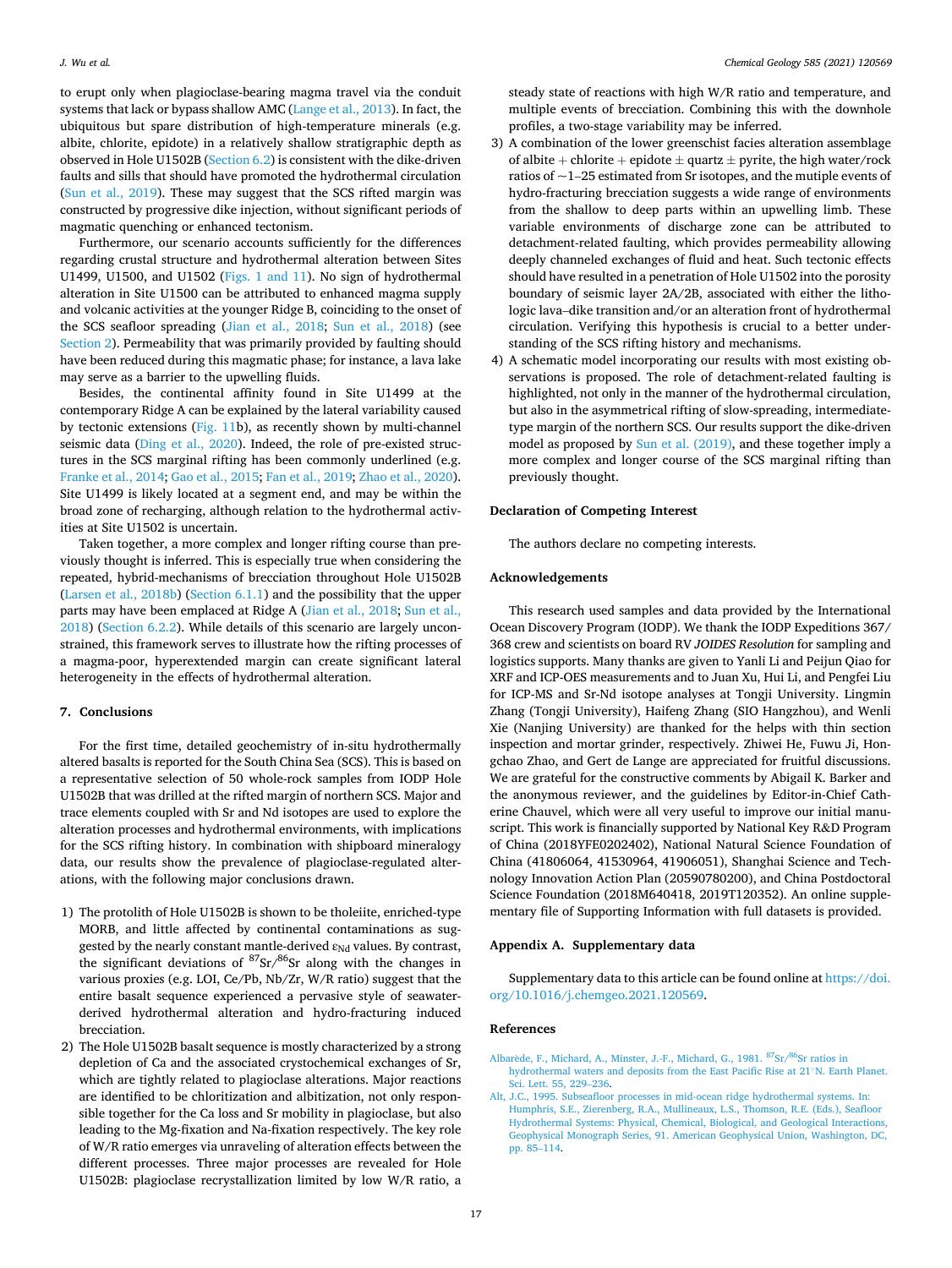#### <span id="page-17-0"></span>*J. Wu et al.*

- [Alt, J.C., Honnorez, J., Laverne, C., Emmermann, R., 1986. Alteration of a 1-km section](http://refhub.elsevier.com/S0009-2541(21)00512-X/rf0015)  [through the upper oceanic crust, DSDP Hole 504B: the mineralogy, chemistry, and](http://refhub.elsevier.com/S0009-2541(21)00512-X/rf0015)  [evolution of basalt-seawater interactions. J. Geophys. Res. 91, 10309](http://refhub.elsevier.com/S0009-2541(21)00512-X/rf0015)–10335.
- Alt, J.C., Laverne, C., Coggon, R.M., Teagle, D.A.H., Banerjee, N.R., Morgan, S., Smith-Duque, C.E., Harris, M., Galli, L., 2010. Subsurface structure of a submarine hydrothermal system in ocean crust formed at the East Pacific Rise, ODP/IODP Site 1256. Geochem. Geophys. Geosyst. 11, Q10010 [https://doi.org/10.1029/](https://doi.org/10.1029/2010GC003144) [2010GC003144.](https://doi.org/10.1029/2010GC003144)
- [Anders, E., Grevesse, N., 1989. Abundances of the elements: meteoritic and solar.](http://refhub.elsevier.com/S0009-2541(21)00512-X/rf0025)  [Geochim. Cosmochim. Acta 53, 197](http://refhub.elsevier.com/S0009-2541(21)00512-X/rf0025)–214.
- [Antonelli, M.A., Pester, N.J., Brown, S.T., DePaolo, D.J., 2017. Effect of paleoseawater](http://refhub.elsevier.com/S0009-2541(21)00512-X/rf0030)  [composition on hydrothermal exchange in midocean ridges. Proc. Natl. Acad. Sci. U.](http://refhub.elsevier.com/S0009-2541(21)00512-X/rf0030)  [S. A. 114 \(47\), 12413](http://refhub.elsevier.com/S0009-2541(21)00512-X/rf0030)–12418.
- Bach, W., Peucker-Ehrenbrink, B., Hart, S.R., Blusztajn, J.S., 2003. Geochemistry of hydrothermally altered oceanic crust: DSDP/ODP Hole 504B – implications for seawater-crust exchange budgets and Sr- and Pb-isotopic evolution of the mantle. Geochem. Geophys. Geosyst. 4, 8904. <https://doi.org/10.1029/2002GC000419>.
- Bach, W., Jons, J., Klein, F., 2013. Metasomatism with the ocean crust. In: Harlov, D.E., Austrheim, H. (Eds.), Metasomatism and the Chemical Transformation of Rock. Springer, Berlin, pp. 253–288. [https://doi.org/10.1007/978-3-642-28394-9\\_8](https://doi.org/10.1007/978-3-642-28394-9_8).
- Baker, E.T., 2009. Relationships between hydrothermal activity and axial magma chamber distribution, depth, and melt content. Geochem. Geophys. Geosyst. 10 [https://doi.org/10.1029/2009GC002424.](https://doi.org/10.1029/2009GC002424)
- [Banerjee, N.R., Gillis, K.M., Muehlenbachs, K., 2000. Discovery of epidosites in a modern](http://refhub.elsevier.com/S0009-2541(21)00512-X/rf0050)  [oceanic setting, the Tonga forearc. Geology 28, 151](http://refhub.elsevier.com/S0009-2541(21)00512-X/rf0050)–154.
- Barker, A.K., Coogan, L.A., Gillis, K.M., Weis, D., 2008. Strontium isotope constraints on fluid flow in the sheeted dike complex of fast spreading crust: pervasive fluid flow at Pito Deep. Geochem. Geophys. Geosyst. 9, Q06010. [https://doi.org/10.1029/](https://doi.org/10.1029/2007GC001901)  [2007GC001901.](https://doi.org/10.1029/2007GC001901)
- [Barker, A.K., Coogan, L.A., Gillis, K.M., Hayman, N.W., Weis, D., 2010a. Direct](http://refhub.elsevier.com/S0009-2541(21)00512-X/rf0060)  [observation of a fossil high-temperature, fault-hosted, hydrothermal upflow zone in](http://refhub.elsevier.com/S0009-2541(21)00512-X/rf0060)  [crust formed at the East Pacific Rise. Geology 38, 379](http://refhub.elsevier.com/S0009-2541(21)00512-X/rf0060)–382.
- [Barker, A.K., Coogan, L.A., Gillis, K.M., 2010b. Insights into the behaviour of sulphur in](http://refhub.elsevier.com/S0009-2541(21)00512-X/rf0065)  [mid-ocean ridge axial hydrothermal systems from the composition of the sheeted](http://refhub.elsevier.com/S0009-2541(21)00512-X/rf0065) [dyke complex at Pito Deep. Chem. Geol. 275, 105](http://refhub.elsevier.com/S0009-2541(21)00512-X/rf0065)–115.
- [Berndt, M.E., Seyfried Jr., W.E., 1993. Calcium and sodium exchange during](http://refhub.elsevier.com/S0009-2541(21)00512-X/rf0070)  [hydrothermal alteration of calcic plagioclase at 400](http://refhub.elsevier.com/S0009-2541(21)00512-X/rf0070)◦C and 400 Bars. Geochim. [Cosmochim. Acta 57, 4445](http://refhub.elsevier.com/S0009-2541(21)00512-X/rf0070)–4451.
- [Berndt, M.E., Seyfried Jr., W.E., Beck, J.W., 1988. Hydrothermal alteration processes at](http://refhub.elsevier.com/S0009-2541(21)00512-X/rf0075)  [midocean ridges: experimental and theoretical constraints from Ca and Sr exchange](http://refhub.elsevier.com/S0009-2541(21)00512-X/rf0075)  [reactions and Sr isotopic ratios. J. Geophys. Res. 93, 4573](http://refhub.elsevier.com/S0009-2541(21)00512-X/rf0075)–4583.
- [Berndt, M.E., Seyfried Jr., W.E., Janecky, D.R., 1989. Plagioclase and epidote buffering](http://refhub.elsevier.com/S0009-2541(21)00512-X/rf0080)  [of cation ratios in mid-ocean ridge hydrothermal fluids: experimental results in and](http://refhub.elsevier.com/S0009-2541(21)00512-X/rf0080)  [near the supercritical region. Geochim. Cosmochim. Acta 53, 2283](http://refhub.elsevier.com/S0009-2541(21)00512-X/rf0080)–2300.
- [Bickle, M.J., Teagle, D.A.H., 1992. Strontium alteration in the Troodos ophiolite:](http://refhub.elsevier.com/S0009-2541(21)00512-X/rf0085)  [implications for fluid fluxes and geochemical transport in mid-ocean ridge](http://refhub.elsevier.com/S0009-2541(21)00512-X/rf0085)  [hydrothermal systems. Earth Planet. Sci. Lett. 113, 219](http://refhub.elsevier.com/S0009-2541(21)00512-X/rf0085)–237.
- [Bischoff, J.L., Seyfried Jr., W.E., 1978. Hydrothermal chemistry of seawater from 25](http://refhub.elsevier.com/S0009-2541(21)00512-X/rf0090)◦C to 350◦[C. Am. J. Sci. 278, 838](http://refhub.elsevier.com/S0009-2541(21)00512-X/rf0090)–860.
- [Blundy, J.D., Wood, B.J., 1991. Crystal-chemical controls on the distribution of Sr and Ba](http://refhub.elsevier.com/S0009-2541(21)00512-X/rf0095)  [between plagioclase feldspar, silicate melts, and hydrothermal solutions. Geochim.](http://refhub.elsevier.com/S0009-2541(21)00512-X/rf0095) [Cosmochim. Acta 55, 193](http://refhub.elsevier.com/S0009-2541(21)00512-X/rf0095)–209.
- Boschi, C., Früh-Green, G.L., Delacour, A., Karson, J.A., Kelley, D.S., 2006. Mass transfer and fluid flow during detachment faulting and development of an oceanic core complex, Atlantic Massif (MAR 30◦N). Geochem. Geophys. Geosyst. 7 [https://doi.](https://doi.org/10.1029/2005GC001074) [org/10.1029/2005GC001074.](https://doi.org/10.1029/2005GC001074)
- [Briais, A., Patriat, P., Tapponnier, P., 1993. Updated interpretation of magnetic](http://refhub.elsevier.com/S0009-2541(21)00512-X/rf0105) [anomalies and seafloor spreading stages in the South China Sea: implications for the](http://refhub.elsevier.com/S0009-2541(21)00512-X/rf0105)  [Tertiary tectonics of Southeast Asia. J. Geophys. Res. 98, 6299](http://refhub.elsevier.com/S0009-2541(21)00512-X/rf0105)–6328.
- [Carbotte, S., Mutter, C., Mutter, J., Ponce-Correa, G., 1998. Influence of magma supply](http://refhub.elsevier.com/S0009-2541(21)00512-X/rf0110)  [and spreading rate on crustal magma bodies and emplacement of the extrusive layer:](http://refhub.elsevier.com/S0009-2541(21)00512-X/rf0110)  [Insights from the east Pacific rise at lat.16 degrees N. Geology 26, 455](http://refhub.elsevier.com/S0009-2541(21)00512-X/rf0110)–458.
- [Chauvel, C., Bureau, S., Poggi, C., 2011. Comprehensive chemical and isotopic analyses](http://refhub.elsevier.com/S0009-2541(21)00512-X/rf0115)  [of basalt and sediment reference materials. Geostand. Geoanal. Res. 35 \(1\), 125](http://refhub.elsevier.com/S0009-2541(21)00512-X/rf0115)–143.
- [Christeson, G.L., McIntosh, K.D., Karson, J.A., 2007. Inconsistent correlation of seismic](http://refhub.elsevier.com/S0009-2541(21)00512-X/rf0120)  [layer 2a and lava layer thickness in oceanic crust. Nature 445, 418](http://refhub.elsevier.com/S0009-2541(21)00512-X/rf0120)–421.
- Christeson, G.L., Karson, J.A., McIntosh, K.D., 2010. Mapping of seismic layer 2A/2B boundary above the sheeted dike unit at intermediate spreading crust exposed near the Blanco Transform. Geochem. Geophys. Geosyst. 11, Q03015 https://doi.org/ [10.1029/2009GC002864](https://doi.org/10.1029/2009GC002864).
- [Clark, C., James, P., 2003. Hydrothermal brecciation due to fluid pressure fluctuations:](http://refhub.elsevier.com/S0009-2541(21)00512-X/rf0130)  [examples from the Olary Domain, South Australia. Tectonophysics 366 \(3](http://refhub.elsevier.com/S0009-2541(21)00512-X/rf0130)–4), 187–[206](http://refhub.elsevier.com/S0009-2541(21)00512-X/rf0130).
- [Coogan, L.A., 2008. Reconciling temperatures of metamorphism, fluid fluxes, and heat](http://refhub.elsevier.com/S0009-2541(21)00512-X/rf0135)  [transport in the upper crust at intermediate to fast spreading mid-ocean ridges.](http://refhub.elsevier.com/S0009-2541(21)00512-X/rf0135) [Geochem. Geophys. Geosyst. 9, Q02013](http://refhub.elsevier.com/S0009-2541(21)00512-X/rf0135).
- [Coogan, L.A., Gillis, K.M., 2018. Low-temperature alteration of the seafloor: impacts on](http://refhub.elsevier.com/S0009-2541(21)00512-X/rf0140)  [ocean chemistry. Annu. Rev. Earth Planet. Sci. 46, 21](http://refhub.elsevier.com/S0009-2541(21)00512-X/rf0140)–45.
- [Cullen, A., Vicenzi, E., Mcbirney, A.R., 1989. Plagioclase-ultraphyric basalts of the](http://refhub.elsevier.com/S0009-2541(21)00512-X/rf0145) [Galapagos Archipelago. J. Volcanol. Geotherm. Res. 37, 325](http://refhub.elsevier.com/S0009-2541(21)00512-X/rf0145)–337.
- [Dai, B., Jiang, S., Jiang, Y., Zhao, K., Liu, D., 2008. Geochronology, geochemistry and](http://refhub.elsevier.com/S0009-2541(21)00512-X/optcLC2yPcc66)  Hf–Sr–[Nd isotopic compositions of Huziyan mafic xenoliths, southern Hunan](http://refhub.elsevier.com/S0009-2541(21)00512-X/optcLC2yPcc66)  [Province, South China: petrogenesis and implications for lower crust evolution.](http://refhub.elsevier.com/S0009-2541(21)00512-X/optcLC2yPcc66) [Lithos 102, 65](http://refhub.elsevier.com/S0009-2541(21)00512-X/optcLC2yPcc66)–87.
- [Delacour, A., Fruh-Green, G.L., Frank, M., Gutjahr, M., Kelley, D.S., 2008. Sr- and Nd](http://refhub.elsevier.com/S0009-2541(21)00512-X/rf0150)[isotope geochemistry of the Atlantis Massif \(30](http://refhub.elsevier.com/S0009-2541(21)00512-X/rf0150)◦N, MAR): implications for fluid [fluxes and lithospheric heterogeneity. Chem. Geol. 254, 19](http://refhub.elsevier.com/S0009-2541(21)00512-X/rf0150)–35.
- [Delaney, J.R., Mogk, D.W., Mottl, M.J., 1987. Quartz-cemented breccias from the Mid-](http://refhub.elsevier.com/S0009-2541(21)00512-X/rf0155)[Atlantic Ridge: samples of a high-salinity hydrothermal upflow zone. J. Geophys.](http://refhub.elsevier.com/S0009-2541(21)00512-X/rf0155) [Res. 92, 9174](http://refhub.elsevier.com/S0009-2541(21)00512-X/rf0155)–9192.
- [Ding, K., Seyfried Jr., W.E., 1994. Effect of conductive cooling on chemistry of mid-ocean](http://refhub.elsevier.com/S0009-2541(21)00512-X/rf0160)  [ridge hydrothermal fluids: experimental and theoretical constraints. Mineral. Mag.](http://refhub.elsevier.com/S0009-2541(21)00512-X/rf0160)  [58 \(A\), 231](http://refhub.elsevier.com/S0009-2541(21)00512-X/rf0160)–232.
- [Ding, W.W., Sun, Z., Mohn, G., Nirrengarten, M., Tugend, J., Manatschal, G., Li, J.B.,](http://refhub.elsevier.com/S0009-2541(21)00512-X/rf0165) [2020. Lateral evolution of the rift-to-drift transition in the South China Sea: evidence](http://refhub.elsevier.com/S0009-2541(21)00512-X/rf0165)  [from multi-channel seismic data and IODP Expeditions 367](http://refhub.elsevier.com/S0009-2541(21)00512-X/rf0165)&368 drilling results. [Earth Planet. Sci. Lett. 531, 115932.](http://refhub.elsevier.com/S0009-2541(21)00512-X/rf0165)
- [Douville, E., Bienvenu, P., Charlou, J.L., Donval, J.P., Fouquet, Y., Appriou, P., Gamo, T.,](http://refhub.elsevier.com/S0009-2541(21)00512-X/rf0170)  [1999. Yttrium and rare earth elements in fluids from various deep-sea hydrothermal](http://refhub.elsevier.com/S0009-2541(21)00512-X/rf0170)  [systems. Geochim. Cosmochim. Acta 63, 627](http://refhub.elsevier.com/S0009-2541(21)00512-X/rf0170)–643.
- [Escartín, J., Smith, D.K., Cann, J., Schouten, H., Langmuir, C.H., Escrig, S., 2008. Central](http://refhub.elsevier.com/S0009-2541(21)00512-X/rf0175)  [role of detachment faults in accretion of slow-spreading oceanic lithosphere. Nature](http://refhub.elsevier.com/S0009-2541(21)00512-X/rf0175)  [455, 790](http://refhub.elsevier.com/S0009-2541(21)00512-X/rf0175)–795.
- [Estep, J., Reece, R., Kardell, D.A., Christeson, G.L., Carlson, R.L., 2019. Seismic Layer 2A:](http://refhub.elsevier.com/S0009-2541(21)00512-X/rf0180)  [evolution and thickness from 0 to 70 Ma crust in the slow-intermediate spreading](http://refhub.elsevier.com/S0009-2541(21)00512-X/rf0180) [South Atlantic. J. Geophys. Res. Solid Earth 124, 7633](http://refhub.elsevier.com/S0009-2541(21)00512-X/rf0180)–7651.
- [Fan, C.Y., Xia, S.H., Cao, J.H., Zhao, F., Sun, J.L., Wan, K.Y., Xu, H.L., 2019. Lateral](http://refhub.elsevier.com/S0009-2541(21)00512-X/rf0185)  [crustal variation and post-rift magmatism in the northeastern South China Sea](http://refhub.elsevier.com/S0009-2541(21)00512-X/rf0185) [determined by wide-angle seismic data. Mar. Geol. 410, 70](http://refhub.elsevier.com/S0009-2541(21)00512-X/rf0185)–87.
- [Flower, M.F.J., 1980. Accumulation of calcic plagioclase in ocean-ridge tholeiite](http://refhub.elsevier.com/S0009-2541(21)00512-X/rf0190)  an [indication of spreading rate. Nature 287, 530](http://refhub.elsevier.com/S0009-2541(21)00512-X/rf0190)–532.
- [Fowler, A.P.G., Zierenberg, R.A., 2016. Elemental changes and alteration recorded by](http://refhub.elsevier.com/S0009-2541(21)00512-X/rf0195) [basaltic drill core samples recovered from in situ temperatures up to 345 degrees C](http://refhub.elsevier.com/S0009-2541(21)00512-X/rf0195)  [in the active, seawater-recharged Reykjanes geothermal system, Iceland. Geochem.](http://refhub.elsevier.com/S0009-2541(21)00512-X/rf0195) [Geophys. Geosyst. 17, 4772](http://refhub.elsevier.com/S0009-2541(21)00512-X/rf0195)–4801.
- Fox, S., Katzir, Y., Bach, W., Schlicht, L., Glessner, J., 2020. Magmatic volatiles episodically flush oceanic hydrothermal systems as recorded by zoned epidote. Commun. Earth Environ. 1, 52. [https://doi.org/10.1038/s43247-020-00051-0.](https://doi.org/10.1038/s43247-020-00051-0)
- [Franke, D., Savva, D., Pubellier, M., Steuer, S., Mouly, B., Auxietre, J.L., Meresse, F.,](http://refhub.elsevier.com/S0009-2541(21)00512-X/rf0205)  [Chamot-Rooke, N., 2014. The final rifting evolution in the South China Sea. Mar.](http://refhub.elsevier.com/S0009-2541(21)00512-X/rf0205) [Pet. Geol. 58, 704](http://refhub.elsevier.com/S0009-2541(21)00512-X/rf0205)–720.
- [Franzson, H., Zierenberg, R., Schiffman, P., 2008. Chemical transport in geothermal](http://refhub.elsevier.com/S0009-2541(21)00512-X/rf0210) [systems in Iceland. Evidence from hydrothermal alteration. J. Volcanol. Geotherm.](http://refhub.elsevier.com/S0009-2541(21)00512-X/rf0210) [Res. 173, 217](http://refhub.elsevier.com/S0009-2541(21)00512-X/rf0210)–229.
- [Gale, A., Dalton, C.A., Langmuir, C.H., Su, Y.J., Schilling, J.G., 2013. The mean](http://refhub.elsevier.com/S0009-2541(21)00512-X/rf0215) [composition of ocean ridge basalts. Geochem. Geophys. Geosyst. 14, 489](http://refhub.elsevier.com/S0009-2541(21)00512-X/rf0215)–518.
- [Gao, J.W., Wu, S.G., McIntosh, K., Mi, L.J., Yao, B.C., Chen, Z.M., Jia, L.K., 2015. The](http://refhub.elsevier.com/S0009-2541(21)00512-X/rf0220)  [continent-ocean transition at the mid-northern margin of the South China Sea.](http://refhub.elsevier.com/S0009-2541(21)00512-X/rf0220)  [Tectonophysics 654, 1](http://refhub.elsevier.com/S0009-2541(21)00512-X/rf0220)–19.
- [German, C.R., Seyfried, W.E., 2014. Hydrothermal processes. In: Holland, H.D.,](http://refhub.elsevier.com/S0009-2541(21)00512-X/rf0225) [Turekian, K.K. \(Eds.\), Treatise on Geochemistry, 2nd edition. Elsevier, London,](http://refhub.elsevier.com/S0009-2541(21)00512-X/rf0225)  [pp. 191](http://refhub.elsevier.com/S0009-2541(21)00512-X/rf0225)–233.
- [Gilbert, L.A., Crispini, L., Tartarotti, P., Bona, M.L., 2018. Permeability structure of the](http://refhub.elsevier.com/S0009-2541(21)00512-X/rf0230)  [lava-dike transition of 15-Myr-old oceanic crust formed at the East Pacific Rise.](http://refhub.elsevier.com/S0009-2541(21)00512-X/rf0230)  [Geochem. Geophys. Geosyst. 19, 3555](http://refhub.elsevier.com/S0009-2541(21)00512-X/rf0230)–3569.
- [Gillis, K.M., Robinson, P.T., 1990. Patterns and processes of alteration in the lavas and](http://refhub.elsevier.com/S0009-2541(21)00512-X/rf0235)
- [dykes of the Troodos Ophiolite, Cyprus. J. Geophys. Res. 95, 21523](http://refhub.elsevier.com/S0009-2541(21)00512-X/rf0235)–21548. [Gillis, K.M., Thompson, G., 1993. Metabasalts from the Mid-Atlantic Ridge: new insights](http://refhub.elsevier.com/S0009-2541(21)00512-X/rf0240)  [into hydrothermal systems in slow-spreading crust. Contrib. Mineral. Petrol. 113,](http://refhub.elsevier.com/S0009-2541(21)00512-X/rf0240)  502–[523](http://refhub.elsevier.com/S0009-2541(21)00512-X/rf0240).
- [Gillis, K.M., Ludden, J.N., Smith, A.D., 1992. Mobilization of REE during crustal aging in](http://refhub.elsevier.com/S0009-2541(21)00512-X/rf0245)  [the Troodos Ophiolite, Cyprus. Chem. Geol. 98, 71](http://refhub.elsevier.com/S0009-2541(21)00512-X/rf0245)–86.
- [Gillis, K.M., Muehlenbachs, K., Stewart, M., Gleeson, T., Karson, J., 2001. Fluid flow](http://refhub.elsevier.com/S0009-2541(21)00512-X/rf0250) [patterns in fast spreading East Pacific Rise crust exposed at Hess Deep. J. Geophys.](http://refhub.elsevier.com/S0009-2541(21)00512-X/rf0250)  [Res. Solid Earth 106, 26311](http://refhub.elsevier.com/S0009-2541(21)00512-X/rf0250)–26329.
- [Gillis, K.M., Coogan, L.A., Pedersen, R., 2005. Strontium isotope constraints on fluid flow](http://refhub.elsevier.com/S0009-2541(21)00512-X/rf0255)  [in the upper oceanic crust at the East Pacific Rise. Earth Planet. Sci. Lett. 232, 83](http://refhub.elsevier.com/S0009-2541(21)00512-X/rf0255)–94.

[Gregg, T.K.P., Fink, J.H., 1995. Quantification of submarine lava-flow morphology](http://refhub.elsevier.com/S0009-2541(21)00512-X/rf0260)  [through analog experiments. Geology 23, 73](http://refhub.elsevier.com/S0009-2541(21)00512-X/rf0260)–76.

- [Hannington, M.D., de Ronde, C.E.J., Petersen, S., 2005. Seafloor tectonics and submarine](http://refhub.elsevier.com/S0009-2541(21)00512-X/rf0265)  [hydrothermal systems. In: Hedenquist, J., et al. \(Eds.\), 100th Anniversary Volume of](http://refhub.elsevier.com/S0009-2541(21)00512-X/rf0265)  [Economic Geology. Society of Economic Geologists, Littleton, Colorado,](http://refhub.elsevier.com/S0009-2541(21)00512-X/rf0265) [pp. 111](http://refhub.elsevier.com/S0009-2541(21)00512-X/rf0265)–141.
- [Harding, A., Orcutt, J., Kappus, M., Vera, E., Mutter, J., Buhl, P., Detrick, R., Brocher, T.,](http://refhub.elsevier.com/S0009-2541(21)00512-X/opti54kseoqhd)  [1989. Structure of young oceanic crust at 13N on the East Pacific rise from](http://refhub.elsevier.com/S0009-2541(21)00512-X/opti54kseoqhd)  [expanding spread profiles. J. Geophys. Res. 94, 12163](http://refhub.elsevier.com/S0009-2541(21)00512-X/opti54kseoqhd)–12196.
- [Harris, M., Coggon, R.M., Smith-Duque, C.E., Cooper, M.J., Milton, J.A., Teagle, D.A.H.,](http://refhub.elsevier.com/S0009-2541(21)00512-X/rf0270)  [2015. Channelling of hydrothermal fluids during the accretion and evolution of the](http://refhub.elsevier.com/S0009-2541(21)00512-X/rf0270)  [upper oceanic crust: Sr isotope evidence from ODP Hole 1256D. Earth Planet. Sci.](http://refhub.elsevier.com/S0009-2541(21)00512-X/rf0270) [Lett. 416, 56](http://refhub.elsevier.com/S0009-2541(21)00512-X/rf0270)–66.
- [Harris, M., Coggon, R.M., Wood, M., Smith-Duque, C.E., Henstock, T.J., Teagle, D.A.H.,](http://refhub.elsevier.com/S0009-2541(21)00512-X/rf0275)  [2017. Hydrothermal cooling of the ocean crust: Insights from ODP Hole 1256D.](http://refhub.elsevier.com/S0009-2541(21)00512-X/rf0275)  [Earth Planet. Sci. Lett. 462, 110](http://refhub.elsevier.com/S0009-2541(21)00512-X/rf0275)–121.
- [Haymon, R.M., Fornari, D.J., Edwards, M.H., Carbotte, S., Wright, D., Macdonald, K.C.,](http://refhub.elsevier.com/S0009-2541(21)00512-X/rf0280)  [1991. Hydrothermal vent distribution along the East Pacific Rise Crest \(9](http://refhub.elsevier.com/S0009-2541(21)00512-X/rf0280)◦54'N) and [its relationship to magmatic and tectonic processes on fast-spreading midocean](http://refhub.elsevier.com/S0009-2541(21)00512-X/rf0280)  [ridges. Earth Planet. Sci. Lett. 104, 513](http://refhub.elsevier.com/S0009-2541(21)00512-X/rf0280)–534.
- Heft, K., Gillis, K., Pollock, M., Karson, J., Klein, E., 2008. Role of upwelling hydrothermal fluids in the development of alteration patterns at fast spreading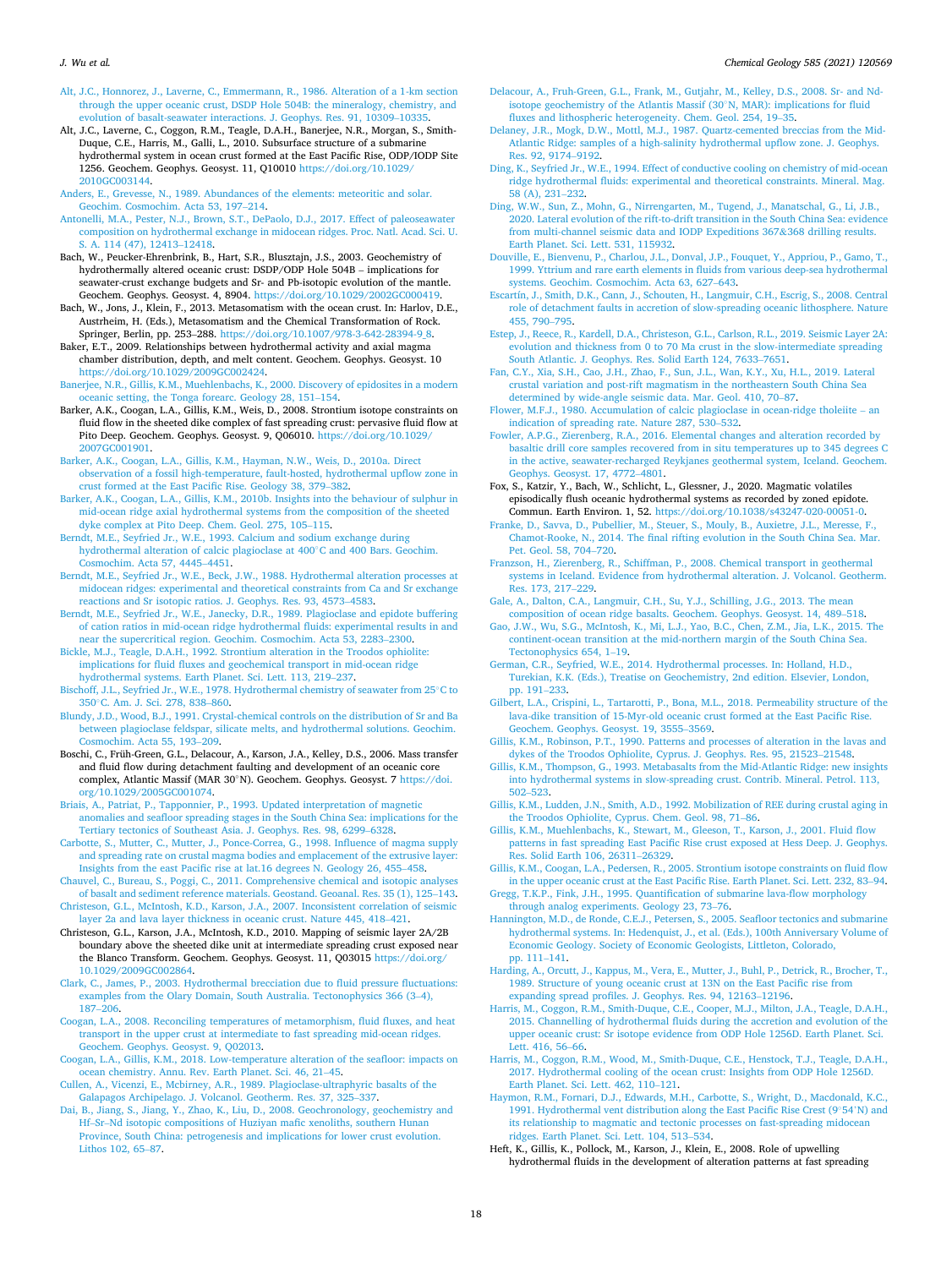<span id="page-18-0"></span>ridges: evidence from the sheeted dike complex at Pito Deep. Geochem. Geophys. Geosyst. 9, Q05007 [https://doi.org/10.1029/2007GC001926.](https://doi.org/10.1029/2007GC001926)

[Hofmann, A.W., Jochum, K.P., Seufert, M., White, W.M., 1986. Nb and Pb in oceanic](http://refhub.elsevier.com/S0009-2541(21)00512-X/rf0290) [basalts: new constraints on mantle evolution. Earth Planet. Sci. Lett. 79, 33](http://refhub.elsevier.com/S0009-2541(21)00512-X/rf0290)–45.

- [Huang, C.Y., Wang, P.X., Yu, M.M., You, C.F., Liu, C.S., Zhao, X.X., Shao, L., Zhong, G.F.,](http://refhub.elsevier.com/S0009-2541(21)00512-X/rf0295)  [Yumul, G.P., 2019. Potential role of strike-slip faults in opening up the South China](http://refhub.elsevier.com/S0009-2541(21)00512-X/rf0295)  [Sea. Natl. Sci. Rev. 6, 891](http://refhub.elsevier.com/S0009-2541(21)00512-X/rf0295)–901.
- [Humphris, S.E., Klein, F., 2018. Progress in deciphering the controls on the geochemistry](http://refhub.elsevier.com/S0009-2541(21)00512-X/rf0300)  [of fluids in seafloor hydrothermal systems. Annu. Rev. Mar. Sci. 10, 315](http://refhub.elsevier.com/S0009-2541(21)00512-X/rf0300)–343. [Humphris, S.E., Thompson, G., 1978. Hydrothermal alteration of oceanic basalts by](http://refhub.elsevier.com/S0009-2541(21)00512-X/rf0305)
- [seawater. Geochim. Cosmochim. Acta 42, 107](http://refhub.elsevier.com/S0009-2541(21)00512-X/rf0305)–125. Jébrak, M., 1997. Hydrothermal breccias in vein-type ore deposits: a review of

[mechanisms, morphology and size distribution. Ore Geol. Rev. 12, 111](http://refhub.elsevier.com/S0009-2541(21)00512-X/rf0315)–134. Jian, Z.M., Larsen, H.C., Alvarez Zarikian, C.A., The Expedition 368 Scientists, 2018.

Expedition 368 Preliminary Report: South China Sea Rifted Margin. International Ocean Discovery Program Preliminary Report, 368. [https://doi.org/10.14379/iodp.](https://doi.org/10.14379/iodp.pr.368.2018)  [pr.368.2018](https://doi.org/10.14379/iodp.pr.368.2018).

[Jian, Z.M., Jin, H.Y., Kaminski, M.A., Ferreira, F., Li, B.H., Yu, P.S., 2019. Discovery of](http://refhub.elsevier.com/S0009-2541(21)00512-X/rf0325)  [the marine Eocene in the northern South China Sea. Natl. Sci. Rev. 6, 881](http://refhub.elsevier.com/S0009-2541(21)00512-X/rf0325)–885.

[Kawahata, H., Nohara, M., Ishizuka, H., Hasebe, S., Chiba, H., 2001. Sr isotope](http://refhub.elsevier.com/S0009-2541(21)00512-X/rf0335)  [geochemistry and hydrothermal alteration of the Oman ophiolite. J. Geophys. Res.](http://refhub.elsevier.com/S0009-2541(21)00512-X/rf0335)  [Solid Earth 106, 11083](http://refhub.elsevier.com/S0009-2541(21)00512-X/rf0335)–11099.

[Kennish, M.J., Lutz, R.A., 1998. Morphology and distribution of lava flows on mid-ocean](http://refhub.elsevier.com/S0009-2541(21)00512-X/rf0340)  [ridges: a review. Earth Sci. Rev. 43, 63](http://refhub.elsevier.com/S0009-2541(21)00512-X/rf0340)–90.

[Klinkhammer, G.P., Elderfield, H., Edmond, J.M., Mitra, A., 1994. Geochemical](http://refhub.elsevier.com/S0009-2541(21)00512-X/rf0345) [implications of rare earth element patterns in hydrothermal fluids from mid-ocean](http://refhub.elsevier.com/S0009-2541(21)00512-X/rf0345) [ridges. Geochim. Cosmochim. Acta 58, 5105](http://refhub.elsevier.com/S0009-2541(21)00512-X/rf0345)–5113.

[Labanieh, S., Chauvel, C., Germa, A.l., Quidelleur, X., 2012. Martinique: a clear case for](http://refhub.elsevier.com/S0009-2541(21)00512-X/rf0350)  [sediment melting and slab dehydration as a function of distance to the Trench.](http://refhub.elsevier.com/S0009-2541(21)00512-X/rf0350) [J. Petrol. 53 \(12\), 2441](http://refhub.elsevier.com/S0009-2541(21)00512-X/rf0350)–2464.

[Lange, A.E., Nielsen, R.L., Tepley, F.J., Kent, A.J.R., 2013. The petrogenesis of](http://refhub.elsevier.com/S0009-2541(21)00512-X/rf0355)  [plagioclase-phyric basalts at mid-ocean ridges. Geochem. Geophys. Geosyst. 14,](http://refhub.elsevier.com/S0009-2541(21)00512-X/rf0355)  [3282](http://refhub.elsevier.com/S0009-2541(21)00512-X/rf0355)–3296.

[Larsen, H.C., Mohn, G., Nirrengarten, M., Sun, Z., Stock, J., Jian, Z., IODP Expeditions](http://refhub.elsevier.com/S0009-2541(21)00512-X/rf0360)  [367/368 Scientists, 2018a. Rapid transition from continental breakup to igneous](http://refhub.elsevier.com/S0009-2541(21)00512-X/rf0360) [oceanic crust in the South China Sea. Nat. Geosci. 11, 782](http://refhub.elsevier.com/S0009-2541(21)00512-X/rf0360)–789.

Larsen, H.C., Jian, Z., Alvarez Zarikian, C.A., Sun, Z., Stock, J.M., Klaus, A., The Expeditions 367/368 Scientists, 2018b. Site U1502. In: Sun, Z., Jian, Z., Stock, J.M., Larsen, H.C., Klaus, A., Zarikian, C.A. Alvarez, the Expeditions 367/368 Scientists (Eds.), South China Sea Rifted Margin – Proceedings of the International Ocean Discovery Program. International Ocean Discovery Program, College Station, TX. <https://doi.org/10.14379/iodp.proc.367368.106.2018>(vols. 367/368, CH. 6).

[Lester, R., Van Avendonk, H.J.A., McIntosh, K., Lavier, L., Liu, C.S., Wang, T.K., Wu, F.,](http://refhub.elsevier.com/S0009-2541(21)00512-X/rf0370)  [2014. Rifting and magmatism in the northeastern South China Sea from wide-angle](http://refhub.elsevier.com/S0009-2541(21)00512-X/rf0370)  [tomography and seismic reflection imaging. J. Geophys. Res. Solid Earth 119,](http://refhub.elsevier.com/S0009-2541(21)00512-X/rf0370)  [2305](http://refhub.elsevier.com/S0009-2541(21)00512-X/rf0370)–2323.

[Li, C.F., Xu, X., Lin, J., Sun, Z., Zhu, J., Yao, Y.J., IODP Expedition 349 Scientists, 2014.](http://refhub.elsevier.com/S0009-2541(21)00512-X/rf0375)  [Ages and magnetic structures of the South China Sea constrained by deep tow](http://refhub.elsevier.com/S0009-2541(21)00512-X/rf0375) [magnetic surveys and IODP Expedition 349. Geochem. Geophys. Geosyst. 15,](http://refhub.elsevier.com/S0009-2541(21)00512-X/rf0375) [4958](http://refhub.elsevier.com/S0009-2541(21)00512-X/rf0375)–4983.

[Li, C.F., Li, J.B., Ding, W.W., Franke, D., Yao, Y.J., IODP Expedition 349 Scientists, 2015.](http://refhub.elsevier.com/S0009-2541(21)00512-X/rf0380)  [Seismic stratigraphy of the central South China Sea basin and implications for](http://refhub.elsevier.com/S0009-2541(21)00512-X/rf0380)  [neotectonics. J. Geophys. Res. Solid Earth 120, 1377](http://refhub.elsevier.com/S0009-2541(21)00512-X/rf0380)–1399.

Ligi, M., Bonatti, E., Bortoluzzi, G., Cipriani, A., Cocchi, L., Tontini, F.C., Carminati, E., Ottolini, L., Schettino, A., 2012. Birth of an ocean in the Red Sea: initial pangs. Geochem. Geophys. Geosyst. 13, Q08009 [https://doi.org/10.1029/2012GC004155.](https://doi.org/10.1029/2012GC004155)

[Liu, Z.F., Li, C.F., Kulhanek, D., 2017. Preface: Evolution of the deep South China Sea:](http://refhub.elsevier.com/S0009-2541(21)00512-X/rf0390)  [integrated IODP Expedition 349 results. Mar. Geol. 394, 1](http://refhub.elsevier.com/S0009-2541(21)00512-X/rf0390)–3.

Lizarralde, D., Axen, G.J., Brown, H.E., Fletcher, J.M., González-Fernández, A., [Harding, A.J., Holbrook, W.S., Kent, G.M., Paramo, P., Sutherland, F., Umhoefer, P.](http://refhub.elsevier.com/S0009-2541(21)00512-X/rf0395) 

[J., 2007. Variation in styles of rifting in the Gulf of California. Nature 448, 466](http://refhub.elsevier.com/S0009-2541(21)00512-X/rf0395)–469. [Macdonald, G.A., Katsura, T., 1964. Chemical composition of Hawaiian lavas. J. Petrol.](http://refhub.elsevier.com/S0009-2541(21)00512-X/rf0405)  [5, 82](http://refhub.elsevier.com/S0009-2541(21)00512-X/rf0405)–133.

McArthur, J.M., Howarth, R.J., Shields, G.A., 2012. Strontium isotope stratigraphy. In: Gradstein, F.M., Ogg, J.G., Schmitz, M., Ogg, G. (Eds.), The Geologic Time Scale 2012. Elsevier, Amsterdam, pp. 127–144. [https://doi.org/10.1016/B978-0-444-](https://doi.org/10.1016/B978-0-444-59425-9.00007-X)  [59425-9.00007-X.](https://doi.org/10.1016/B978-0-444-59425-9.00007-X) CH. 6.

[McCaig, A.M., Cliff, R.A., Escartín, J., Fallick, A.E., MacLeod, C.J., 2007. Oceanic](http://refhub.elsevier.com/S0009-2541(21)00512-X/rf0415)  [detachment faults focus very large volumes of black smoker fluids. Geology 35,](http://refhub.elsevier.com/S0009-2541(21)00512-X/rf0415)  935–[938](http://refhub.elsevier.com/S0009-2541(21)00512-X/rf0415).

Michard, A., Albarède, F., 1986. The REE content of some hydrothermal fluids. Chem. [Geol. 55, 51](http://refhub.elsevier.com/S0009-2541(21)00512-X/rf0420)–60.

Michard, A., Albarède, F., Michard, G., Minster, J.F., Charlou, J.L., 1983. Rare-earth [elements and uranium in high-temperature solutions from East Pacific Rise](http://refhub.elsevier.com/S0009-2541(21)00512-X/rf0425)  [hydrothermal vent field \(13](http://refhub.elsevier.com/S0009-2541(21)00512-X/rf0425)◦N). Nature 303, 795–797.

[Mottl, M.J., 1983. Metabasalts, axial hot springs and the structure of hydrothermal](http://refhub.elsevier.com/S0009-2541(21)00512-X/rf0430)  [systems at mid-ocean ridges. Geol. Soc. Am. Bull. 94, 161](http://refhub.elsevier.com/S0009-2541(21)00512-X/rf0430)–180.

[Mottl, M.J., Seewald, J.S., Wheat, C.G., Tivey, M.K., Michael, P.J., Proskurowski, G.,](http://refhub.elsevier.com/S0009-2541(21)00512-X/rf0435) [McCollom, T.M., Reeves, E., Sharkey, J., You, C.F., Chan, L.H., Pichler, T., 2011.](http://refhub.elsevier.com/S0009-2541(21)00512-X/rf0435) [Chemistry of hot springs along the Eastern Lau Spreading Center. Geochim.](http://refhub.elsevier.com/S0009-2541(21)00512-X/rf0435) [Cosmochim. Acta 75, 1013](http://refhub.elsevier.com/S0009-2541(21)00512-X/rf0435)–1038.

[Nakamura, K., Kato, Y., Tamaki, K., Ishii, T., 2007. Geochemistry of hydrothermally](http://refhub.elsevier.com/S0009-2541(21)00512-X/rf0440) [altered basaltic rocks from the Southwest Indian Ridge near the Rodriguez Triple](http://refhub.elsevier.com/S0009-2541(21)00512-X/rf0440)  [Junction. Mar. Geol. 239, 125](http://refhub.elsevier.com/S0009-2541(21)00512-X/rf0440)–141.

- [Peron-Pinvidic, G., Manatschal, G., Osmundsen, P.T., 2013. Structural comparison of](http://refhub.elsevier.com/S0009-2541(21)00512-X/rf0445)  [archetypal Atlantic rifted margins: a review of observations and concepts. Mar. Pet.](http://refhub.elsevier.com/S0009-2541(21)00512-X/rf0445)  [Geol. 43, 21](http://refhub.elsevier.com/S0009-2541(21)00512-X/rf0445)–47.
- [Pester, N.J., Reeves, E.P., Rough, M.E., Ding, K., Seewald, J.S., Seyfried, W.E., 2012.](http://refhub.elsevier.com/S0009-2541(21)00512-X/rf0450) [Subseafloor phase equilibria in high-temperature hydrothermal fluids of the Lucky](http://refhub.elsevier.com/S0009-2541(21)00512-X/rf0450) [Strike Seamount \(Mid-Atlantic Ridge, 37](http://refhub.elsevier.com/S0009-2541(21)00512-X/rf0450)◦17′ N). Geochim. Cosmochim. Acta 90, 303–[322](http://refhub.elsevier.com/S0009-2541(21)00512-X/rf0450).

Rehkämper, M., Hofmann, A.W., 1997. Recycled ocean crust and sediment in Indian [Ocean MORB. Earth Planet. Sci. Lett. 147, 93](http://refhub.elsevier.com/S0009-2541(21)00512-X/rf0455)–106.

[Reyes, A.G., 1990. Petrology of Philippine geothermal systems and the application of](http://refhub.elsevier.com/S0009-2541(21)00512-X/rf0460)  [alteration mineralogy to their assessment. J. Volcanol. Geotherm. Res. 43, 279](http://refhub.elsevier.com/S0009-2541(21)00512-X/rf0460)–309.

[Saccocia, P.J., Gillis, K.M., 1995. Hydrothermal upflow zones in the oceanic crust. Earth](http://refhub.elsevier.com/S0009-2541(21)00512-X/rf0465)  [Planet. Sci. Lett. 136, 1](http://refhub.elsevier.com/S0009-2541(21)00512-X/rf0465)–16.

[Schiffman, P., Smith, B.M., 1988. Petrology and oxygen isotope geochemistry of a fossil](http://refhub.elsevier.com/S0009-2541(21)00512-X/rf0470)  [seawater hydrothermal system within the Solea Graben, Northern Troodos ophiolite,](http://refhub.elsevier.com/S0009-2541(21)00512-X/rf0470)  [Cyprus. J. Geophys. Res. 93, 4612](http://refhub.elsevier.com/S0009-2541(21)00512-X/rf0470)–4624.

[Seewald, J.S., Seyfried Jr., W.E., 1990. The effect of temperature on metal mobility in](http://refhub.elsevier.com/S0009-2541(21)00512-X/rf0475)  [subseafloor hydrothermal systems: Constraints from basalt alteration experiments.](http://refhub.elsevier.com/S0009-2541(21)00512-X/rf0475)  [Earth Planet. Sci. Lett. 101, 388](http://refhub.elsevier.com/S0009-2541(21)00512-X/rf0475)–403.

Seher, T., Crawford, W.C., Singh, S.C., Cannat, M., 2010. Seismic layer 2A variations in the Lucky Strike segment at the Mid-Atlantic Ridge from reflection measurements. J. Geophys. Res. Solid Earth 115, B07107. [https://doi.org/10.1029/2009JB006783.](https://doi.org/10.1029/2009JB006783)

[Seyfried Jr., W.E., 1987. Experimental and theoretical constraints on hydrothermal](http://refhub.elsevier.com/S0009-2541(21)00512-X/rf0485)  [alteration processes at mid-ocean ridges. Annu. Rev. Earth Planet. Sci. 15, 317](http://refhub.elsevier.com/S0009-2541(21)00512-X/rf0485)–335.

[Seyfried Jr., W.E., Ding, K., 1995. Phase equilibria in subseafloor hydrothermal systems:](http://refhub.elsevier.com/S0009-2541(21)00512-X/rf0490)  [a review of the role of redox, temperature, pH and dissolved Cl on the chemistry of](http://refhub.elsevier.com/S0009-2541(21)00512-X/rf0490)  [hot spring fluids at mid-ocean ridges. In: Humphris, S.E., Zierenberg, R.A.,](http://refhub.elsevier.com/S0009-2541(21)00512-X/rf0490)  [Mullineaux, L.S., Thomson, R.E. \(Eds.\), Seafloor Hydrothermal Systems: Physical,](http://refhub.elsevier.com/S0009-2541(21)00512-X/rf0490)  [Chemical, Biological, and Geological Interactions, Geophysical Monograph Series,](http://refhub.elsevier.com/S0009-2541(21)00512-X/rf0490)  [91. American Geophysical Union, Washington, DC, pp. 248](http://refhub.elsevier.com/S0009-2541(21)00512-X/rf0490)–272.

[Seyfried Jr., W.E., Berndt, M.E., Seewald, J.S., 1988. Hydrothermal alteration processes](http://refhub.elsevier.com/S0009-2541(21)00512-X/rf0495)  [at mid-ocean ridges: constraints from diabase alteration experiments, hot spring](http://refhub.elsevier.com/S0009-2541(21)00512-X/rf0495) [fluids and composition of the oceanic crust. Can. Mineral. 26, 787](http://refhub.elsevier.com/S0009-2541(21)00512-X/rf0495)–804.

[Seyfried Jr., W.E., Ding, K., Berndt, M.E., 1991. Phase equilibria constraints on the](http://refhub.elsevier.com/S0009-2541(21)00512-X/rf0500)  [chemistry of hot springs at mid-ocean ridges. Geochim. Cosmochim. Acta 55,](http://refhub.elsevier.com/S0009-2541(21)00512-X/rf0500) [3559](http://refhub.elsevier.com/S0009-2541(21)00512-X/rf0500)–3580.

[Shanks III, W.C. Pat, 2012. Hydrothermal alteration. In: Pat, W.C., Shanks, I.I.I.,](http://refhub.elsevier.com/S0009-2541(21)00512-X/rf0505)  [Thurston, Roland \(Eds.\), Hydrothermal Alteration in Volcanogenic Massive Sulfide](http://refhub.elsevier.com/S0009-2541(21)00512-X/rf0505) [Occurrence Model, U.S. Geological Survey Scientific Investigations Report,](http://refhub.elsevier.com/S0009-2541(21)00512-X/rf0505) pp. 165–180 (2010–5070–[C, chap. 11\).](http://refhub.elsevier.com/S0009-2541(21)00512-X/rf0505)

[Shervais, J.W., 1982. Ti-V plots and the petrogenesis of modern and ophiolitic lavas.](http://refhub.elsevier.com/S0009-2541(21)00512-X/rf0510)  [Earth Planet. Sci. Lett. 59, 101](http://refhub.elsevier.com/S0009-2541(21)00512-X/rf0510)–118.

[Sleep, N.H., 1991. Hydrothermal circulation, anhydrite precipitation and thermal](http://refhub.elsevier.com/S0009-2541(21)00512-X/rf0515)  [structure at ridge axes. J. Geophys. Res. 96, 2357](http://refhub.elsevier.com/S0009-2541(21)00512-X/rf0515)–2387.

[Staudigel, H., 2014. Chemical fluxes from hydrothermal alteration of the oceanic crust.](http://refhub.elsevier.com/S0009-2541(21)00512-X/rf0520)  [In: Holland, H.D., Turekian, K.K. \(Eds.\), Treatise on Geochemistry, 2nd edition.](http://refhub.elsevier.com/S0009-2541(21)00512-X/rf0520) [Elsevier, London, pp. 583](http://refhub.elsevier.com/S0009-2541(21)00512-X/rf0520)–606.

[Staudigel, H., Davies, G.R., Hart, S.R., Marchant, K.M., Smith, B.M., 1995. Large scale](http://refhub.elsevier.com/S0009-2541(21)00512-X/rf0525) [isotopic Sr, Nd, and O isotopic anatomy of altered oceanic crust: DSDP/ODP sites](http://refhub.elsevier.com/S0009-2541(21)00512-X/rf0525)  [417/418. Earth Planet. Sci. Lett. 130, 169](http://refhub.elsevier.com/S0009-2541(21)00512-X/rf0525)–185.

[Sun, S.-S., McDonough, W.F., 1989. Chemical and isotopic systematics of oceanic basalts:](http://refhub.elsevier.com/S0009-2541(21)00512-X/rf0530)  [implications for mantle composition and processes. In: Saundersm, A.D., Norry, M.J.](http://refhub.elsevier.com/S0009-2541(21)00512-X/rf0530)  [\(Eds.\), Magmatism of the Ocean Basins, 42. Geological Society Special Publications,](http://refhub.elsevier.com/S0009-2541(21)00512-X/rf0530)  [London, pp. 313](http://refhub.elsevier.com/S0009-2541(21)00512-X/rf0530)–345.

[Sun, Z., Jian, Z., Stock, J.M., Larsen, H.C., Klaus, A., Alvarez Zarikian, C.A., the](http://refhub.elsevier.com/S0009-2541(21)00512-X/rf0535) [Expeditions 367/368 Scientists, 2018. South China Sea Rifted Margin](http://refhub.elsevier.com/S0009-2541(21)00512-X/rf0535) – Proceedings [of the International Ocean Discovery Program, 367/368. International Ocean](http://refhub.elsevier.com/S0009-2541(21)00512-X/rf0535)  [Discovery Program, College Station, TX](http://refhub.elsevier.com/S0009-2541(21)00512-X/rf0535).

[Sun, Z., Lin, J., Qiu, N., Jian, Z.M., Wang, P.X., Pang, X., Zheng, J.Y., Zhu, B.D., 2019.](http://refhub.elsevier.com/S0009-2541(21)00512-X/rf0540)  The role of magmatism in the thinning and breakup of the South China Sea [continental margin. Natl. Sci. Rev. 6, 871](http://refhub.elsevier.com/S0009-2541(21)00512-X/rf0540)–876.

Tao, C.H., Seyfried, W.E., Lowell, R.P., Liu, Y.L., Liang, J., Guo, Z.K., Ding, K., Zhang, H. T., Liu, J., Qiu, L., Egorov, I., Liao, S.L., Zhao, M.H., Zhou, J.P., Deng, X.M., Li, H.M., Wang, H.C., Cai, W., Zhang, G.Y., Zhou, H.W., Lin, J., Li, W., 2020. Deep hightemperature hydrothermal circulation in a detachment faulting system on the ultraslow spreading ridge. Nat. Commun. 11, 1300. [https://doi.org/10.1038/s41467-](https://doi.org/10.1038/s41467-020-15062-w)  [020-15062-w](https://doi.org/10.1038/s41467-020-15062-w).

[Taylor, B., Hayes, D.E., 1983. Origin and history of the South China Sea basin. In:](http://refhub.elsevier.com/S0009-2541(21)00512-X/rf0555) [Hayes, D.E. \(Ed.\), The Tectonic and Geologic Evolution of the Southeast Asian Seas](http://refhub.elsevier.com/S0009-2541(21)00512-X/rf0555)  [and Islands \(Part 2\), Geophysical Monograph Series, 27. American Geophysical](http://refhub.elsevier.com/S0009-2541(21)00512-X/rf0555)  [Union, Washington, DC, pp. 23](http://refhub.elsevier.com/S0009-2541(21)00512-X/rf0555)–56.

[Taylor, B., Goodliffe, A., Martinez, F., Hey, R., 1995. Continental rifting and initial](http://refhub.elsevier.com/S0009-2541(21)00512-X/rf0560)  [seafloor spreading in the Woodlark basin. Nature 374, 534](http://refhub.elsevier.com/S0009-2541(21)00512-X/rf0560)–537.

[Teagle, D.A.H., Alt, J.C., Halliday, A.N., 1998. Tracing the chemical evolution of fluids](http://refhub.elsevier.com/S0009-2541(21)00512-X/rf0565) [during hydrothermal recharge: constraints from anhydrite recovered in ODP Hole](http://refhub.elsevier.com/S0009-2541(21)00512-X/rf0565)  [504B. Earth Planet. Sci. Lett. 155, 167](http://refhub.elsevier.com/S0009-2541(21)00512-X/rf0565)–182.

[Teagle, D.A.H., Bickle, M.J., Alt, J.C., 2003. Recharge flux to ocean-ridge black smoker](http://refhub.elsevier.com/S0009-2541(21)00512-X/rf0570)  [systems: a geochemical estimate from ODP Hole 504B. Earth Planet. Sci. Lett. 210,](http://refhub.elsevier.com/S0009-2541(21)00512-X/rf0570)  81–[89](http://refhub.elsevier.com/S0009-2541(21)00512-X/rf0570).

Tian, L., Hu, S.-Y., Wang, X.-C., 2020. Chemical variations in hydrothermal systems recorded by epidote in altered oceanic crust of South China Sea. In: EGU General Assembly 2020, EGU2020-6525, 2020. [https://doi.org/10.5194/egusphere](https://doi.org/10.5194/egusphere-egu2020-6525)[egu2020-6525](https://doi.org/10.5194/egusphere-egu2020-6525).

[Tivey, M.K., 2007. Generation of seafloor hydrothermal vent fluids and deposits.](http://refhub.elsevier.com/S0009-2541(21)00512-X/rf0585) [Oceanography 20, 50](http://refhub.elsevier.com/S0009-2541(21)00512-X/rf0585)–65.